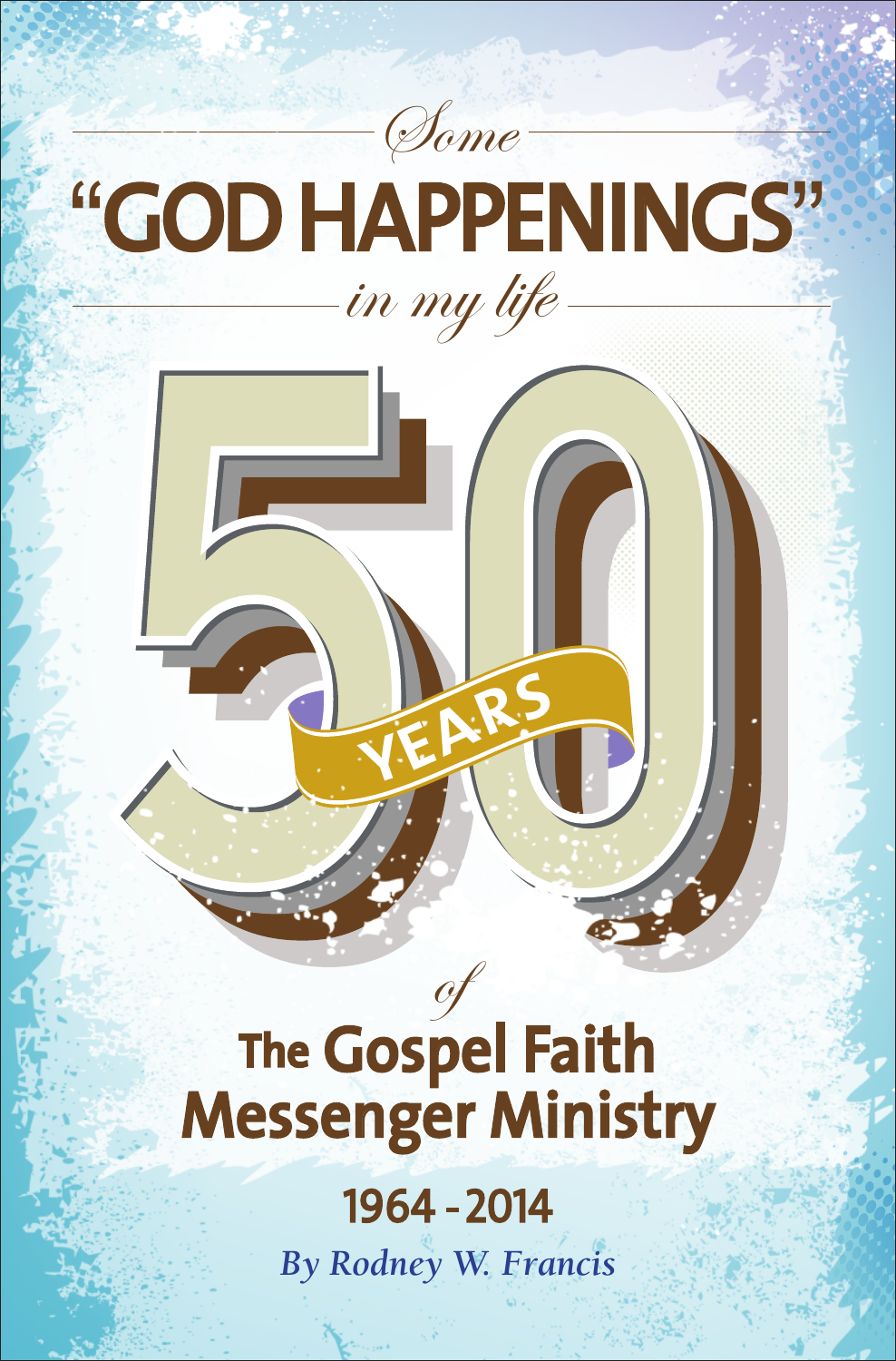*Printed by Ken Ray Communications Sdn. Bhd. (Penang, Malaysia)*

*Published by and for*  **"The Gospel Faith Messenger" Ministry P. O. Box 57 Paraparaumu 5254 New Zealand**

> *E-Mail:* **gfm@gospel.org.nz** *Web Page:* **www.gospel.org.nz** *Telephone:* **(64 4) 904 0727**

> > First Printing (2014)

**All Rights Reserved. No part of this book may be reproduced in any form whatsoever (except for brief quotations in reviews), without written permission from "The Gospel Faith Messenger" Ministry Head Office in Paraparaumu, New Zealand** (address above and at the back of this book).

Unless stated otherwise, Scripture quotations are taken from the "New King James Version" (NKJV) of the Bible.

Special thanks to my younger sister, Joan Emery (Hamilton, New Zealand) for her help in the editing of this book.

#### **Celebrating 50 years of The Gospel Faith Messenger Ministry (1964-2014)**

*This book is dedicated to my dear wife, Jean, who has stood with me through all our trials and testings, and has encouraged me all the way; and for the many volunteer workers who have been involved in this Ministry, some for many years and are still involved today.*

*It is also dedicated to all who carry a genuine desire to see the testimony of the Lord Jesus developed in their lives, and in commemoration of 50 years of The Gospel Faith Messenger Ministry (commenced in April 1964). We give thanks to God for His wonderful Faithfulness to those who will hear and believe His voice (because they especially see that it is an important part of the Holy Spiritfilled life, as well as "the norm" for New Testament Christianity). The GFM Ministry is a testimony that the voice of the Lord is right, as it has and is built*  upon what the Holy Spirit has spoken and asked us to do. The result is that *multiplied thousands around the world have been blessed and impacted by this Ministry. All Glory to God!* 

# **Some**  "**GOD HAPPENINGS**" **In My Life**

*By Rodney W. Francis*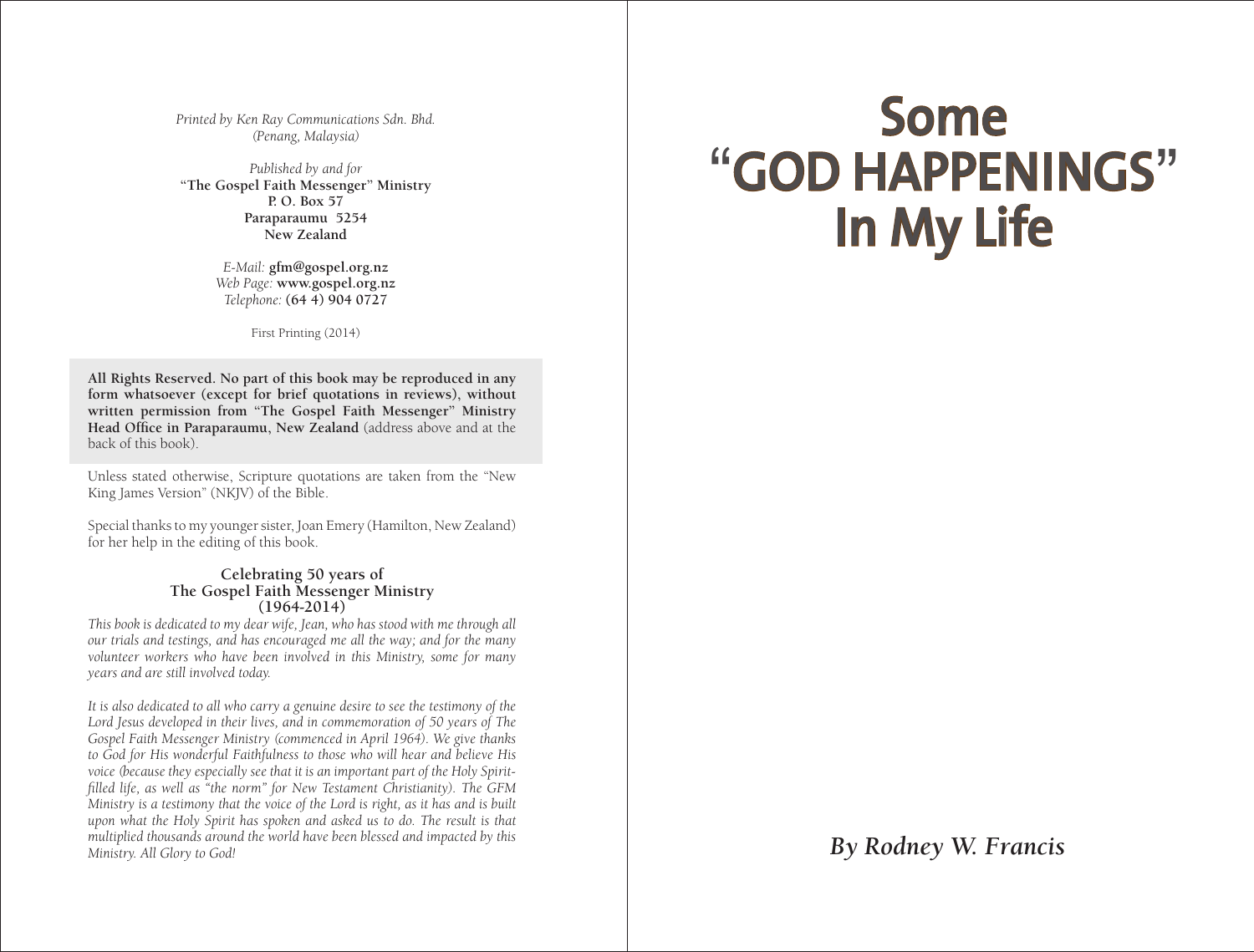#### **Foreword**

God's Faithfulness **:** We are to count it all joy when all kinds of trials come our way because they cause our faith to grow, and gives us the ability to endure ~ that brings us to the realm of being complete, and lacking nothing (James 1:2) .

God truly is Faithful. Over all these years of our journey with Him, He has proved to us again and again His faithfulness through many tests and trials on the way. As we have learned to walk with the Lord, and trust and obey Him in our lives, it truly amazes us at God's greatness, His faithfulness and His wonderful love. We give God all the praise and glory as we look back over the years in awe and see where we have been, where we are now, and where we are going. We would have never thought this possible when we started our lives together in September 1962. What an amazing God we serve; One Who never leaves us nor forsakes us ~ and the Only One Who can make the impossible possible. He is truly a Faithful God! ~ *Jean Francis* .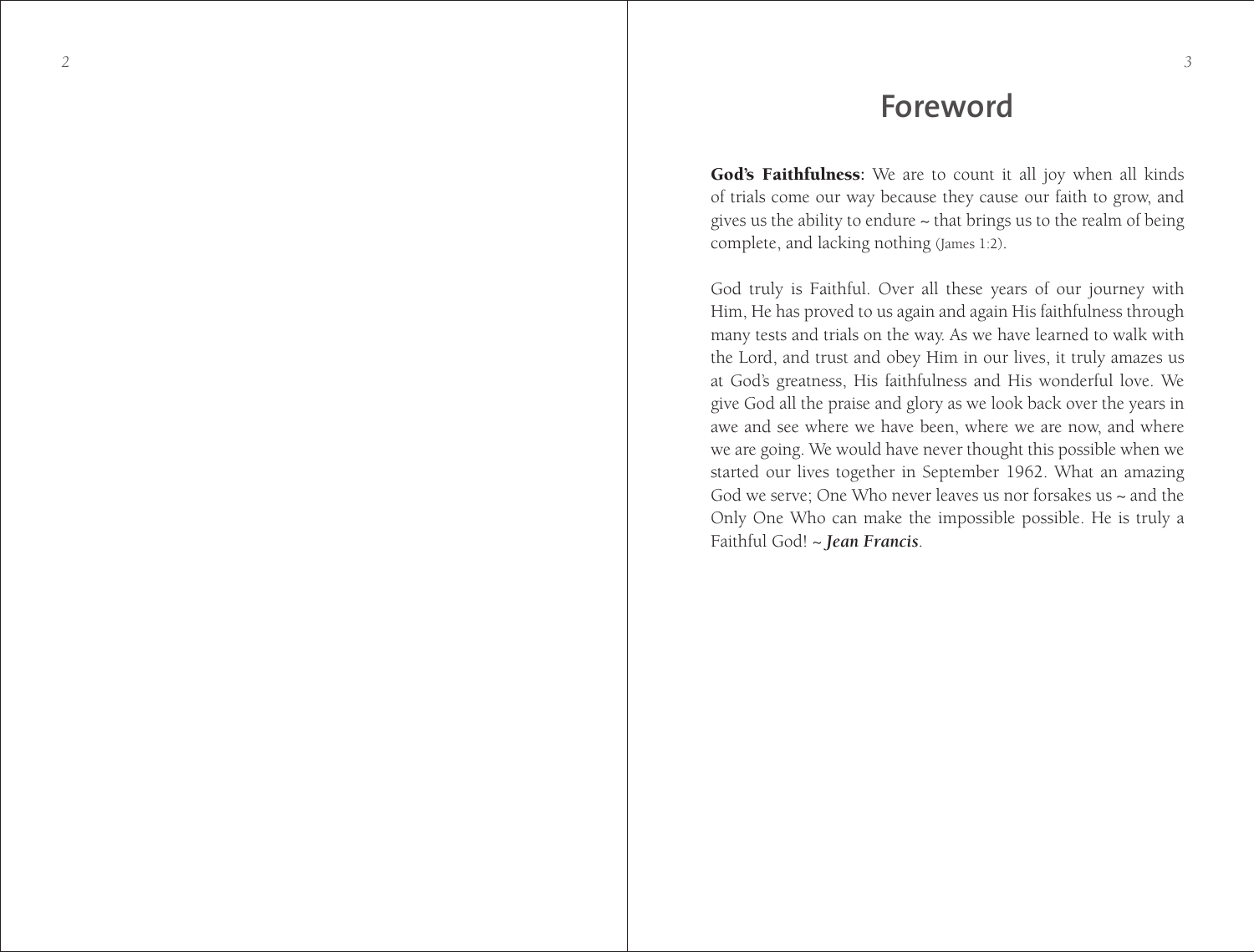## **Introduction**

When one walks with the Lord over a number of years with a commitment to obey His voice, you cannot help but have some amazing "God Happenings" in your life. This is a testimonial book of some of those happenings. We have so much to thank and praise the Lord for, or as the Scripture declares: *"Oh, that men would give thanks to the Lord for His goodness, and for His wonderful*  works to the children of men!" (Psalm 107:8,15,21,31). God desires to show His love and commitment to us  $\sim$  and to show us what He can do, for HE IS GOD! More and more I am convinced that GOD WANTS TO BE GOD TO HIS PEOPLE! How often we are guilty of limiting Him by our smallness of thinking rather than believing His promises. May this book prove to be a blessing, inspiration and a challenge to all who read that God is alive and well in this 21st Century! ~ *Rodney W. Francis*.

# **Some**  "**GOD HAPPENINGS**" **In My Life**

More and more, as we share testimony to what the Lord has done in and through our lives we (Jean and I) have been asked, "Why don't you put some of these things into book form?" So, after some considerable thought and prayer, we have decided to produce this book. May it prove to be a real help and encouragement to you, and inspire you to know that we do serve a Mighty, Living God Who does wonders when we will obey Him.

#### **MY SALVATION**

The greatest happening in anybody's life has to be the born-again experience. That happened for me in 1959 when I was 17 years old. I had been brought up as a nominal Christian but did not know Jesus. As a result of being invited to a little Pentecostal Church in Palmerston North, New Zealand ~ and on my third visit ~ I heard a fiery old grey-headed preacher by the name of Albert Hague preaching with the fire of God. He literally "scared the hell out of me" and I gave my life to Jesus that night. I remember leaving that meeting feeling like I had been a bird locked inside a cage, and that night the door had been opened and I was free to fly (birds are created to fly; not to be locked inside a cage). And so began my walk with Jesus. Unfortunately a few months later, when I went away with a sports team, I discovered that I was the only Christian on the team ~ and they found out, and let me know that they did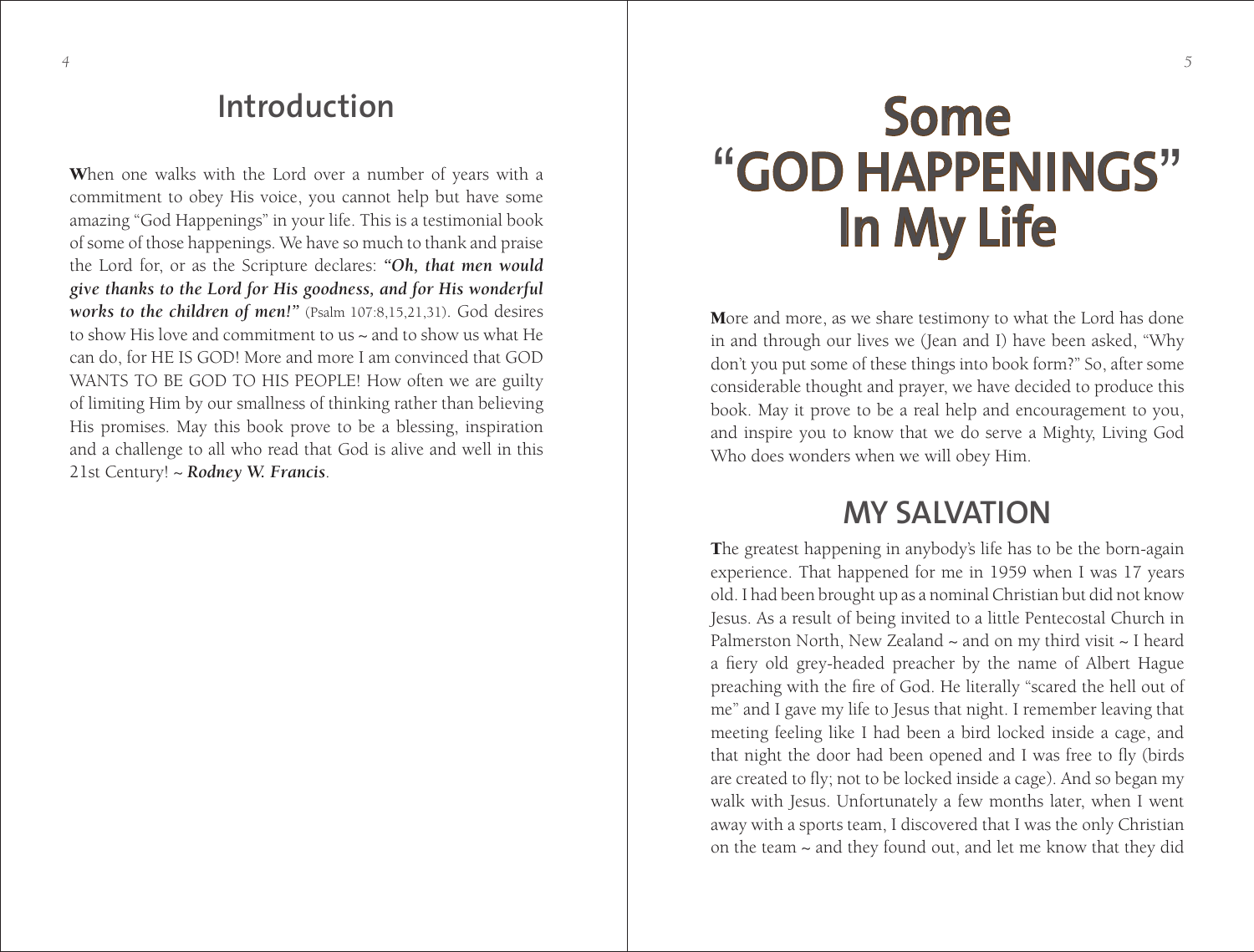not like Christians. I did not like the resulting persecution and so I said *"Good-bye"* to Jesus and entered into a period of about six months of being a backslider. Those six months have proven to be the most miserable of my entire life! At the end of those six months, on one Sunday afternoon, my mother (who was a bornagain, Holy Spirit-filled believer), came into my room and told me that the old grey-headed preacher had died that day. I told her I was not interested anymore (I was full of excuses); that I had tried Christianity and that it was not for me, etc. She replied, telling me she thought I needed to know that news and walked out of my room. In the next few minutes I became aware of the fact that whether I liked it or not, somehow I was connected to that old preacher ~ he was my spiritual father! Suddenly I was aware of the presence of God and I heard these words strongly impressed in my spirit: *"Somebody has to take his place."* In a moment of time I knew that *"somebody"* was me! The power of those words turned my life right around, filled me with a whole new hunger to want to get to know Jesus better than ever before, and set me free from all my backsliding ways! I went back to church that night and have been seeking to walk with Jesus ever since!

## **MY WATER BAPTISM**

I was then instructed that I needed to be baptized in water by total immersion as written in the Scriptures. So I joined in a water baptismal service. My experience was very different to most baptisms. The pastor had me standing in a home-made baptismal pool, which was simply a three-quarter inch galvanized pipe frame on legs with canvas stitched around the frame. When it was filled with water it looked like a pregnant hippopotamus! Unfortunately (for me) I did not know the pastor had me standing in the wrong place, and when he went to "dunk" me under the water, the back of my head connected with the pipe frame with a mighty whack. Instantly a lump about the size of a golf ball came up on the back of my boney head. I'm sure the people standing around were saying to one another: *"God is trying to knock some sense into this young man!"* The pastor was also very embarrassed and apologized profusely, before he baptized me correctly. But I fixed him real good! Do you know what I did to him? I married his daughter! (Our Wedding Day was 22nd September, 1962.)

# **MY HOLY SPIRIT BAPTISM EXPERIENCE**

The next thing is I am being taught of my need for the baptism of the Holy Spirit, which is power for service (Acts 1:8). I knew that God was calling me to the ministry and I knew I needed more power than I had. For some reason I had grown up with a failure complex and felt that I could not succeed at anything. It even had caused me to leave school one week before the most major examination in school life. My reasoning was that *"Why put myself through the 'agony' of sitting an examination when I knew I was going to fail anyway?"* 

When the Christians would pray for me to receive the Holy Spirit I became aware of another problem in my life: fear! Fear of man would not allow me to get the necessary breakthrough to be filled with the Holy Spirit. I would feel the presence of the Lord, but I could not get the release in the Holy Spirit language that comes with it. This went on for some time and I began to feel that maybe this experience was not for me. A little time later my mother brought into our home a fiery old Pentecostal lady  $\sim$  one of those "in your face" types who was always talking Jesus! I remember mother introducing me to her. *"Rodney, this is Sister . . . Sister, this is my son, Rodney." "Hello Sister,"* I replied and the next thing her finger was right in my face, her words flowing freely, "*Young man,*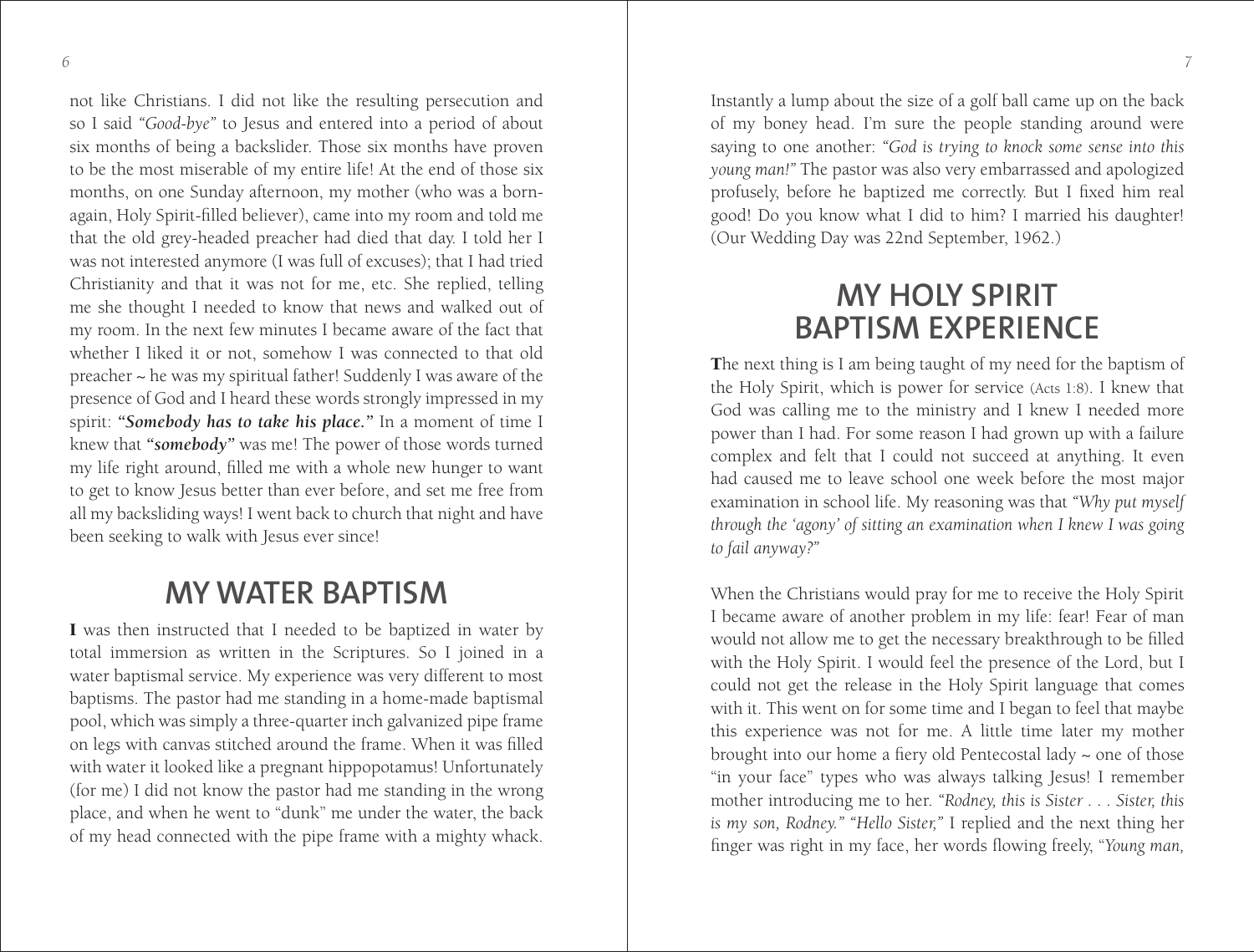*have you given your life to Jesus?"* (I nearly had heart failure with the shock and surprise.) *"Yes,"* I replied. She came right back at me: *"Young man, have you been baptized in water?" "Yes,"* I replied. But she wasn't finished yet. She came right back at me again . . . *"Young man, have you been baptized in the Holy Spirit?" "I'm seeking"* was my sheepish reply. But that was not a good enough answer for her. She had not been in our home five minutes and she had me on a chair, with her hands firmly fixed on my head, praying confidently for me to be filled with the Holy Spirit. Now I did not have the fear of man; I had the fear of woman! And I couldn't seem to escape from her clutches! This went on for some time until, finally, she began to realize that she was not winning in getting me baptized in the Holy Spirit  $\sim$  and I knew I was not winning!  $\sim$  so she changed tack and said, *"Young man, just say the first thing that comes into your mind."* At that point I felt my mind was blank! At her persistence I finally plucked up courage, took a deep breath, opened my mouth and heard myself speaking out loud, *"George! George!"* To this day I do not know who George was, is, or ever will be. When I heard what I had spoken out, I was so embarrassed, feeling like a real idiot and wondering why I would say such a word. The result was I wrenched myself out of her clutches and ran out of the house, vowing and declaring that no one would ever lay hands on me to receive the Holy Spirit again. And they did not! But I knew that I needed to have the power of the Holy Spirit if I was to fulfil God's call to take the preacher's place. Well, God had mercy on me. A short time later, at 5:30 a.m. in the morning (it was still quite dark), while rounding up the cows for milking (I was brought up on a dairy farm), suddenly the Holy Spirit visited me and I was sovereignly baptized in the Holy Spirit. A new language just poured out of me as though I had been speaking it all my life. It was an amazing experience, and the cows did not seem to mind (I did not have the fear of cows, so God got me where He could fill me without fear getting in the way). I do not remember how long I spoke in the Spirit language, but I know that when I stopped I then heard very clearly the voice of the Lord saying to me: *"I am raising you up to be a preacher of the Gospel; and My sign to you that I am raising you up to be a preacher of the Gospel is that I am going to open doors for you to preach straight away."* And that is exactly what happened. A short time after this a door opened at a Maori Marae (native meeting house and ground) just north of Foxton, New Zealand. In the very first meeting the pastor (who baptized me in water) was asked to pray for a two-yearold Maori boy who had a badly deformed club-foot. That prayer brought an instant healing and that miracle caused people to come to that marae every Thursday night for quite a period of time. The place would be filled with people and all kinds of signs, wonders and miracles of healing took place there. I got "thrown in the deep end" and began to preach. I was 18 years and two months old! And I have been preaching ever since! It is interesting to note that that club-footed boy was so healed that he grew up and played the sport of rugby (one has to have good feet to play that game)!

## **CROSSED-EYES GO STRAIGHT!**

In one of those packed meetings I was sitting back in the crowd. Right in front of me, over the shoulder of her father, was a little girl with badly crossed-eyes looking me directly in the face. She had a very snotty nose, which was running down her face as she stared right at me. I was trying to concentrate on the meeting but was getting more and more distracted by her (as she was approximately only one or two feet away from my face). I began to get a little agitated. I then complained to the Lord about the distraction. The next thing I saw the girl's crossed-eyes go perfectly straight right in front of me, and they stayed straight! No one had prayed for her. The power of the Lord was present in the meeting to heal her (Luke 5:17). I quickly repented before the Lord for my getting agitated! God showed me a miracle right before my eyes. I was starting to see and experience some *"God happenings"* in my life.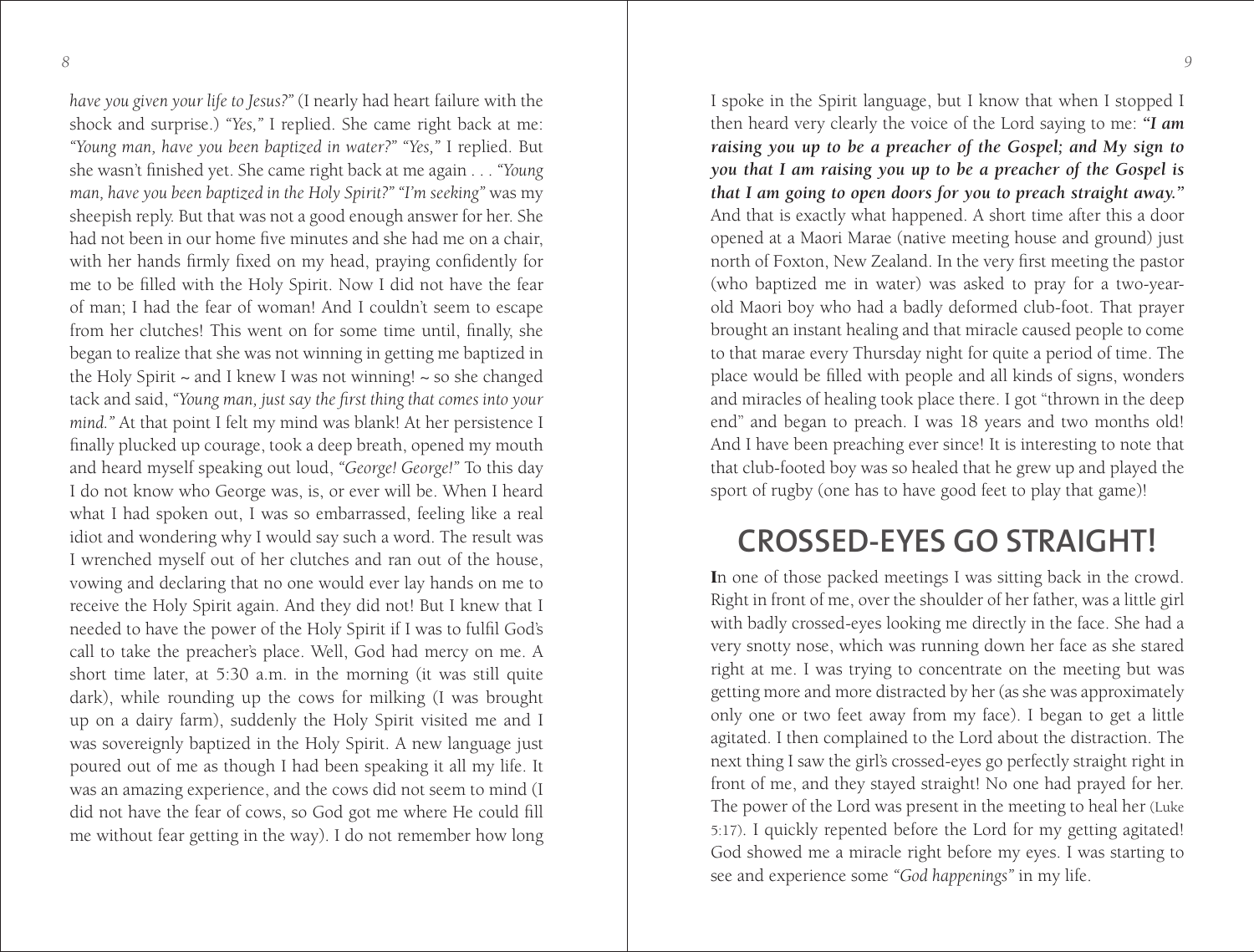## **GOD GAVE ME A PROPHETIC FOUNDATION FOR MY LIFE AND MINISTRY**

In my first year of being a Holy Spirit-filled Christian, the Lord spoke to me and gave me what I call the "Prophetic Foundation for my life and ministry." He said this to me: *"If you will get to know My voice, and will do what I ask you, there is nowhere in this world where you and I cannot go together, and we not be successful."* For someone who grew up with a failure complex, that was great news indeed. From that day to this, getting to know God's voice in my life has been top priority. Again and again I have been able to prove that the *"word/voice of the Lord is right."*  When we hear and obey the voice of the Lord we will experience "God happenings" in our lives. God wants to display His power and majesty amongst us, and He does it through our obedience to what He asks of us.

# **GETTING TO KNOW HIS VOICE**

That same year (1960) there was a Convention in Palmerston North city. About six churches co-operated. I was busily doing my farm work so I could get into the day-time meetings. Suddenly I heard the voice of God saying to me: *"You do not need to go to those meetings today; why don't you spend the day with Me down by the river?"* (Our farm ran on to the Manawatu River). With that came a desire to take my Bible and go down to the river and spend time with God. I obeyed and was there for about five hours. While there I was reading through Ephesians 6:10-20 about putting on the whole armour of God. Then I heard the Lord say: *"I want you to preach this message at the Convention tonight!"* I was shocked. I knew I had no invitation, let alone authority to speak at that meeting. But I heard the voice of God. So I said to the Lord: *"If*  *this is really You, Lord, then You have to cause the man in charge of the meeting tonight to walk up to me and say these exact words: 'Rodney, do you have a word from the Lord for this meeting tonight?'"* I thought that that would settle it (as no one knew what was happening miles away by a river)! After milking the cows, I went to the meeting that night. I had somehow forgotten what I had said to the Lord down by the river . . . until I walked inside the large meeting place and saw the leader in charge of the meeting right across the far side of the hall. The moment he saw me he started to walk straight toward me. I remember gasping and saying, *"Oh, no!"* He walked straight up to me and said: *"Rodney, do you have a word from the Lord for this meeting tonight?!!"* I was amazed. God had arranged it all and answered my prayer exactly! I did preach that night and God did some wonderful things. Lives were yielded to Jesus. I remember the pastors present had given a call for those who needed to be filled with the Holy Spirit. Several responded and went forwards for prayer. None seemed to get filled. I had sat down on the far side of the meeting (thinking my job was finished for the night). The next thing the Holy Spirit said to me: *"Go and put your hand on that man's head." "That man"* was the one who was the furtherest away from where I was sitting and I entered into a big argument with the Lord. I said, *"If those pastors prayed and nothing happened, what will they think or say if, after they have sat down, I walk across the meeting in front of everyone and lay my hands on that man's head?"* The more I argued the stronger the anointing of the Lord came on me and I literally began to bounce up and down on my chair! On one of my ups my feet went down and I found myself walking across the hall in front of everyone. I simply laid my hands on the man's head. The power of God hit him and he shot forwards out of his seat and landed on his knees on a wooden floor. His hands went up and he was sovereignly baptized in the Holy Spirit! It was amazing  $\sim$  and the man was (and is) my first cousin.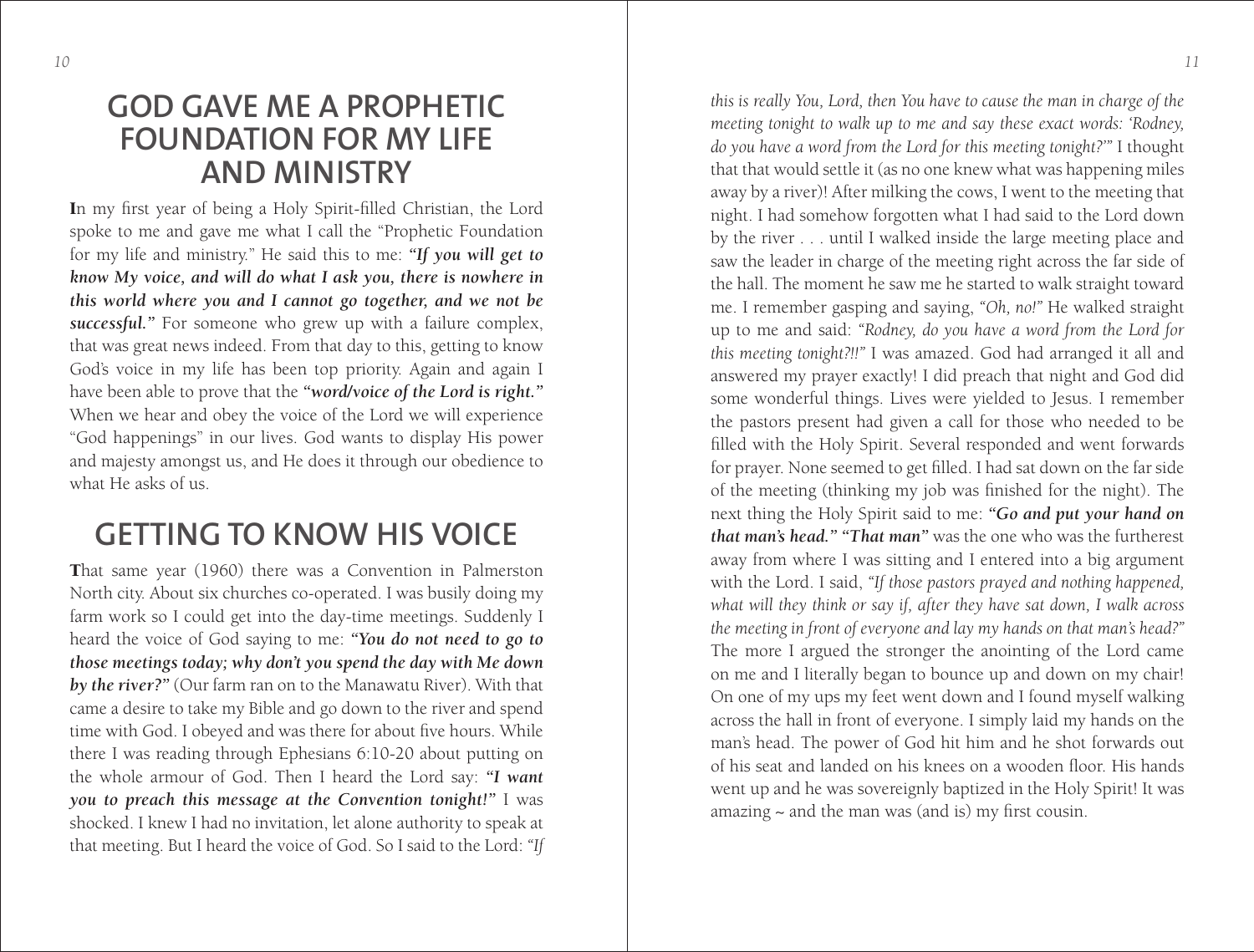## **AN UNUSUAL EXPERIENCE**

In that first year of being a Holy Spirit-filled believer, I had an experience on the farm that had a real impact on me. I was walking towards the milking shed when I saw a large water-shoot of water heading straight at me through the sky. It was long and looked about 3-4 feet wide. I knew it was going to hit me and that I would get soaking wet. I prayed and asked the Lord to hold it back until I reached the shelter of the cowshed. Before my very eyes I saw that thing stop, then it moved sideways across the sky, stopped again, and then came straight at me. I determined not to run, but walked at my normal pace. I watched that thing get closer and closer to me. The moment I stepped under the shelter of the cowshed roof, it poured down with water in a deluge. I was dry and saw God do a miracle just for me!

# **A SUPERNATURAL HAPPENING**

While still a very young Christian I had the opportunity to attend a Convention amongst the Maori people at a marae outside of a small settlement called Tuai (about 30 miles inland from Wairoa, NZ). Jean's oldest Brother (Ian Hunt) was a Tent Evangelist in those days, so the meetings were held in a large tent. Night after night I saw big, grown men walking the aisle to the front to give their lives to Jesus Christ (up to 30 at a time). It was very impacting and one just knew that God was at work there amongst the people. One night, about 12:30 p.m., people were drawn sovereignly out of their beds into the tent to worship God. It is the only time in my life when everyone was in a "meeting" in their pyjamas and nighties! There was no electricity in that small settlement; the meetings were lit-up by a generator. Yet in the dark hours of the night, as the people raised their hands and worshipped the Lord, suddenly the whole tent lit-up with the glory of God. You could see everyone very clearly yet the generator was not running. When that light shone on us in that tent, people went face-forward on to the sawdust floor. The moment they hit the ground they were sovereignly baptized in the Holy Spirit and speaking in tongues for the first time in their lives! It was such a privilege to be there and to experience something so special and precious.

I clearly remember that when I returned back home to the farm it was milking time. As I walked into the cowshed on the concrete flooring, my legs were jarring on the concrete. It made me realize that I had experienced something heavenly  $\sim$  but now I knew I was back on earth again!

# **THE GFM IS BORN**

In April 1964  $\sim$  as a result of a second request from a group of Maori people in the Urewera country of New Zealand  $\sim$  The Gospel Faith Messenger Ministry was born. I say second request because when I was approached the first time to send those people a printed Bible Study each month, I rejected it because I did not think that that was my calling! Over the next few months God dealt with me about that, and when they approached me again some months later, I told them if they wanted me to do that, then they would need to provide me with some names and addresses of people to receive the Bible studies (Praise God for a second opportunity!). They gave me a list of 27 names and addresses. So we started with 27 names and addresses of those Maori people, who lived in the back-blocks of New Zealand. Each month we sent out a printed Bible Study through the mail. It had not been circulating for very long, when I was challenged by a well-known preacher to close it down because he believed The GFM was my own idea and not God's. It was as though a knife had been plunged into my heart. I cried out to God that if this GFM Ministry was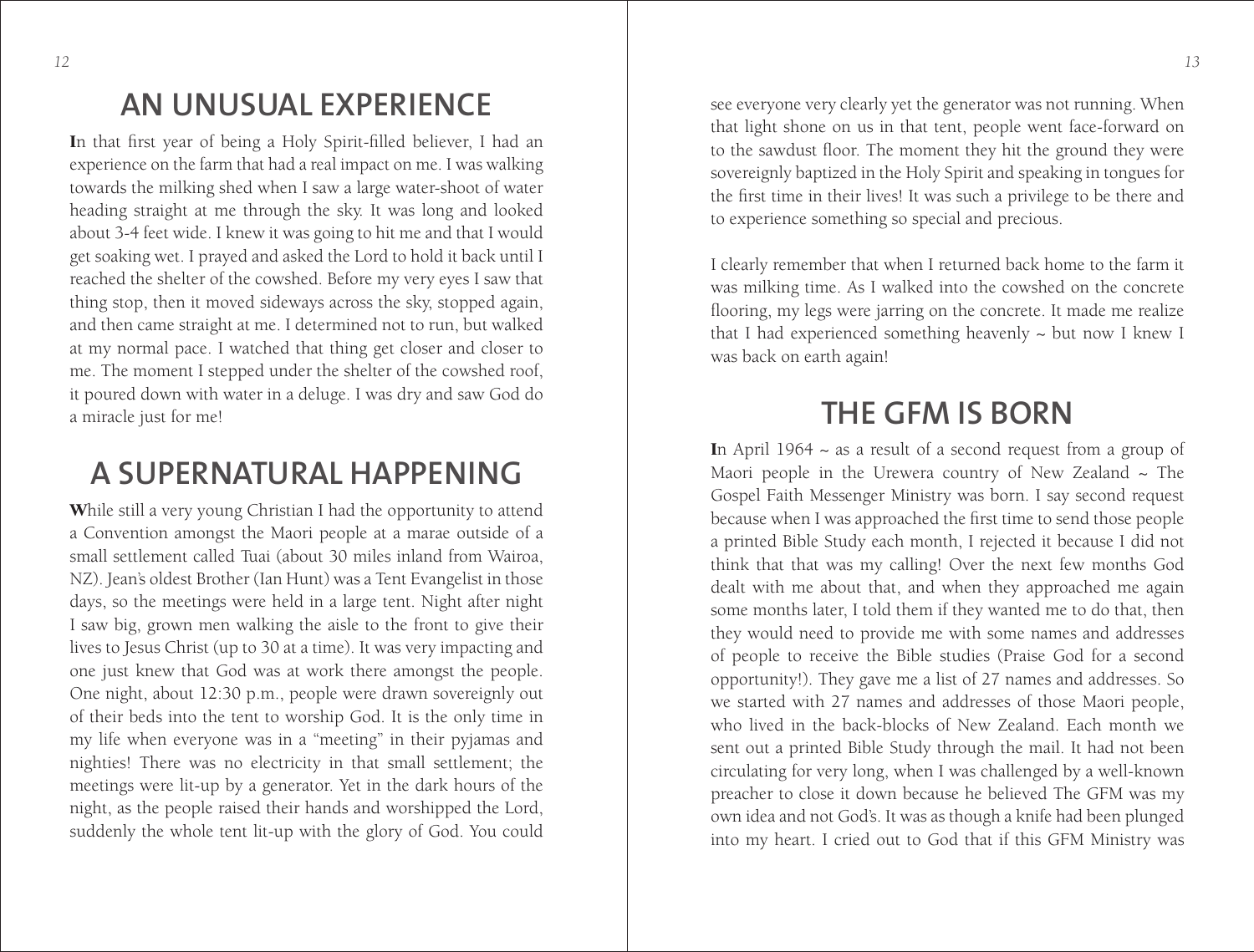of Him, that He would need to confirm it by sending us more new names and addresses than we had ever received before **by the end of that week!** Three days later I took a large envelope out of my letterbox. When I opened it, it was full of names and addresses requesting to get on our mailing list; more than we had ever received before! With it came the peace of God, and I knew we were meant to continue with The GFM Ministry.

Over the years there have been a number of Christians (most in leadership positions) who have tried to dissuade us from continuing in The GFM Ministry. Those are usually hurtful times. But I have learned that if we let those times "push" us closer to Jesus Christ, then we come out the other side of the experience all the better for it. And, in our case, The GFM goes up another level of effectiveness in the purposes of God.

 • **How important it is for us to know the will of God for our lives!** 

# **OUR FIRST OVERSEAS MISSION**

In 1966 an American Prophet by the name of Frank Skierski came to New Zealand. At a Convention in Foxton he called Jean and I out to the front and asked us to sit in chairs facing the people. He then asked the people to file past and around us, laying their hands on us and blessing us as they walked by. This took about 30 minutes for everyone to do that. At the end my shirt was wet with tears and snot from people weeping on our shoulders! Then Bro. Skierski announced that God was sending Jean and me to the Fiji Islands and proclaiming the sign that God was calling us there was that we would step foot in Fiji by the end of that year. Prior to this pronouncement we had absolutely no thoughts of going to the Fiji Islands. The prophet gave us a name and address of a pastor in Fiji and told us to write to him and he would open all the right doors for us. So I wrote to him and he replied, telling us we were not

needed over there! It seemed the door was slammed shut in our faces. However, Jean's Mum (Edith Hunt) knew some missionaries over there and wrote to them saying that there was a young couple willing to come and help out if they needed anyone. They wrote straight back, saying they had been praying for God to send a couple to replace one of their missionaries going on furlough. The door was opened again. So we prepared to go on our first overseas mission trip.

We were booked to fly to Fiji about 30th December of 1966. However, when we checked in at the Palmerston North Airport and were waiting to board our flight, there came an announcement over the public address system saying the airport had been closed owing to bad weather. There was a group of 10-15 Christians gathered to say farewell to us. So we all prayed together in the airport that God would provide a way for us to get to Auckland to catch our International Flight to Fiji that night at 9:30 p.m. (it was approximately 6:00 p.m. at this time of our praying). A very short time later the airport staff came and told us that an unusual thing was about to happen. They had communicated with a direct Christchurch to Auckland flight that was a larger aircraft, and the result was the plane was able to land at Palmerston North, pick us up and take us to Auckland. At Auckland we faced another problem in that our luggage somehow had gotten lost (quite nerve-wracking for ones' going on their first overseas flight). It could not be found anywhere. The *"last call for passengers to Fiji"*  was going out over the public address system, but they would not book us through without our luggage. This time it was only Jean and me. So we prayed together and asked God to find our luggage so we could get to Fiji to do His will. There were hundreds of people milling around at Auckland International Airport. In the next few minutes it was like a big hand came down and separated the people, leaving a large empty circle in the midst of all the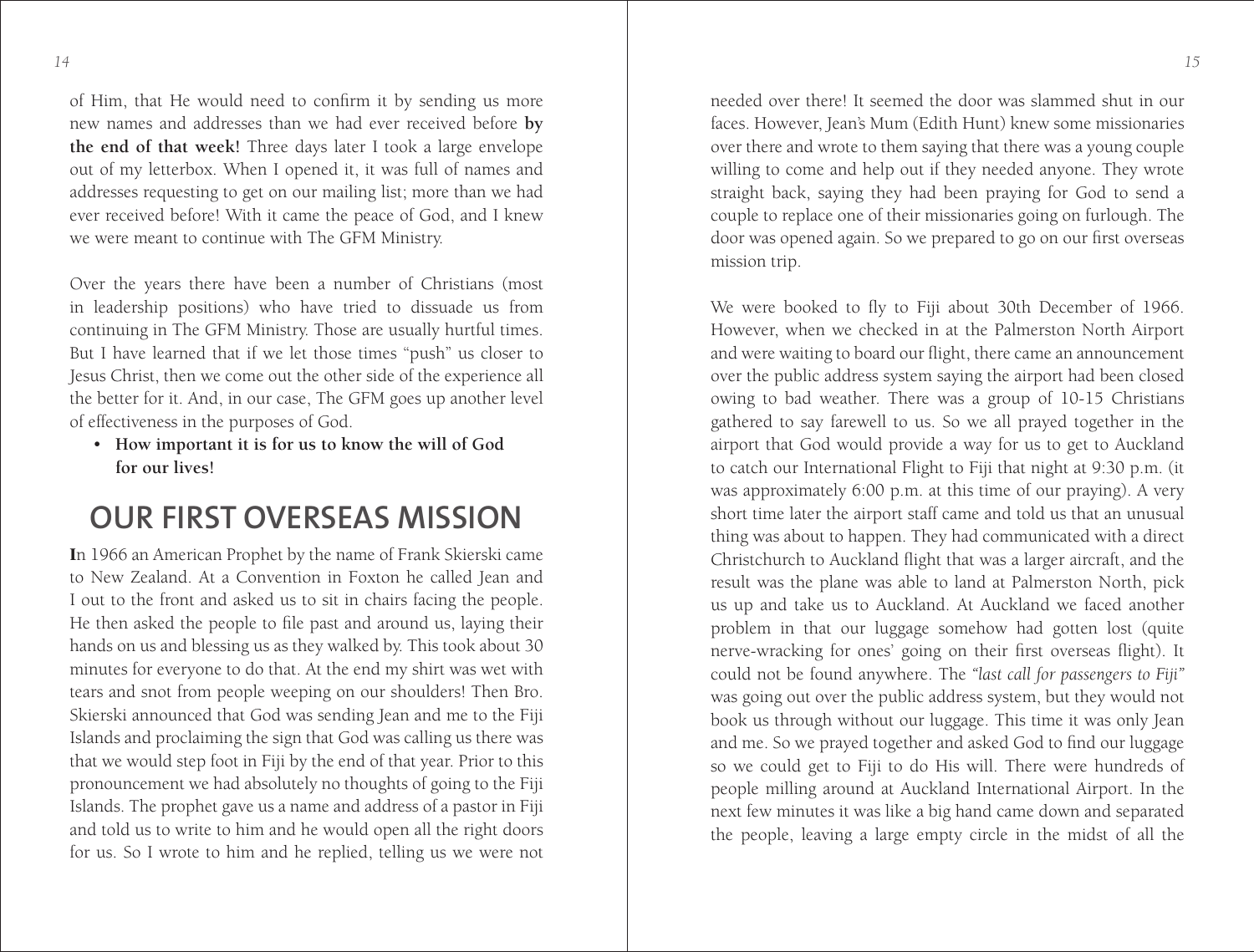crowd. There in the middle of the empty circle was our luggage! No one had any idea how it got there! We quickly grabbed our suitcases, checked them through and soon we were on our way to the Fiji Islands. I had been taught one Fijian word at that time: *"Bula"* (Greetings). When we got to Nadi Airport in Fiji, as we stepped off the plane, we were hit by a heat wave we had not experienced before. We were in the tropics! As we walked into the Airport Terminal I remember seeing all these big, bushy-haired Fijian men. So I said *"Bula"* to one of them. He broke out into a big smile and said: *"Bula! You come with me"* and he took us through Customs so that we were virtually the first ones checked through.

We stayed in Fiji for six months: three months in Sigatoka, then the rest of the time stationed in Ba and Tavua. We visited a number of places around those beautiful islands and God used that time to stretch and increase our faith. We were there to teach them; but I think they taught us more on trusting God and having faith than we had ever experienced before! We mostly ministered with "The Pentecostal Churches Of Fiji" which had been started by missionaries, David and Elsie Sugar (from New Zealand).

## **FAITH WAS CHALLENGED!**

After those six months we returned to New Zealand full of faith and vision for stepping into full-time service for the Lord. We had just experienced a wonderful half year ~ and we loved it. However, on returning to New Zealand, it seemed that all the doors were closed and I had to return to secular work. One thing that was different was that we now had more faith, so we gave ourselves to developing The GFM Ministry in a greater way. It was by then starting to grow and go beyond the shores of New Zealand (how, we do not know to this day; only that God is with us).

It was very difficult re-adjusting to New Zealand again. However, God has His purposes. After we were married (1962) I worked in the NZ Post Office as a postman. I had many opportunities to witness for the Lord in that job. In fact I am the only person (that I know of) to have held a church service in the Post Office at the invitation of the Post Office staff. It was also during the Christmas mail rush when extra staff were hired. I accepted the challenge and preached to the mail sorters as they worked. I remember preaching on Moses, that as he lifted up the serpent in the wilderness, so must Jesus Christ be lifted up, that all men everywhere might believe on Him (John 3:14-18). The sorters did not say much after I preached. I had to return and work there with them myself just an hour or two later. I went to work rather nervously that afternoon ~ but to my surprise, when I arrived, I found all my work done for me with a note of thanks left on my desk. Whew! They appreciated what I had spoken to them. I had the joy of leading at least four of the staff to Jesus while I worked in the Post Office.

On one occasion, again during a Christmas mail rush, while the packed room of people were busily sorting the mail, a young Open Brethren man suddenly blurted out for all to hear: *"I don't believe all this Holy Spirit rubbish you talk about, Rodney!"* It was totally unexpected and "came out of the blue" as we would say. When I heard his challenge to me, I made sure that I replied to him out loudly so everyone could hear my reply. I remember saying something like this: *"Well, David* (we'll call him that), *I want to share with you just what I have personally seen the Holy Spirit do in and through my life."* Then I began to share some of my testimony with him. As I kept speaking I noticed more and more workers were putting down their mail and coming over closer so they could hear everything I was saying. So I kept testifying. Before long the whole room of people (about 40) were huddled together in a corner of the large room listening to me telling about the Holy Spirit and His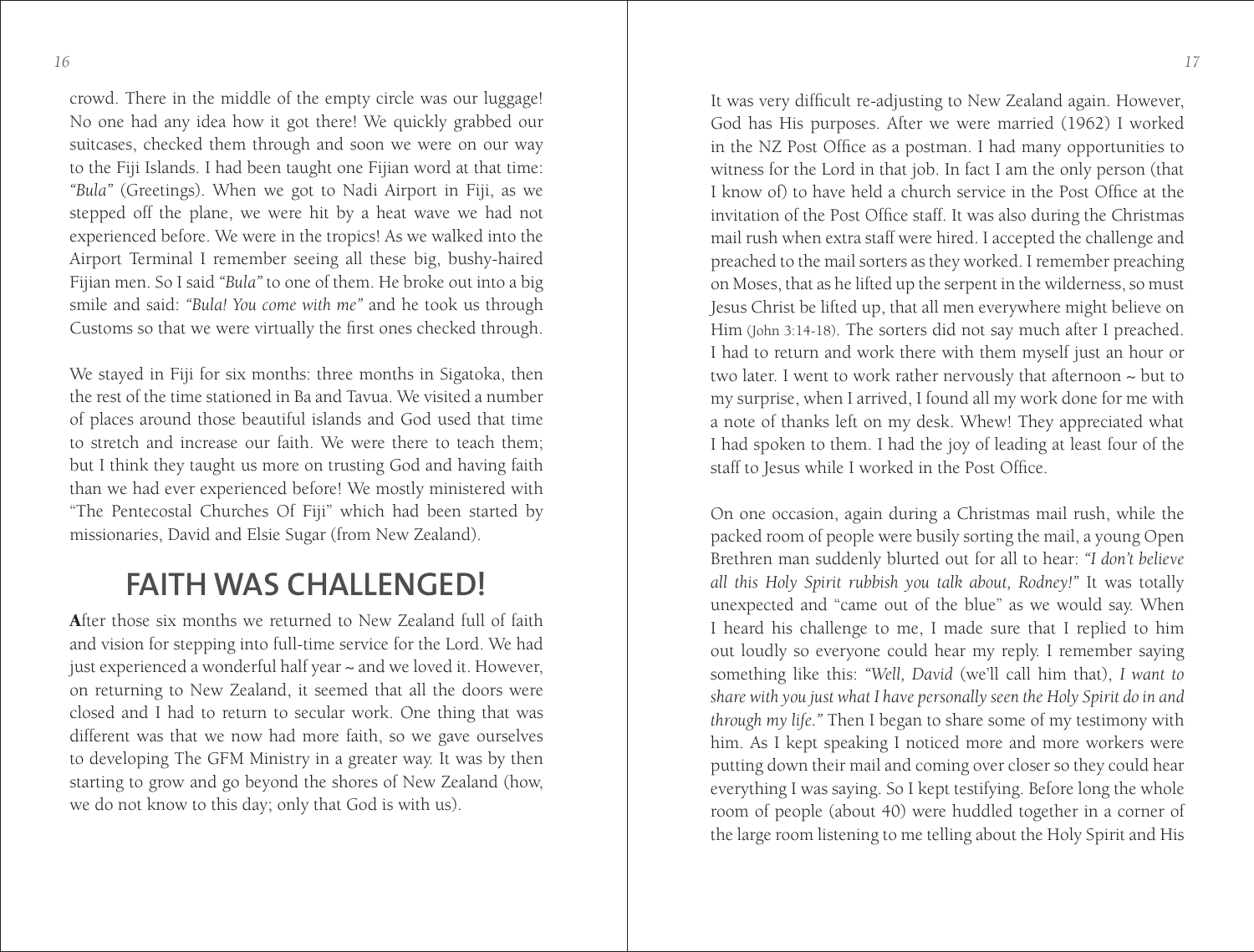works. It was a powerful moment. David never said another word! As a footnote to this story, some years later I met up with David again and the first thing he wanted to tell me was that he had been filled with the Holy Spirit and he now knew that what I was saying back then was completely right! Praise the Lord!

On another occasion a lady stubbed her cigarette out on the back of my leg (behind the knee)  $\sim$  that hurt! But I did not retaliate. Then another lady (a Jehovah's Witness) manifested when she found some of my Gospel tracts on the sorting bench. She tore them up in pieces and stomped on them. When I asked her why she was doing that, the anger on her red face was evident as she swore at me and then kicked me in the shins. There is opposition to the ways of the Holy Spirit.

Before I left working at the Post Office to step into full-time Christian Ministry, the worldly bosses had provided me with my own Counselling Room and also the staff for me to counsel. God's hand of blessing was on my life  $\sim$  and they knew it! I was wellknown in the Palmerston North Post Office for a number of years after I left that place, because we were regularly posting mail out around New Zealand and some overseas countries. The bosses completely trusted me to have the correct postal stamp prices on the mail, etc. All glory to Jesus!

The 18 months re-adjusting back into New Zealand and secular work, etc., were very hard for me to come to terms with. I knew I had the call of God on my life; I had experienced God using me in different wonderful ways ~ yet the doors seemed closed in all places except my local church. There I was able to minister quite regularly. But my heart yearned for more. In October 1968, God spoke to me in a clear way from Isaiah 54, telling me to *"Sing O Barren . . . and break forth on the right hand and on the left . .*  *."* (interestingly Jean was pregnant with Mark at that time). God was challenging me to change my confession of myself; that He wanted me to believe and confess what He said about me  $\sim$  not what 'I' said about me. My confession of who I was, was negative compared to what God said about me. So I set about to agree with God! But I soon found out that a lifetime of negative confession does not automatically change overnight. I had to consciously confess what God said about me in His Word rather than what I felt, thought and said about me. I must be a slow learner, for if I am to be very honest with you, it took me approximately 10 years to change! But I learned something very powerful in those 10 years. As I made positive changes in my attitude and heart in seeking to obey the word of the Lord to me from Isaiah 54, I noticed The GFM Ministry was also growing with me. In fact, in those 10 years of re-positioning my confession to that of a positive one of who I am in Jesus Christ, **The GFM Ministry multiplied sixteen times over! I have learned from that point on that effectiveness and fruitfulness is all proportionate to how much God can have His way in me, the individual. I cannot blame someone else if I am failing to live up to the standard that God sets for me!**

I put that message, **"Sing O Barren . . . For You Shall Break**  Forth!" into tract form, and it has gone around the world and ministered to multiplied thousands of lives.

#### **MORE ON FIJI**

On that first mission to Fiji (I have ministered there a number of times since), while we were in Sigatoka, Jean and I were asleep in bed when a knock came on the door at about 10:30 p.m. I dragged myself out of bed, and, with eyes half shut, answered the caller. There stood Sister Elizabeth from Togovere Village and her 17-year-old son. He was weeping. Elizabeth showed us his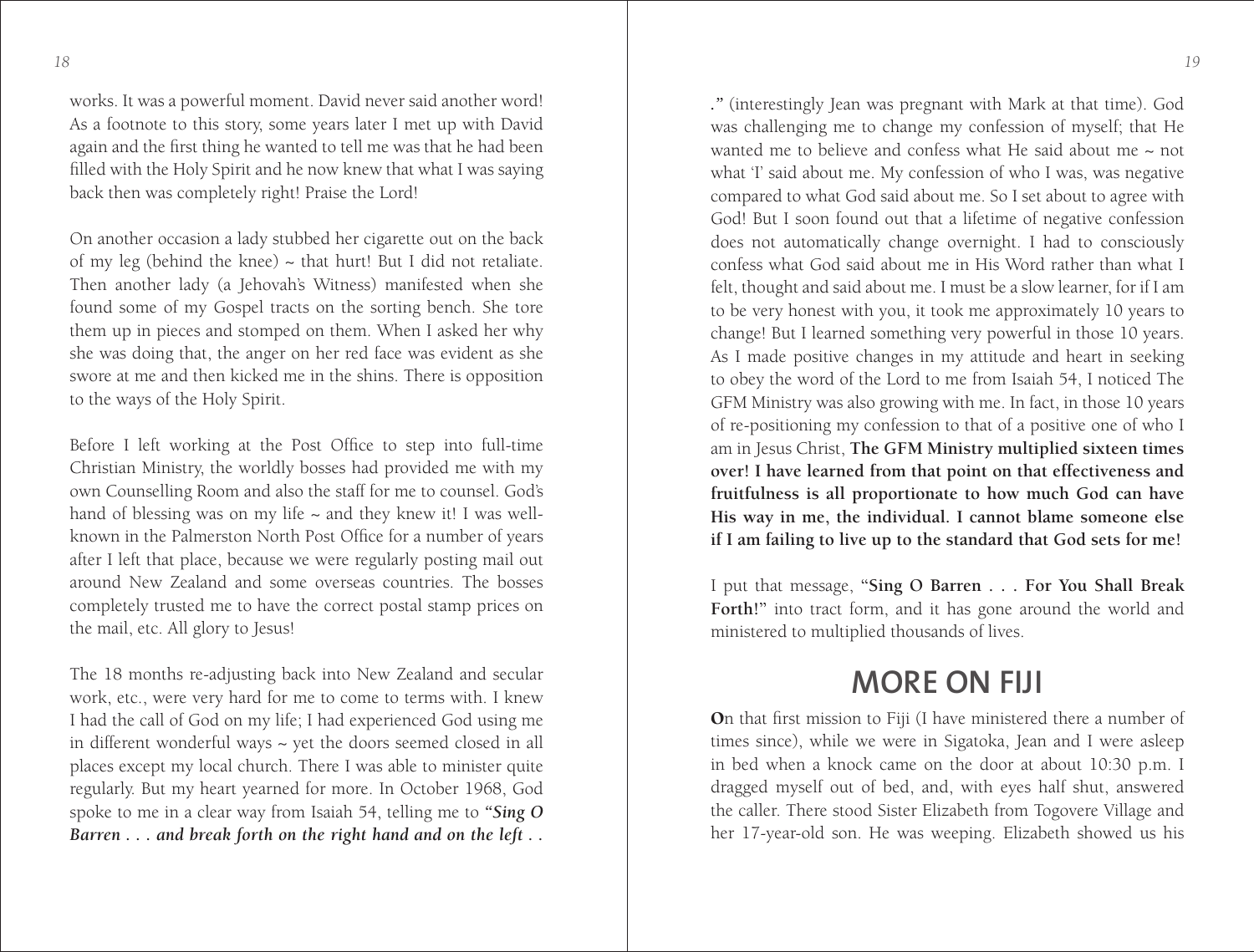leg where there was a large boil on his shin bone with an ingrown head. The pain was dreadful, we were told. Then Elizabeth said these words to me: *"Brother Rodney, God spoke to me at the village tonight and told me that if I would bring my son to you, that you would pray and, within 30 minutes after you pray, we will see the head of the boil turn around, the skin of his shin will split open and pus will run down his leg!"* Elizabeth was a woman of faith and she had to find someone to bring her the 17 miles to the Mission House, then wake us up and tell us that! You can imagine how strong my faith was at that time of night! I knew I did not have that kind of faith. But I also knew that I needed to do what Elizabeth had requested as she did not go to all that trouble at that time of the night on just a hunch or feeling. So I prayed with all the faith I could muster. After praying we sat around and watched the boy's leg. And, just as Elizabeth had declared, within 30 minutes we saw the head of the boil turn around; I literally saw the skin splitting open and then the pus started to run down his leg. What an awesome miracle to be a part of. Today that young man is a pastor in that same village of Togovere. Praise the Lord!

## **AN AMAZING MIRACLE**

On one of my Fiji Ministry Trips (about 1993?), I took a team of four young men from Hamilton with me. We went to the interior village of Nawairabe, up the Sigatoka River. When we arrived there it was announced that a cyclone/hurricane was to hit the region that night. The village elders gathered in the little tin shed we were staying in and made an announcement: *"We believe that God will spare this village, because the man of God is here."* I looked around to see who they were talking about and realized that it was me who they were referring to! Having never experienced a cyclone before I had no idea what to expect ~ but we were to soon find out. It was well dark when it struck. The noise of the wind,

rain and flying debris hitting against the tin house was very loud. The wind was so strong and the rain was so heavy that water was squirting through the nail holes that were in the iron. To say it was scary would be a mild statement.

At that time in my life I had been studying the lives of Jesus and Jonah, and how they both went to sleep in the midst of the storm. So I prayed and asked the Lord for the same experience and, to my surprise, I went to sleep for the next five hours! When I woke up it was daylight; the cyclone had moved on; our floor was under about three inches of water. I got up and looked outside. The village is built at the fork of two rivers. On looking across to the smaller river I was amazed to see that it was flooded to the very top of the banks ~ but no water had come into the village. I then walked through the village to the other end, where the larger river flowed. The first thing I noticed was that every village house was undamaged (the only damage was a concrete wall on a building of a new house, which was blown over, and a small implement shed that had one wall blown out). Every other bure (house) was undamaged! A greater surprise was to await me when I got to the larger river. There, on the river bank, a very large rock (larger than 10 men could move) had been spewed or tossed out of the raging river, and was sitting on the same level of ground that the village houses were on. Close to the large rock were two coconut trees with flood rubbish wrapped around them at least two to three feet high up their trunks! That rock and two trees were about 20 feet from the first village house, on the same ground level ~ **yet no water went into any of the houses!** It was an amazing miracle of God! God answered the faith and prayers of the village elders!

We could not leave the village for five days. I will never forget walking out of that village of Nawairabe and travelling back to Sigatoka. Every other village had major damage. Some houses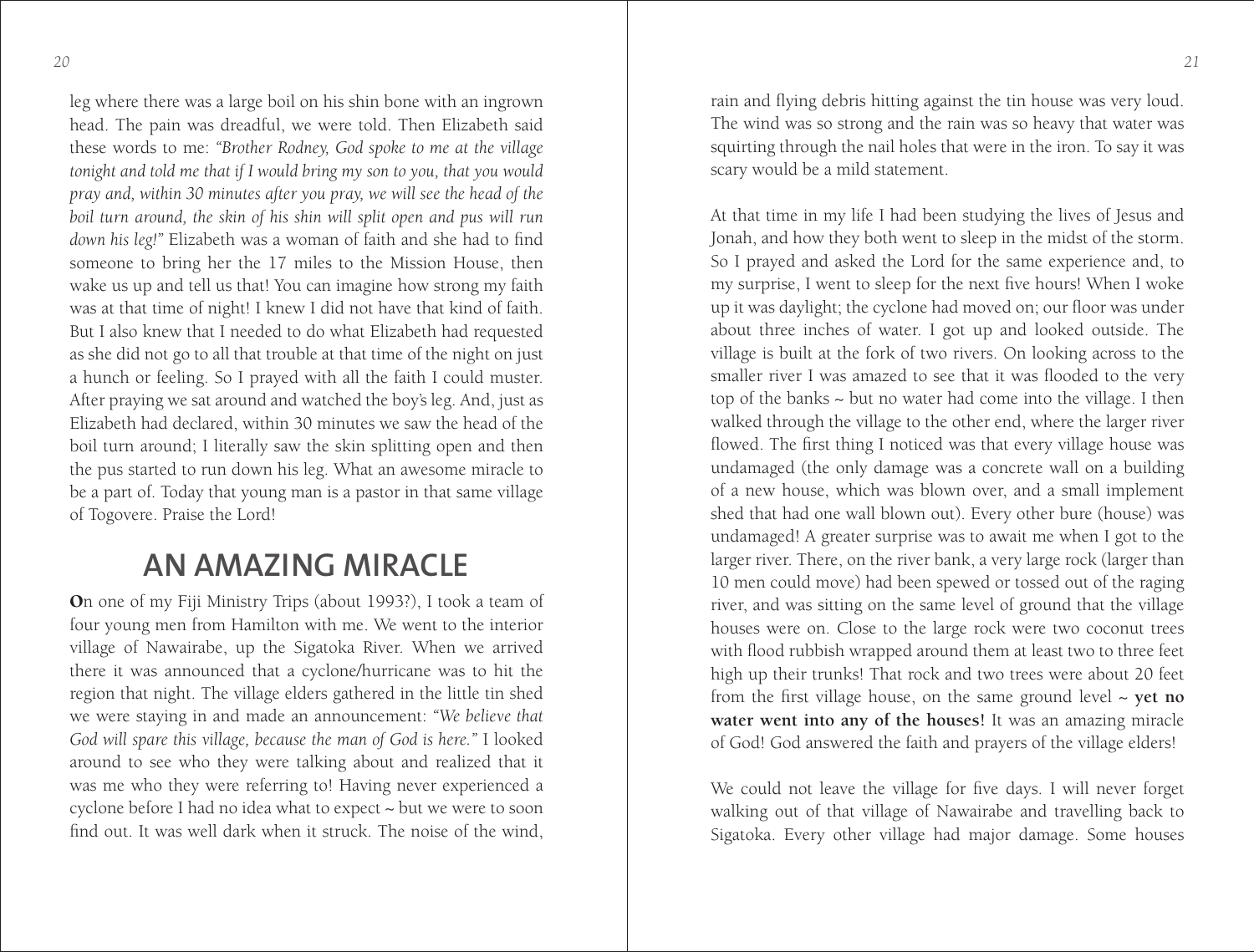were even washed down the Sigatoka River and out to sea about 40 miles away! One village was buried in six to eight feet of mud. 23 people lost their lives in that cyclone, but God demonstrated His power at Nawairabe and no damage was done! God had honoured the village elders' faith and spared their village! Praise the Lord!

Several years later, Doug and Jackie Hodges (who manage The GFM Hamilton Office overseeing all the Bible Correspondence Courses students), ministered at Nawairabe Village, and this is what they have to share: *"It was in February 1998 that we went up to Nawairabe. The Sigatoka River was in full flood so the folk were not expecting us to arrive due to the shocking weather. We had to cross the river on tyre tubes and then scale a cliff, etc. We arrived after dark (and very bedraggled), much to their amazement. They then prepared a meal and it was a very late one! Being New Zealanders the first question we were asked was if we knew Rodney. We were then entertained with everyone's version of the events surrounding 'the man of God's' visit and all the subsequent happenings. Next morning we were taken outside to be shown the mark where the river had risen to. We also stayed right on the riverbank and the mark was higher than me. It certainly was a miracle."*

# **AN INTERESTING DELIVERANCE**

One time, when I was still pastoring, I received a telephone call from a businesswoman who was very concerned about one of her employees. It was a hairdressing business. The employee had suddenly had a change of character and was acting very strangely, like at closing time she would stand at the door with a pair of scissors threatening to harm anybody who tried to leave the premises. The staff were frightened of her, so the owner had to act. She gave the young lady an ultimatum that she had two choices ~ either to be fired, or she be taken along to see Rodney Francis for help. The young lady chose to come to me for help. We talked

and discovered that she had received an evil spirit of fear through watching a horror movie on the television. This had caused the woman to behave in this unusual way. I was assisted by another minister (Bill O'Brien) and when we prayed for the young lady to be healed she screamed very loudly on the floor, then rolled toward us as she was set free and sat at our feet a very different person. She was delivered through faith in the name of Jesus Christ. This experience is being shared to help people realize that when we involve ourselves with fearful, negative things that have spiritual connotations, we can open ourselves up to receive an evil spirit which can cause us to behave in some very unusual ways. Make sure you only watch good and edifying things on television.

# **GOD TAKES US AT OUR WORD**

I remember the time when I was a speaker at a Leadership Training Camp in the Waikato Region of New Zealand. I was very desirous for God to move in a wonderful way. So I was praying to this end, even promising God that if He wanted to use me to do a new thing, then I was available (it is easy to say things like that when alone praying!) By the time the camp started I was very keen and excited to see what God would do. I was not officially involved in speaking at the first meeting, so I sat right at the back to observe what God would do. To my disappointment the meeting didn't seem "to get off the ground" and I started to feel that all my praying had been a waste of time. The more the meeting went on, the more I became disappointed. I observed the people looking at their watches and yawning, weary from their travels to the camp. Finally I complained to God about things and my unanswered prayers. To my surprise the Holy Spirit spoke straight back to me and said, *"Why don't you do something about it?"* My reply was that it was *"not my meeting and I did not have authority to do anything ~ but what would You want me to do?"* He said, *"I want you to get out of your seat and walk up and down the main aisle speaking*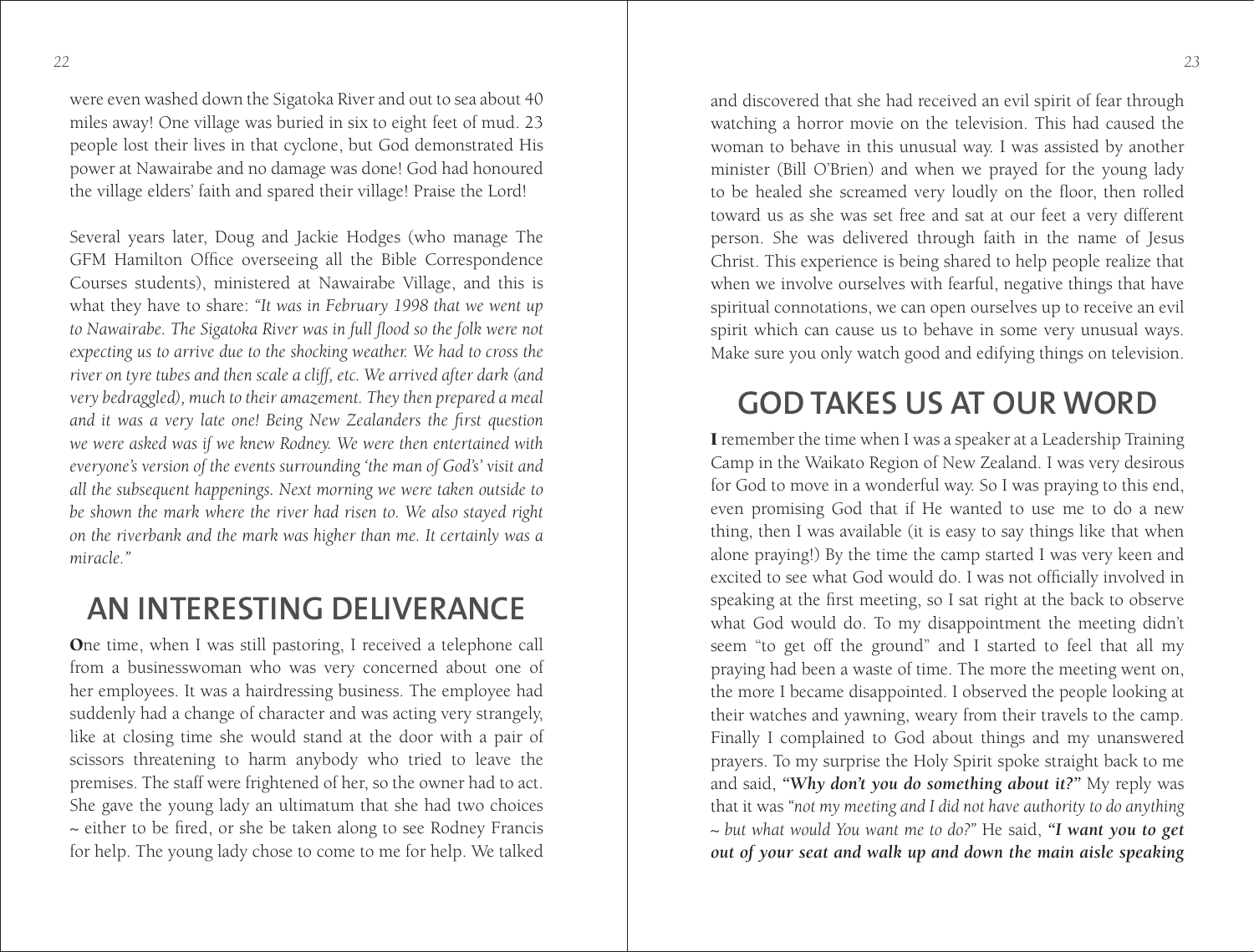*in tongues at the top of your voice!"* I was shocked! I had never done anything like that before (there were about 130 people in the meeting) so I immediately went into self-defence mode with the Lord, *"I can't! I've never done anything like that before!"* The Holy Spirit replied, *"Do you remember your prayers? You promised Me that if I wanted you to do a new thing that you would be available? Now, when I ask you, you don't want to do it. Now get up and do it."* After some argument with the Lord I finally got up out of my seat and, instead of walking up and down the main aisle, I walked back and forth across the back of the meeting speaking in tongues in a very quiet voice (where only the speaker could see me). When I was across the other side of the hall (at the back), the Holy Spirit said to me, *"What are you doing?"* I said, *"I'm trying to obey You, Lord."* His reply was, *"I never asked you to do that. I asked you to walk up and down the main aisle speaking in tongues at the top of your voice ~ now get and do it."* At that point the speaker stopped speaking and just stared at me, wondering what on earth I was doing. So I shut my eyes and started walking up the main aisle speaking in tongues at the top of my voice. Every time I opened my eyes I saw heads wrenching towards the centre aisle, wondering who and what had come amongst them. When I got to the front of the meeting I turned to walk back down the aisle towards the rear of the meeting, when the Holy Spirit said to me, *"When you get to the back I want you to turn around and walk up and down the aisle again, prophesying the word of the Lord!"* So I did. The moment I finished obeying the Lord the Holy Spirit came on those people and the spirit of prophecy broke out all over the meeting. The first to prophesy was an elder from my church who had been seeking to prophesy for six years and had not been able to break through. But he broke through that night, as did many others, and something was broken and released in the spirit realm. We had a marvellous camp with the Holy Spirit doing wonderful things. Praise the Lord! It pays to obey!

# **DEAD GIRL RAISED UP!**

After trying to avoid pastoring for some years, Jean and I were called into pastoring the church I was saved in. We found we enjoyed pastoring as we loved people and it enabled me to have regular ministry. God gave us many different experiences while pastoring. We learned a lot of things, especially that we had to live with our decisions and watch how God worked in and through people.

One of those highlights came one morning early when a young, 16-year-old Maori man rang us at 6:30 a.m. from the Palmerston North Hospital saying that his cousin, a patient there, had died. He had testified to the numbers of relatives and friends gathered around the young lady's bed in intensive care, that if he could bring Pastor Rodney up to pray for her she would be healed. The people agreed and so I found myself going to the hospital wondering what I was going in to. I went to the intensive care unit and saw all these people standing around the bed of a 17-yearold Maori girl. I noticed all the machines she was connected to were stationary  $\sim$  nothing was moving to let one know there was life in the girl. I shared briefly with the people and then prayed for God to do a miracle and raise her up. After I said *'Amen'* I stayed around for approximately another 30-minutes, then left. There was no evidence whatever that my prayers were answered; in fact my faith was such that I kept watch on the Death Notices column in the local newspaper. After three days of not seeing her name there, I rang the young man's mother (Mary) and enquired about the girl. To my amazement she told me that not long after I left the intensive care unit at the hospital the young lady had woken, sat up and asked for something to eat! She shocked and amazed everyone present. I was told that the young lady was still in hospital under observation. On hearing that news I jumped into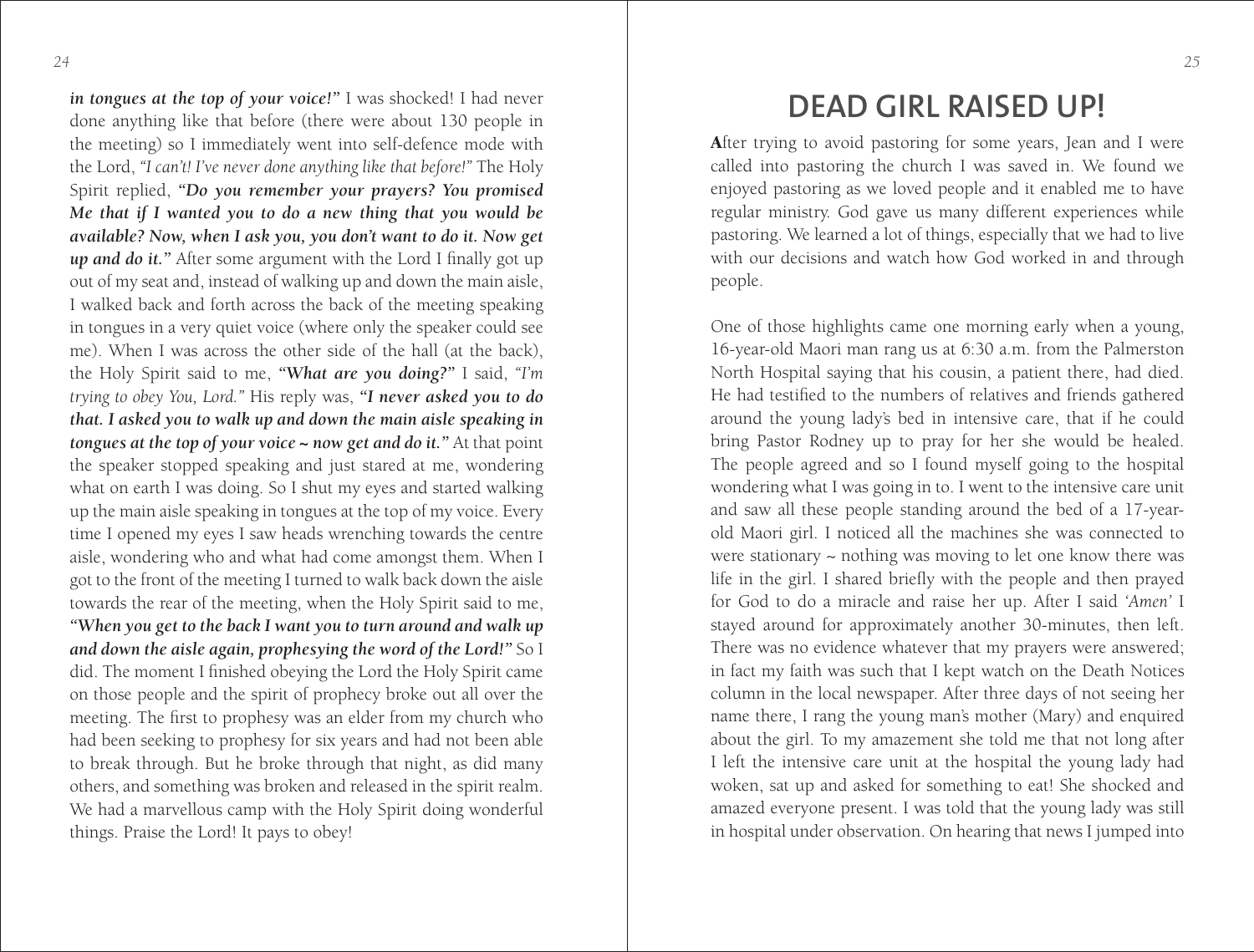my car and drove to the hospital to see the young lady. When I asked at the reception desk to see her, the charge nurse said to me, *"Oh, you mean our little miracle!"* She acknowledged that a miracle had taken place. I was taken into a room where the young lady was and saw her sitting cross-legged on her bed talking to a friend. I introduced myself to her. She told me they had related to her what had happened and how I had prayed for her. She thanked me very much for saving her life! An interesting side to this miracle was that it put such a fear in the hearts of the people that they were afraid to come near me or the church! The young lady was a Mormon. As far as I am aware she is still alive today.

#### **LEARNING TO LOVE PEOPLE!**

After being a Holy Spirit-filled believer for 16 years, I had an encounter with God that literally stopped me in my tracks. I had been pastoring for three years and thought I was doing okay. The Lord spoke to me and said these words: *"I am going to teach you how to love people.*" I was shocked! I really believed I did love people. I re-acted to the Lord, saying, *"Excuse me, Lord! I do love people. I'm a Pentecostal Pastor, You know"!* The next minute, very clearly through my mind passed the faces of five or six Christians I did not like! I saw them clearly. Following those faces came the words: *"How can a man say he loves God Who he has not seen, if he does not love his own brothers and sisters who he has seen? I want you to know that you can measure your love for Me. Your love for Me is only as great as your love for these the least of My brethren"!* In a moment of time I was reduced to what felt like nothing. I really believed I loved people, yet there was God telling me that I had fallen short of His love conditions. My "balloon had been pricked", as it were. Suddenly I knew that I truly needed to learn how to love people; but I did not know how or where to begin! In my 16 years of being a Holy Spirit-filled Christian

I had spent hours and hours seeking the face of God, searching the Scriptures and making every effort not to miss any fellowship meetings. I was being "Mr. faithful, loyal and true." But it was not sufficient for what God was asking of me.

It did not take long before I began to realize that God was taking me on a whole new journey to teach me how to love people. I would be sitting in my pastor's office when total strangers (one at a time) would knock on my door and walk in, saying words like this: *"Hey, Preach, I need to talk to you."* As they were already halfway in I would then invite them to sit down and talk. They then poured out their heart to me, confessing to sins and crimes they had committed that literally saw me squirming in my chair. I was hearing things that I had not thought were possible for human beings to commit! Quietly I would cry out to God to help me how to minister to them, and He would reply with, *"Son, I'm teaching you how to love people."* This went on for some time. Then one day there was a knock on my office door, and the head of the Criminal Investigation Branch of the Police walked into my office. He asked what were the people coming to see me about. I said to him (proudly): *"What is a church for?"* His reply was, *"Yes, but they are not coming on Sundays, are they?"* At that time our church was very small. He then went on to tell me, *"I think it is time that you knew that the police have had a 24-hour watch on your church for the past three months ~ and all the most-wanted criminals in the Manawatu are making a 'bee-line' to your door. And we want to know why!"* Well, that was news to me. I was so ignorant as to who those people were that were coming to confess their sinful deeds to me.

As time went on it seemed that God was sending to me people who were deeper into all kinds of evil activities than the previous ones before. I was now becoming well-informed with all kinds of information about the "goings on" of the underworld. About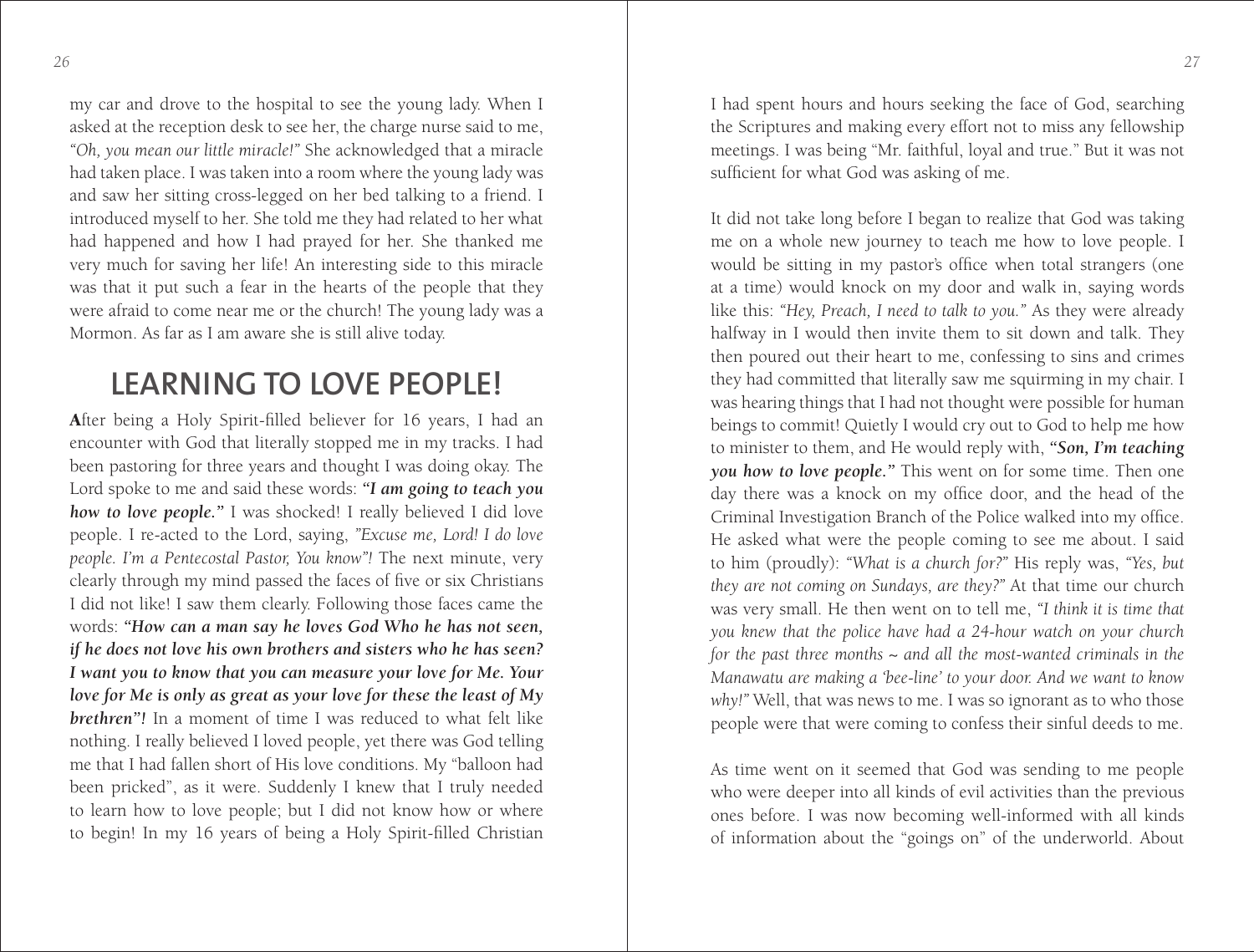that time a young woman phoned me and asked if we could help heroin addicts. By then I had developed this simple philosophy: *"I don't care how far in life anyone has fallen; I believe in Jesus Christ they can rise again."* I assured her that Jesus could help her. We met and started counselling her. Not too long after that her drug-dealing husband left her, and so we took her into our home. We soon discovered that heroin addiction was only a part of her problems. Through the operation of the gifts of the Holy Spirit (through several people) we discovered that she was "Number Four" in the strongest Satanic coven in New Zealand. And when the Satanists found out that we were setting her free from the bondages associated with that lifestyle, all hell began to break loose against us. For two years our telephone rang non-stop from 10:30 p.m. to 4:30 a.m. every night. They were trying to break our spirit so we would let the woman go (they were desperate to get her back). We would not take our telephone off the hook as we were determined that they were not going to dictate our life to us; and we wanted to be available to our church people if and when they needed us.

We discovered the woman had a curse of barrenness on her life; she had never been able to have children. In our enthusiasm for Jesus we broke the curse of barrenness. Though she was living in our home she was also still seeing her ex-husband. She got pregnant and, guess what? I got the blame for being the father of the child. Not from the underworld people, but from the Christians!

The Satanists then began to apply pressure on us by giving us telephone threats, like: *"Keep your nose out of our business, Preacher Boy, or you will be dead."* When we did not respond in the way they expected us to, they then increased the pressure: *"We know the route your son takes to and from school. If you value his life, then keep your nose out of our business or we will kidnap him"* and words similar (Mark at that time was 12 years old). When you get threats

like that you have to be real serious in how you respond. But by that time I had to prove for myself that Jesus was stronger than Satan  $\sim$  and sure enough, we were about to learn and know that! Because we did not stop helping these people, their next step was to inform me that I had three death contracts on my life; I was a 'marked' man to be killed. On one occasion I received a telephone call on a Thursday night saying that there were two hit-men from Birmingham, England, arriving in the city the next day; that I would be dead by Saturday and they would be back in Birmingham by the Tuesday and would never be found out. We found out that they did arrive in the city as they said; but there was such an upheaval in the Satanic coven that they had to stay in our city for two years ~ and, due to God's total protection, they could not touch me! Hallelujah! How frustrated they must have been. At the end of the five years the queen of that coven telephoned a local pastor in our city and confessed over the telephone that Jesus Christ had to be stronger than Satan, because everything they had done to kill me had failed  $\sim$  and they had never failed before!

On one occasion we were told that when they actually came to our house to get us and burn it down, that they could not even get onto our property because (in their words) our property was surrounded by *"nine feet tall angels!"* My response was, *"I wish I could see them."* How true the Scripture is: *"For He shall give His angels charge over you, to keep you in all your ways"* (Psalm 91:11; Luke 4:10). And how wonderful when you experience those promises in living reality!!

Here's an interesting thing: During those five years of having the death contracts on my life, our church grew from about 30 to 400. When pastors ask me how to make their church grow, I often jokingly tell them to get a death contract on their life! Jean and I lived very close to God in those five years and saw His power of protection in marvellous ways.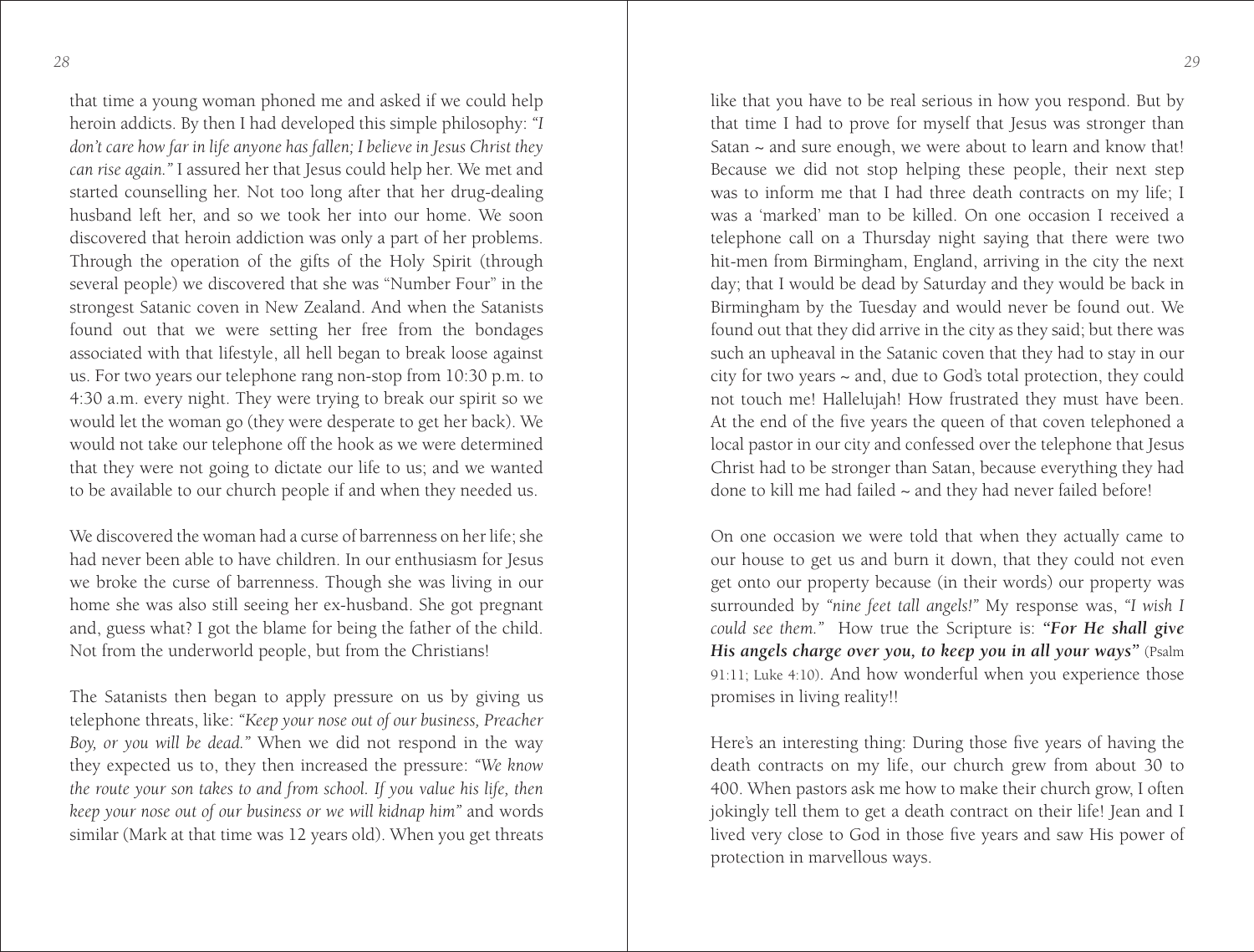During all this time God was teaching me how to love people. To say that He changed my heart as a Christian is an under-statement! So many times I felt totally inadequate with the people who were sharing with me the problems they faced. Many of them could no longer live with themselves; that's why they were sent by God to me. I was able to help so many of them find relief. There is much more we could share here, but suffice it to say we proved that the power of God is greater than the power of the enemy! **Jesus Christ is Lord! The love of God delivered us from fear and the enemy's threats against us.** That is such a victorious place to be in. I never knew that one could be so free and fearless against all the tactics of the enemy. Praise the Lord, we can!

If I am totally honest with you, I believe it took me about 10 years for God to teach me how to love people ~ to change me from a person who kept others at arm's length (for fear that if they got too close to me they would discover something about me they did not like, and would therefore reject me. And I did not want to be rejected!). The difference between living like that and what God brought me into ~ and the freedom to express one's self when filled with the love of Jesus  $\sim$  has no comparison. It changed the way I ministered and preached. And I have seen and experienced so many more positive results along the way. (See my book, "You Can Measure Your Love For God").

Consider these verses of Scripture: *"Whoever confesses that Jesus is the Son of God, God abides in him, and he in God. And we have known and believed the love that God has for us. God is love, and he who abides in love abides in God, and God in him. Love has been perfected among us in this: that we may have boldness in the day of judgment; because as He is, so are we in this world. There is no fear in love; but perfect love casts out fear, because fear involves torment. But he who fears has not been made perfect in* 

*love. We love Him because He first loved us. If someone says, 'I love God,' and hates his brother, he is a liar; for he who does not love his brother whom he has seen, how can he love God whom he has not seen? And this commandment we have from Him: that he who loves God must love his brother also"* (1 John 4:15-21).

## **VANUATU**

It has been my joy to visit and minister in Vanuatu (in the South Pacific) on about five different occasions. I well remember the first time I went there and on Sundays seeing people walking to church with their Bibles and one of my books under their arms! This was the result of John and Kathy Nunes-Vaz' vision to get my writings into book form, print them and then they sent them to Vanuatu to be distributed. It is an interesting feeling to be in a country where you have never been before and to see people walking around with one of your books under their arms!

One of the highlights of my times there  $\sim$  and my whole ministry ~ was the time my good friend, Harvey Walker and I, were taken to the island of Pentecost to a remote village called Naruwa. The journey to Naruwa was an experience in itself, as the vehicle we were in had to be winched up a muddy track to get there. On arrival we were greeted by the village elders, and it was stepping back several generations owing to their lack of contact with the outside world. We were the first white persons in 27 years to visit that village. What an experience it was to be the centre of attention, especially from the young people who had never seen such anaemic specimens of humanity before! Everywhere we walked in that village  $\sim$  even to the outside toilet  $\sim$  we were followed by a number of them. When we awoke in the mornings, our windows were full of faces peering in to see us!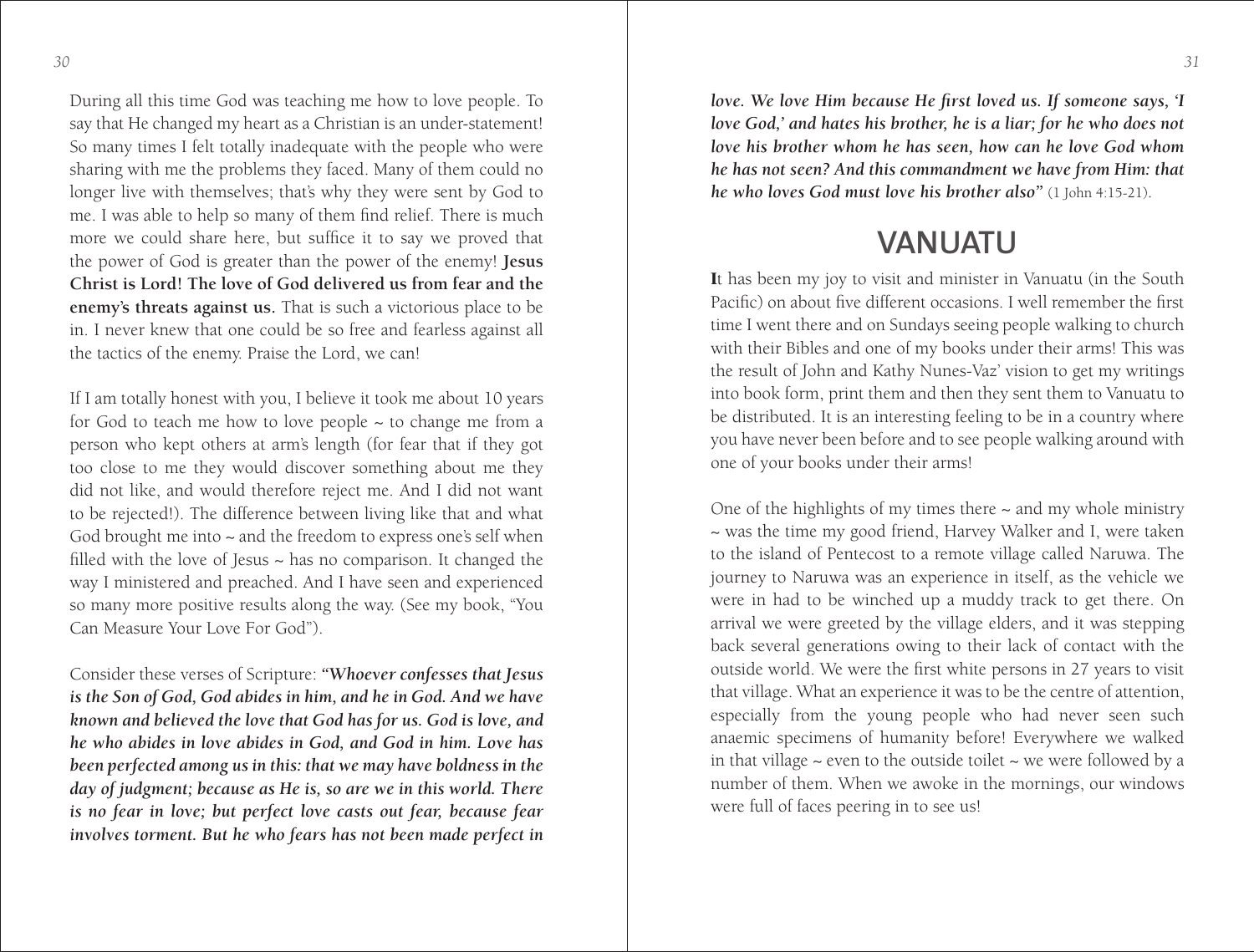We started meetings with a very small number attending. In the third meeting I remember the Holy Spirit speaking to me to *"release the people to prophesy."* My mind struggled with it as my thinking was, *"What would they know about prophesying?"* However, I obeyed the Lord and spoke out what He asked me to. The next thing a young lady who could not speak a word of English started to prophesy. It was a very simple prophecy. When I asked the interpreter what she was saying he was reluctant to tell me as (he said) she was just repeating herself. When I insisted he gave me this interpretation: *"The Lord is now saying, 'It is time for the men to come in, it is time for the men to come in. The Lord is now saying, It is time for the men to come in, for the men to come in."* When she finished prophesying I quickly did a count up of the people in the meeting. There 20 women and three men. But the prophecy released something in the spirit realm, as from the very next meeting men began to pour in. **Over the next four days we saw 40 percent of the area come to Jesus Christ!** It was amazing. Over 200 new converts as a result of one simple prophetic utterance! The power and presence of the Holy Spirit in those meetings were awesome from that point on. I remember trying to walk around in the meeting as I was preaching  $\sim$  and the atmosphere was so "thick" that it pushed me backwards! Every morning the four village elders would come and tell Harvey and me the different things the Lord was doing during the hours of the night while the people slept. We experienced a visitation of God in that village, and we will never forget it. Praise the Lord!

#### **PAPUA NEW GUINEA**

I have ministered in Papua New Guinea on three different occasions. One of the highlights for me was speaking at a Pastors Conference at Mt. Hagen. It was a wonderful time. At the end of the Conference two of the top Government Officials came to address the gathering, for that is how they communicate with the people in the inland villages: via the pastors. My time of ministry was officially over when they addressed the Conference. I was sitting on the platform behind them, and the Lord gave me a word of knowledge for one of the Government Officials. While I was wondering what I should do, I quickly got a burden to get a word of knowledge for the other man too. The Lord gave me one; so when they had finished speaking I broke protocol by getting up and facing them. I said words something like this: *"Sirs, I have been privileged this week to be able to share with many of these Pastors words that the Lord gave me to share with them. And, right now, the Lord has given me a word for both of you men ~ if you would be willing to receive it I will be happy to share them with you?"* They responded with a *"Please do."* So I shared the words of knowledge with them and the whole Conference burst forth into clapping as they knew the men (and I didn't); and they knew that what I had spoken to them was true. They were words of encouragement that God would promote them if they did certain things, etc. Those men were surrounded with newspaper reporters and photographers, who were busily recording all these happenings.

I left that Conference feeling happy with what had happened, not realizing that act of obedience with those two Government Officials was going to have an ongoing impact yet to come. For on my next trip to Papua New Guinea (about one year later), when I arrived at the International Airport at Port Moresby, I was met by a delegation from the Papua New Guinea Government and taken to Parliament House where I was given an escorted tour around the buildings, debating chamber, etc. At the end they then sat me down and asked me if I had a word for the Government! I was able to share the word of the Lord with them.

Those two Government Officials that spoke at the end of the Conference in Mt. Hagen (which is many miles away from Port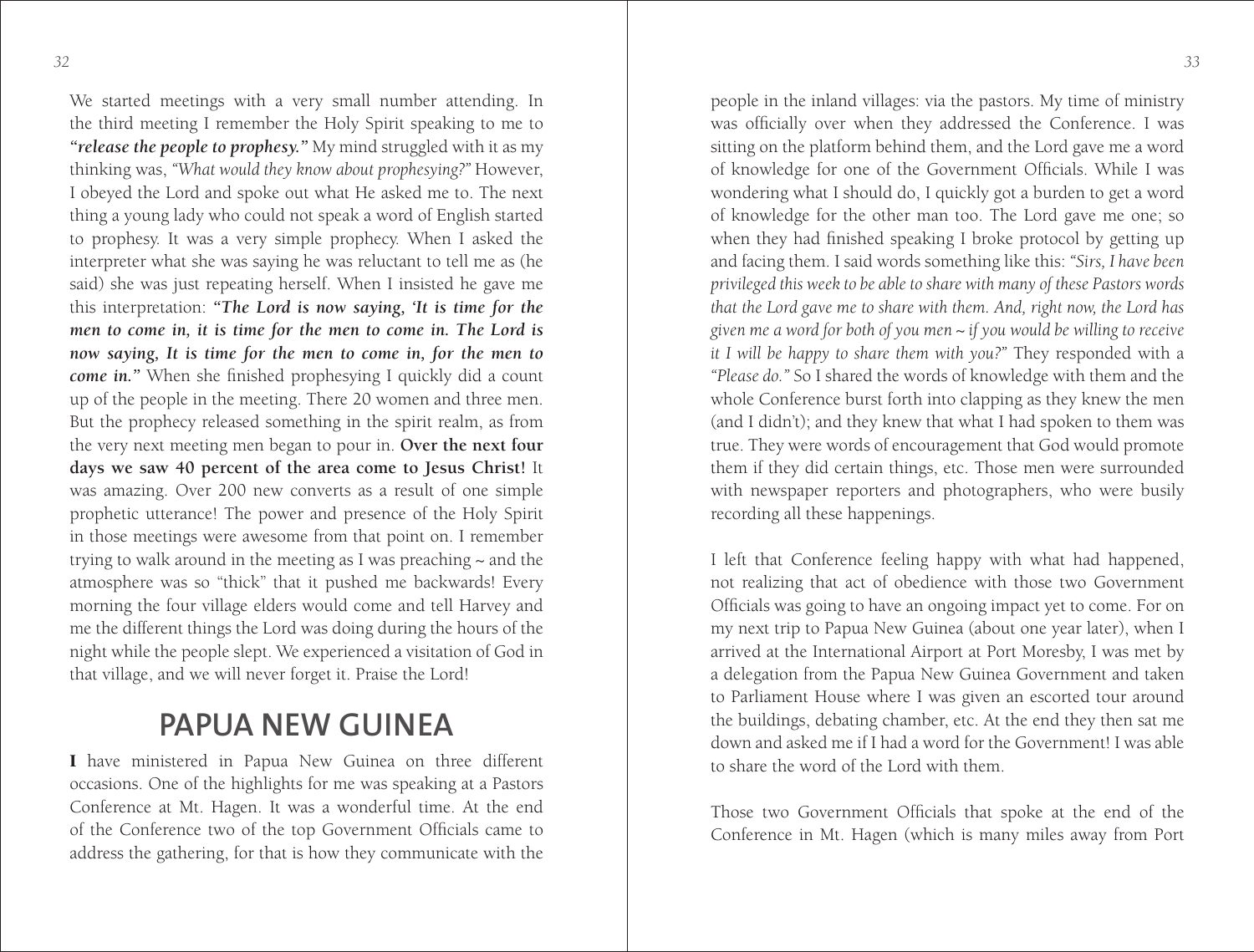Moresby the capital) obviously had gone back to the Parliament in Port Moresby and told them all about me! When they heard that I was returning to Papua New Guinea they made sure they could get me to the House of Parliament to speak to them. God is good!

#### **A WORLD MINISTRY TRIP**

In 1994 God spoke to me that I was to go to the United Kingdom for ministry in 1995. At that time I was a part of the National Executive of the Elim Churches of New Zealand. That year, 1994, they had decided to send a New Zealand representative to attend the UK Elim Pastors' Conference. Their method of choosing who would go in 1994 was to cast lots, i.e. put our names in a box and the name picked out would be the representative. My name came out. I then explained to them that I was to go in 1995 and that someone else should go in 1994. So the name was drawn again. Each time my name came out! Finally my name was left out  $\sim$  and I went in 1995.

Prior to going to the United Kingdom I received an invitation to go to "Christ For The Nations International" Bible Institute in Dallas, Texas, to minister for four days. (CFNI is the largest Pentecostal Bible College in USA.) Then I was invited to preach at a Ministers' and Missionaries Conference in one meeting at Columbus, Georgia, USA. I accepted, thinking that was not too far from CFNI and I could fit it in. When it came time to book our seats for our world trip, to my amazement I discovered that Columbus, Georgia, was on the other side of USA. What were we to do? We decided we would go by faith and see what the Lord would do (if I had accepted and gone to the UK to represent New Zealand Elim in 1994 I would have missed these marvellous opportunities).

# **THE LADY IN A BLUE DRESS**

On our way to mainland America we were invited to preach in a church on the island of Kauai, Hawaii. Two weeks before leaving for Hawaii, I was sitting in a Pastors and Elders Meeting. It was a very rare Leaders Meeting. I say this because we had a time of prayer over the matters being discussed. The Holy Spirit took over and we all sat in total silence for the next two hours. (Can you imagine a Leaders Meeting like that?). During that time of silence, the Holy Spirit spoke to me with these words: *"I am sending you to Hawaii to minister to a lady in a blue dress, to heal her of a wounded spirit. When you see her, compassion will be released within you and tears will run down your face. Share with the people what God is going to do in Hawaii with that lady."* When the time of silence had finished I said to those present: *"I don't know where you have been, but I've just been to Hawaii to heal a lady in a blue dress of a wounded spirit."* That was met with laughs. It was far more difficult to announce at a meeting of about 130 people what God had told me was going to happen in Hawaii. My thoughts were that people would be asking me (when I returned back to New Zealand) about that lady . . . and what if it didn't happen?, etc.) But I did obey.

I had never preached in Hawaii before. The meeting was at Pastor Mervyn Walker's Church (older brother to my good friend, Harvey Walker). I remember when I stood up to speak, looking around the church and, to my amazement, nearly every woman had a blue dress on! They were mainly Hawaiian and Japanese people. As I preached my eyes were looking for the lady the Holy Spirit had spoken to me about back in New Zealand. I had nearly exhausted all the possibilities when suddenly my eyes noticed a white American lady sitting there. Immediately compassion welled-up in me and I just knew that I had found the right lady. Her name was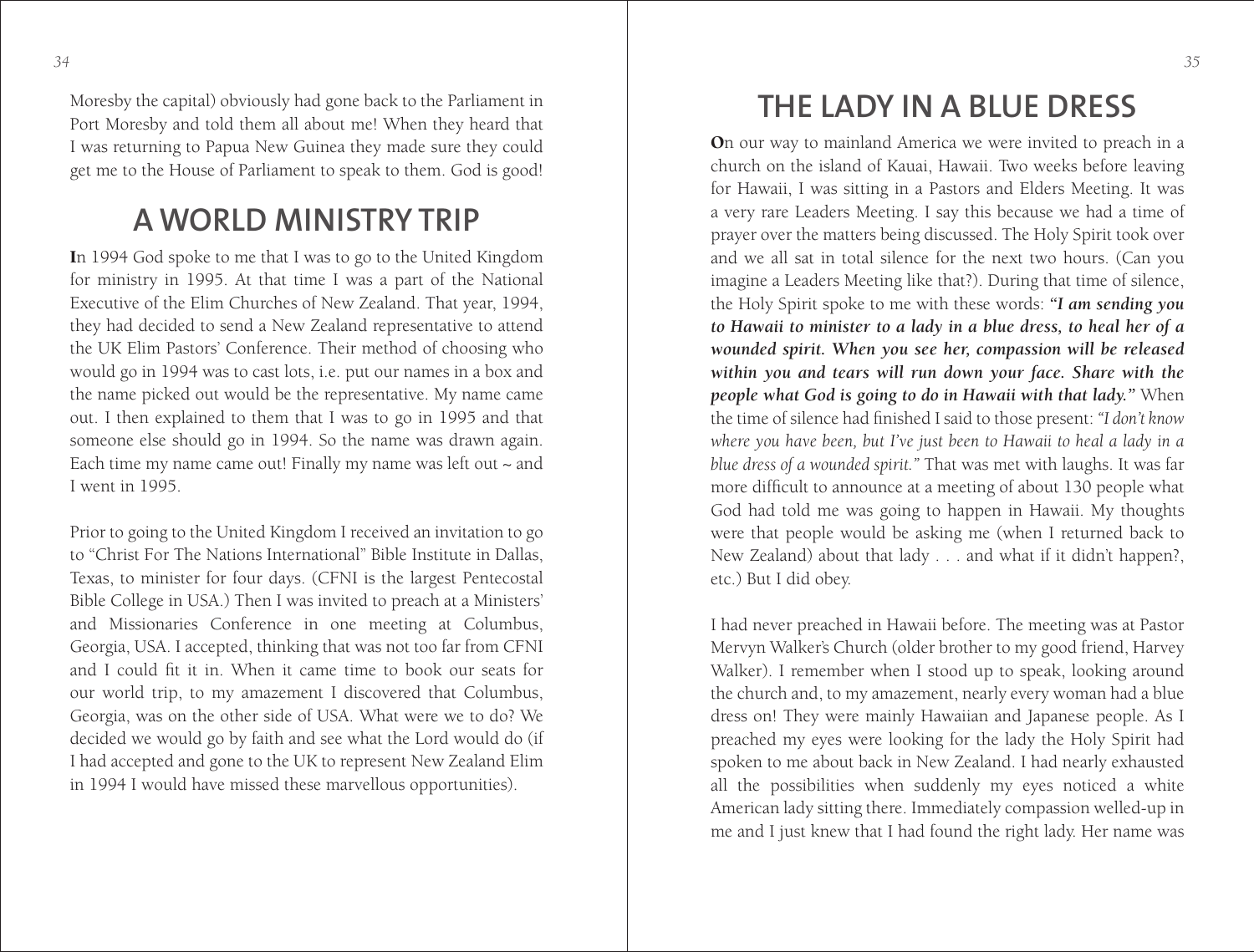Jo Lynn. I knew that I was in the right place at the right time with the right message for the right person! It was a 'God-appointment'! With tears running down my face I told the lady what God had spoken to me before leaving New Zealand and that He had sent me there to heal her of a wounded spirit. By this time she and her husband were also crying as they totally identified with what I was saying to her. She was instantly healed of that wounded spirit. After the service we were taken out for a meal and Jo Lynn and her husband were part of the group. She told me how she had been involved in a world-renowned Evangelistic Ministry, and how she loved the work, etc., but could not say *"No"* to whatever was asked of her. As a result of this she was asked to baby-sit the children of the Leader and his wife while they went out at nights; and then the Assistant Leader started wanting her to do the same for them. The result of all this was that she was working day and night, causing her spirit to snap within her, so she had run away. She ran away to Hawaii where she met and married her husband. From memory she had been there about three years. After some time she believed she was healed of her wounded spirit, but just two weeks before I arrived there, another Christian Sister (who knew nothing of her situation) said something to her that stirred-up the wounded spirit within her, and she knew she was not healed of it. She told us that the past two weeks had been horrible as she realized that not only was she not healed, but she also did not know how she could be healed. She then went on, relating to us this amazing story: She said that she never wore blue; that blue was not her colour. But just one week previously she had received a package in the mail from her father in America that contained two dresses for her ~ one of which was that blue one! She said she only wore that blue dress that day to honour her natural father; it was the first time she had worn a blue dress in her adult life! When the Holy Spirit told me that I was going to heal a lady in a blue dress, she did not even own one! She went on to tell us that the thing that impacted her

the most that day was the realization that God so loved her that He sent a total stranger more than 6,000 miles just to heal her! It was a wonderful moment in God! And I certainly had an awesome testimony to share on my return to New Zealand! My last contact with Jo Lynn was that she was back in USA ministering for the Lord.

# **COLUMBUS, GEORGIA**

We flew across America for that one meeting at the Ministers and Missionaries Conference. I was the second-to-last speaker. I remember standing up to speak and there sitting in the audience were all these international evangelists and speakers whose magazines I had been reading for some years. Now here I was preaching to them. I was somewhat awed to think that here I was preaching to them! As I spoke, the Holy Spirit would give me words of knowledge for different ones of them. I would stop preaching, ask them to stand up, and then deliver to them what the Holy Spirit told me to tell them. At that point each of them burst into tears and cried openly in public (I didn't think my preaching was that bad  $\sim$  smile). This happened for a number of them. At the end of the meeting a queue of about 20 of them lined-up to speak to me. I thought they had come for prayer so I asked them what they wanted me to pray for. Their reply was that they did not come for prayer. I asked, *"Then what did you come for?"* They replied by saying, *"How do you do that?" "Do what?" "How can you preach and give words of knowledge together? We don't know how to do that."* Then they said to me something I have remembered ever since... *"Rodney, we preach and minister to thousands of people around the world; you are the very first person to minister to and encourage us!"* I was gob-smacked! As a result of that one meeting that we travelled so far to speak in, two years later I was the guest speaker at that Ministers and Missionaries Conference in another part of USA!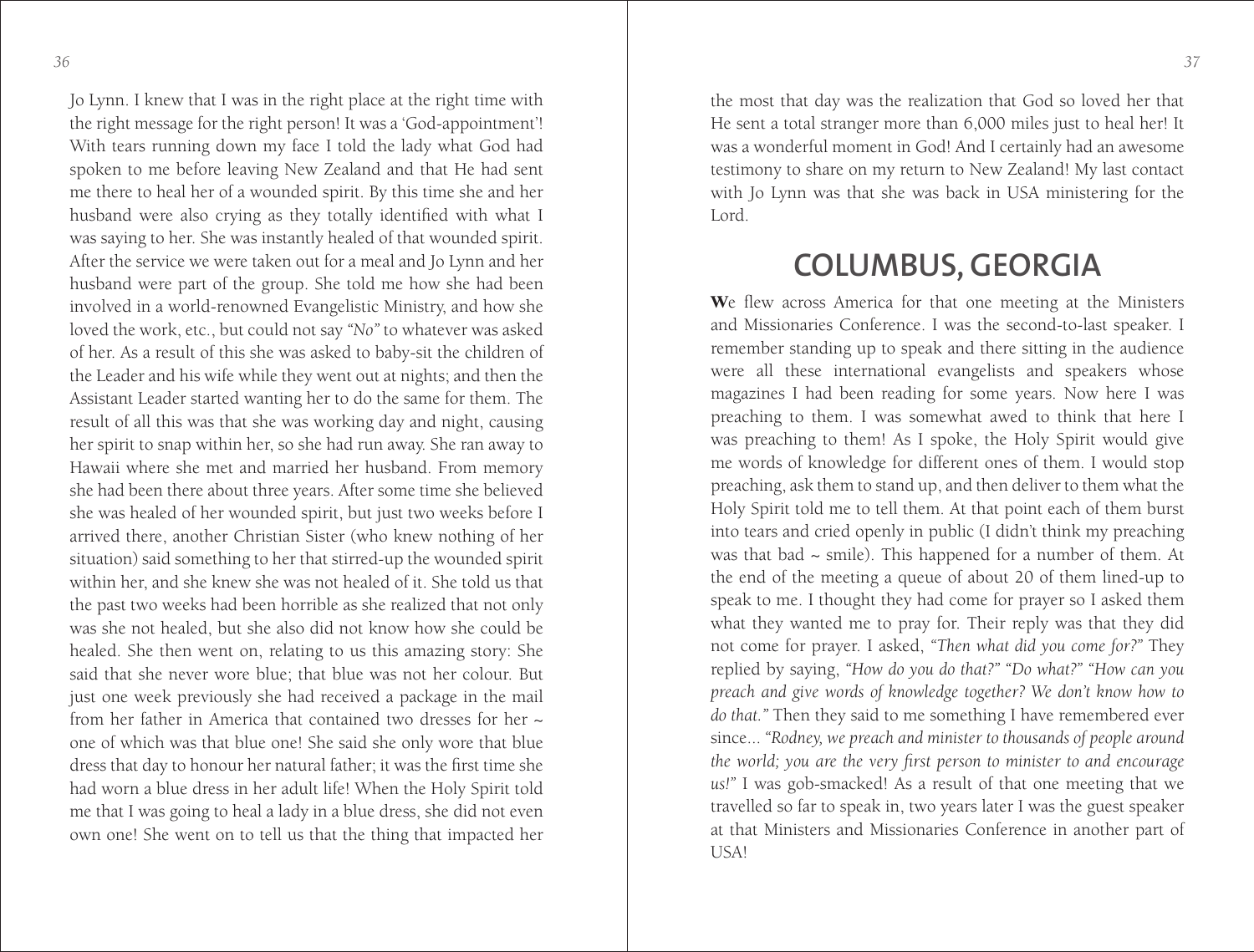**"SONG BIRD" LADY**

On that second trip to minister at that Ministers and Missionaries Conference in USA, I also went back to Columbus, Georgia. In one of the meetings, as I was speaking, the Holy Spirit directed me to a lady sitting about halfway back in the congregation. He told me she was His *"song bird"* and that He had raised her up to sing the song of the Lord. When I spoke the word out to her, I could feel the whole meeting quickly go flat  $\sim$  it seemed that faith "went out the door." It was so noticeable that I asked the people, *"Why did you do that to me?"* A man then stood up and addressed me in front of everyone, asking if I knew the lady that I had just given the word to about her being a *"song bird."* I answered, *"No."* He then said, *"I think you ought to know that that lady used to sing. But about three years ago she got a disease in her throat and had to have major surgery. The surgery went all wrong and her voice box was permanently damaged. The experts have said that she will never sing again!"* Right at that moment I felt like the latest false prophet in town! It was a horrible feeling and made me feel like getting out of town as quickly as I could. But there was still another meeting to speak at the next morning. When that next meeting started, it had not been going long, when the lady I had given a word to stood up and walked to the front of the church. No one asked her to; she simply did it on her own initiative. At the front of the church across the platform there were six microphones on cords. The lady stepped up to the first one and simply stared at it for a few moments. She then moved on to the second and did the same again. Then she stepped to the third one, and the fourth one. After staring at the fourth one for a few moments she stepped forwards and picked it up. She then turned, walked to the front row of the church and stood there in the aisle with the microphone in her hand. The place went absolutely quiet. Then, putting the microphone to her mouth, she began to sing the most beautiful prophetic song! The

whole place burst into tears (including me), as everyone heard the fulfilment of my prophecy to her, as well as hearing first-hand a miracle of God in restoring her voice to sing right there and then. It was an awesome thing to witness. I left town vindicated. God is good! A few years after this God reminded me of that miracle, then spoke to me and said: *"I want you to know, Rodney, that My word is more accurate than the word of an expert!"*

# **CHRIST FOR THE NATIONS**

In 1995 I had the wonderful privilege of ministering in Dallas, Texas, for four days at that great Institution, "Christ For The Nations". I was told I was the first New Zealander or Australian to minister in that place for many years. God used me to speak into the lives of 1,100 students over those days. It was a precious time. The Gifts of the Holy Spirit are "people-openers" and "dooropeners" for ministry. When the Holy Spirit of Truth is listened to and obeyed, we witness things happening that we see no other way.

I remember going to the cafeteria to have a meal with the students. They told me I was the first visiting speaker to actually sit down and have a meal with them (I thought that was sad  $\sim$  we should be able to relate personally with those we minister to)! Three years later I was back there for another four days of ministry.

# **CALLED TO TEACH AND RELEASE PROPHETIC MINISTRY**

In 1995 God spoke to me to develop, conduct, equip and release people in the Prophetic Ministry. This Ministry is focussed on recognizing and hearing the voice of God and how He speaks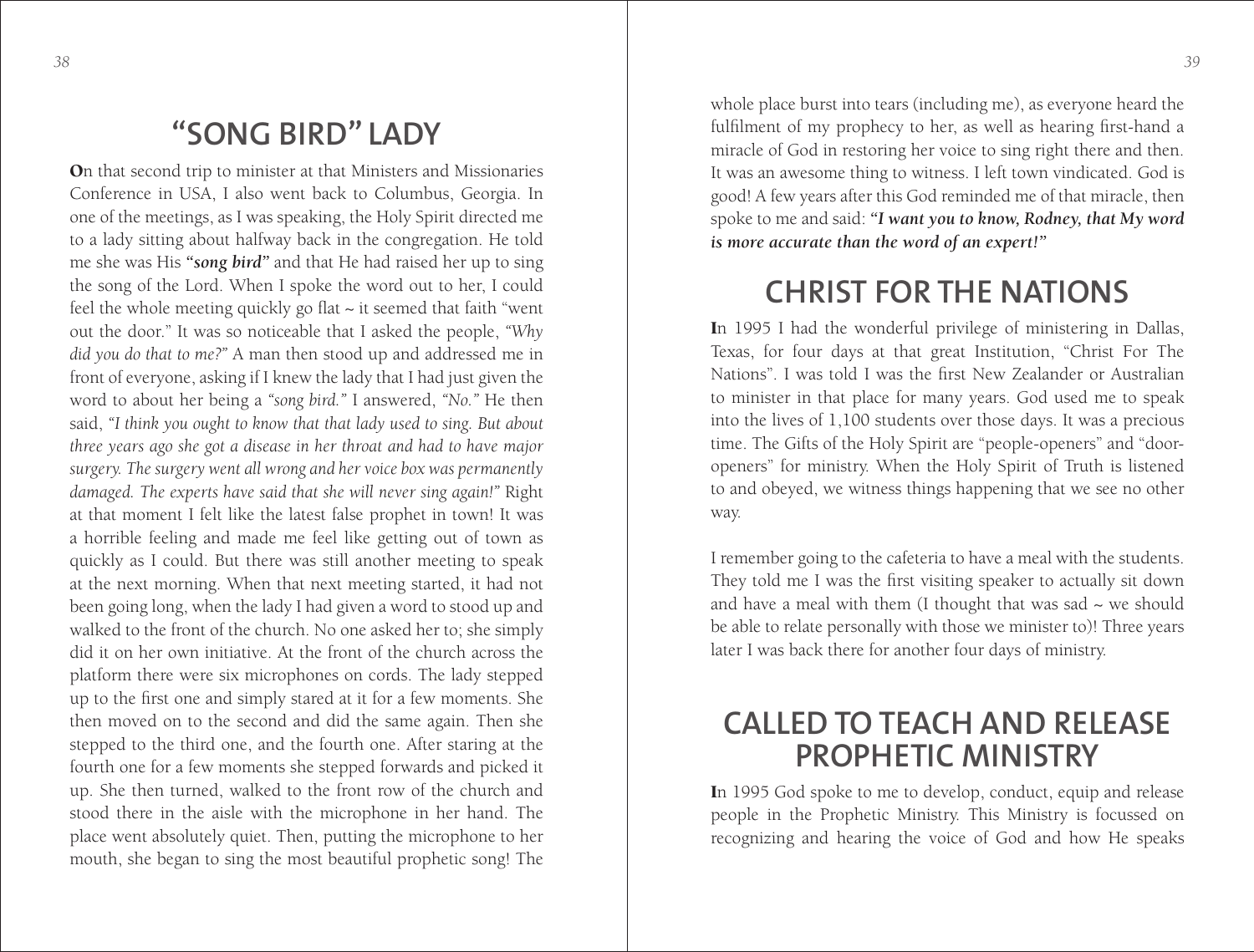to us; releasing people into the Spiritual Gifts (1 Corinthians 12- 14), and obedience to whatever God says to us. We began to run "International Training Schools" (now called "Prophetic Equipping Schools") and our first one was held in Manila, Philippines in 1996. A Team of seven went from New Zealand and we ran it for 12 days. A teaching manual was printed (450 copies) and given to those present. It was a wonderful School and enabled us to see the potential of running such, as well as the impact it had on those who attended.

Three years later I was back in the Philippines in the city of Cebu (which is many miles away from Manila), to speak at a Conference there. As I was standing on the footpath in that city of one million people, within ten minutes I saw two men walking separately along with one of the manuals from the Manila School under their arms! I was amazed. They both attended the Conference I was speaking at in Cebu. God has been good over the years in allowing me to see some of the results of our getting literature into the hands of the people. Unless it is destroyed it remains to minister again and again. Hallelujah!

We have continued to conduct these Schools up to this day in New Zealand and other nations, and have had the joy of seeing many thousands of people greatly impacted by the Holy Spirit Ministry, and encouraging the people to do what we are doing in hearing the voice of the Lord and obeying Him. These days our Prophetic Equipping Schools run from 5-7 days, depending on the situations we are going into. For me, personally, I think these are some of the best things we do in The GFM Ministry.

# **OUR FIRST MINISTRY TIME IN THE UNITED KINGDOM (1995)**

From America we flew to the United Kingdom via Canada. I was going there to represent the New Zealand Elim Churches at the UK Elim Churches Conference at Prestatyn, North Wales. An itinerary had been arranged for me prior to the Conference, so it was good to have that experience and to meet some of the people beforehand. I was booked to speak in four different sessions at the Conference, straight after lunch when there were a number of other things organised for the Conference Delegates. The meetings I spoke at were in a large tent. The first meeting only about 30 people turned up. I preached and let the Holy Spirit lead me. Several words of knowledge were shared. The next day about 75 turned up. Again the Holy Spirit ministered through me and numbers were touched by Him. In the third meeting, which was larger again, the Holy Spirit told me to release the people to prophesy. So I did, and all over that tent people began to prophesy. Something was broken through by the Holy Spirit and the people prophesying. The final meeting was packed with people standing all around the walls of the tent. Those meetings opened the doors for me to minister on a number of different occasions in the UK. At the time of writing I have had 10 trips to that nation to minister in England and Wales, and have also ministered once in Scotland, Guernsey and Isle Of Man.

God demonstrated His power in a way I have never seen before or since at that Elim Conference. In one of the evening meetings with at least 1,000 people in attendance, I was sitting in the second row on the platform with the other Conference Speakers. The front row was taken up with the six leading U.K. Elim Ministers. As the meeting progressed I became aware of a growing noise in the ceiling of the roof on the right hand side to where I was sitting.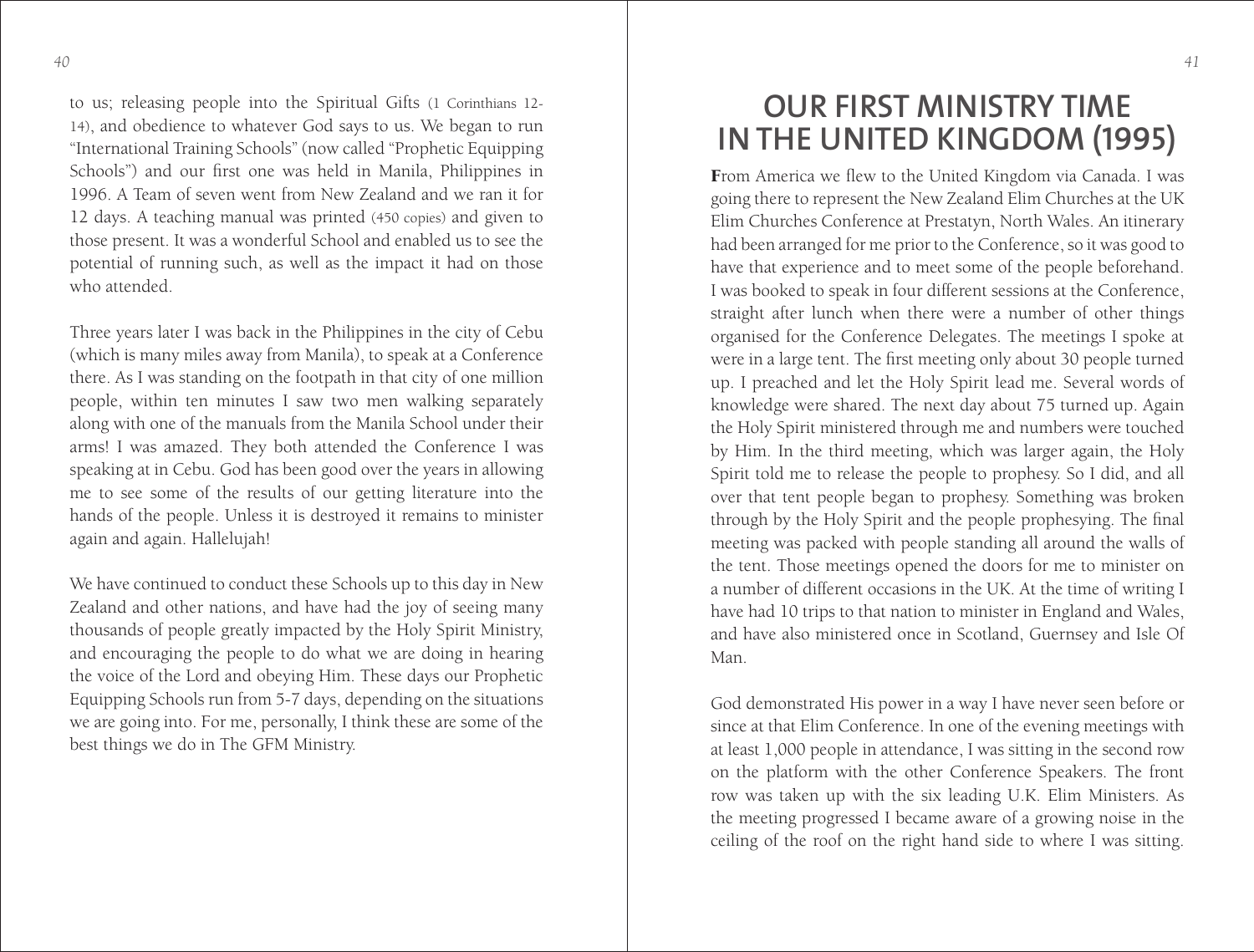The noise grew louder and louder  $\sim$  and then suddenly there was a great "Whoosh!" sound and the six men sitting in front of me were swept into the orchestra pit to the left of the platform. It was amazing! I can still see those men in their suits trying to unravel microphone cords, chairs, as well as untangling themselves one from another as the power of God hit them. No one could have organised something like that! It was a God Happening, and He showed us something of what He can do when He wants to. It was a wonderful Conference!

#### **SWANSEA, WALES 1997**

In 1997 (September to early December) we were invited to be based in the Elim Church in Swansea, Wales, to run a **"School Of The Holy Spirit"** there every Thursday night for 14 weeks, where 200-300 from around South Wales attended each week; to be a part of the church, as well as to do some ministry in other churches around the country. It was a very blessed time for us and numbers of people were impacted by the Holy Spirit. Out of that School my manual **"School Of The Holy Spirit"** was developed and has been  $\sim$  and is now  $\sim$  a blessing to many thousands of people around the world. The manual has been translated and printed into a number of languages and we are continually receiving reports of the impact it is having.

One of the highlights of the School happened one evening. Before the session started, three different people came to me saying they believed God had spoken to them that He wanted to heal a crippled lady who was part of the church there. None knew that the other had the same word regarding Elaine. I shared with Elaine what the three people had said and asked her if she minded if we prayed for her. She was happy for us to do that. I called those three people to come forwards and join me in praying. At the end of the prayer

(which I led), we watched to see what would happen. Elaine was in her 30's and was bent over from her crippled condition. She walked with a stick. After prayer we watched as Elaine slowly straightened up, looked around at where she was and then threw her walking stick away. At that point I did something I had not done before or since: I grabbed Elaine and we danced together around the front of the church! It was amazing. The people were ecstatic! God had shown His power in our midst.

The next day Elaine and her husband were going away for a threeweek holiday to stay with her atheistic brother. She had been praying for an opportunity to witness to him. I can only imagine what he must have thought when his formerly crippled sister walked in normally! I remember being in the church the Sunday (three weeks later) Elaine returned from holiday, and to see her walk into the church like any other normal, healthy person was amazing. Those who were not present on the Thursday night were so impacted to see what the Lord had done in her life. There was great rejoicing! I am so glad I listened ~ and acted upon ~ the three words of knowledge those three people had about her. *"By the mouth of two or three witnesses every word shall be established"*  (2 Corinthians 13:1).

## **THE POWER OF PROPHESYING**

Another highlight for us was the night I taught on "The Gift of Prophecy" and then released the people to prophesy. One lady, about 55 years of age, prophesied for the first time in her life. She gave a good, encouraging word to the people. Unknown to us was that there was in that meeting a 28-year-old man (we'll call him Edward) who was there for the first time. He had been invited by a workmate to attend. He was actually a blood relative to Aleister Crowley, one of the highest warlords/warlocks in the United Kingdom and Europe. Edward was going to be initiated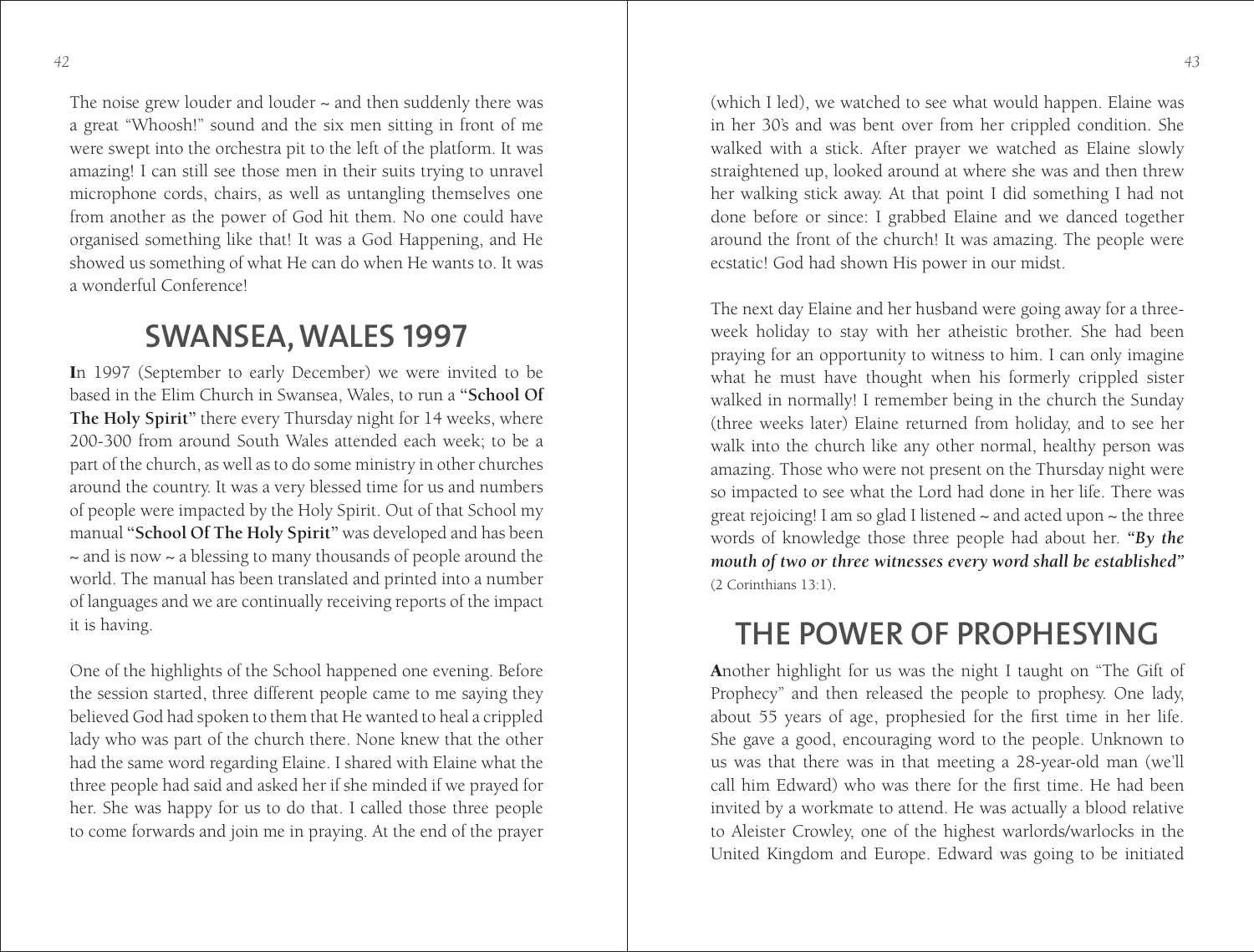into a Satanic coven in three weeks' time from that Thursday night. When that lady prophesied for the first time, what Edward heard her prophesying was very different to what everyone else heard. What he heard was this: *"You're in the wrong camp; you're in the wrong camp," etc.* So he said to himself, *"I sure am!"* and got up and left the meeting. However, when he went to bed that night  $\sim$  and for the next three nights  $\sim$  he continued to hear the words of that lady prophesying in his mind, *"You're in the wrong camp."* After three sleepless nights he decided to come back to the church and seek me out for help. It was now Sunday night, five minutes before the evening service was to commence, with 400 people present. I was sitting at the front row when Edward came and sat beside me with the words, *"You've got to help me."* I asked him what his problem was. He explained that he had attended my session on the Thursday night and this lady had spoken out these words to him, *"You're in the wrong camp,"* etc. When I enquired further of him, he told me that he was a blood relative of Aleister Crowley and that he was soon to be initiated into the strongest Satanic coven in the United Kingdom during Halloween. Having dealt with Satanists back in New Zealand, I was then wondering that if I prayed for him then and there (in front of all the people), that we could have quite a manifestation of the enemy. However, he begged me to help him, so I took his two hands in mine (we were both seated) and quietly led him through a prayer of renunciation of all his evil beliefs and involvement in things Satanic (no one in the church knew what was happening). He was very good and did not manifest at all. Over the next week we had the joy of seeing Edward come free of his evil practices, etc. The next thing was that he invited me to attend his water baptismal service (held at the Swansea Elim Church), and Jean and I were present to witness that. Our last conversation with Edward before we left to return to New Zealand was him coming and telling us that he was now to prepare his life for full-time Christian ministry; that Jesus was

calling him to serve Him. That was our last contact with him and we have often wondered where Edward progressed to after that. We learned another lesson on that Thursday night with regards people prophesying. When we obey the Holy Spirit and speak forth His words, then He can take our obedience and use it in whatever way He desires; He can use our voice to speak one message to one person and a different message to another person at the same time! As far as we know no one else heard what Edward heard that night; we heard the encouraging prophecy that the lady gave. Praise the Lord!

#### **THE POWER OF LOVE**

Another highlight of our stay in Swansea happened one Sunday morning in the church service. I was waiting to speak when the Holy Spirit pointed out a young man to me who was sitting about two-thirds the way to the back of the church. He asked me to walk down the main aisle, invite the young man to come to me so that I could take him into my arms and impart the love of a father into him. The Lord said he had not known the love of a father. When I got up to speak I told the congregation what the Holy Spirit had said and invited the young man to meet me in the aisle. I then walked down the aisle (400 people present) and embraced the young man. We stood there together in one another's arms while I imparted all the love I knew how into him. After several minutes we separated, and when I turned around to walk back up to the pulpit, my eyes looked around the congregation. All over the church I saw people wiping tears from their eyes with their handkerchiefs. That demonstration of love for that young man had powerfully ministered into the lives of the people. At the end of the service that young man came to the front and asked to speak to me. I told him that was fine. Then he said, *"Before I tell you what I have never told anyone else in my life, could I please have another hug!"* I was happy to give him one. He then looked at me and said,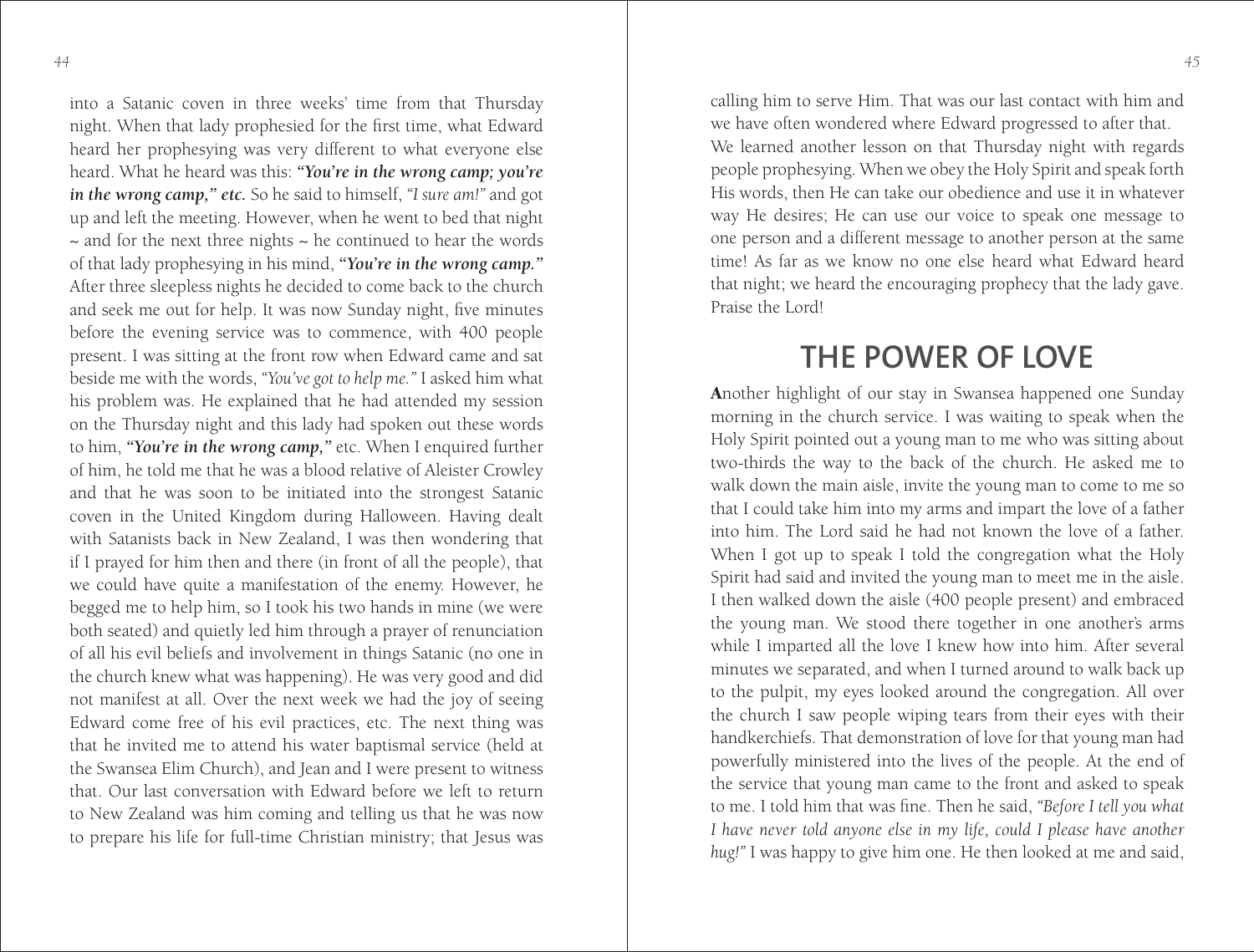*"I cannot read or write; I have never told anyone else about this. Today, when I was in your arms, I heard a voice speak to me and say, 'Son, I am going to teach you how to write.' I want to make a promise to you today, that I am going to learn to read and write ~ and I am going to write my first letter to you'".* Two weeks later I received that letter and could read it word for word! Through that act of obedience of inviting that young man to come into my arms in front of a whole church, something was broken inside of him that released him to learn to read and write. Hallelujah! What a tremendous blessing that has been for him. I later learned that he had existed on the streets until just recently when he had found Jesus as His Saviour and was then going through the Teen Challenge Rehabilitation Centre in the area.

Our obedience to the Holy Spirit always has someone waiting on the other side of our obedience. **It is not until we obey that we see the works of the Holy Spirit unfolded through us. It always turns out right when we follow His instructions!** Those 14 weeks at Swansea have proven to be one of the highlights of our lives. The people were lovely and they were impacted by our love for them and by the Holy Spirit Ministry.

## **A TIME OF PAIN AND CHANGE**

We came back to New Zealand and walked into a very difficult period of our lives. No matter what we tried to do to solve things it just seemed to work against us. After some period of time, the Lord spoke to me. It happened when I was ministering outside of my regular church circles at a Presbyterian Elders Retreat in South Auckland. It was a wonderful time of speaking prophetically into the lives of those Leaders. At the end I told them that I had some major decisions to make and would they please pray for me. They surprised me by "turning the tables" on me, sitting me in a chair

and then prophesying over me! One man stepped forward and said this: *"Rodney I have got this crazy word for you. It does not make sense to me, but I am going to tell you anyway. God is showing me that you do not belong in the local church."* (At that point my "alarm bells" began to ring as I had been a local church person all my Christian life.) He then said: *"The Lord is now showing me why you do not belong in the local church ~ it is because you belong in every church! As long as you stay in the local church you will always be weighed down with Leadership responsibilities."* At that moment something "snapped" inside of me and I heard the Lord say, *"Yes, Rodney, I want you to resign all your church positions, trust Me with your life and future, and I will show you what I can do for you. Live by faith and do not raise a financial support base!"* Amazingly, as soon as I heard those words, my natural mind (and the devil) tried to take over and dictate to me. I suddenly began to recall all those other Christians I knew who had tried to live the faith life (and had failed), and my mind was telling me that would happen to me also! What God had said left me feeling very vulnerable, for it meant for me to obey Him I was going to have to let go the security of my pastor's salary!

The words those men prophesied over me were recorded, so I took them home for Jean to listen to, so she could hear exactly what was spoken over me. The words impacted her also, and, on the strength of what we believed God had spoken to us, we wrote out our resignations from the local and national church we were a part of. We decided we would not tell anyone for 10 days what we had done. Yet from the time we passed "the point of no return" something was released in my spirit and we stepped into another realm in God. Immediately invitations began pouring in from around the world for me to go and speak (yet we had told no one what we had done). In fact in those 10 days of telling no one we received 20 invitations from at least six different nations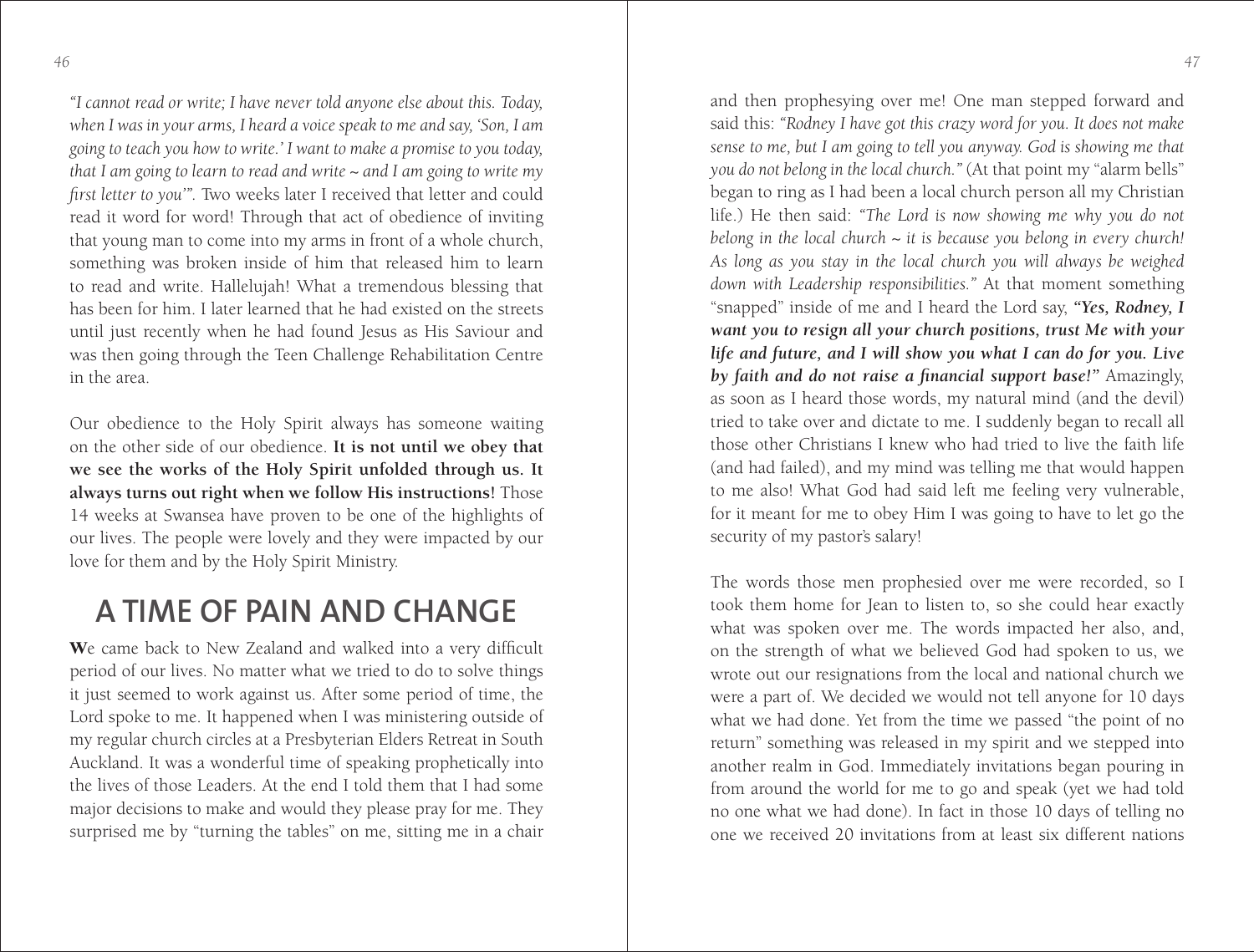asking me to go and preach. Since that time I would have averaged one invitation every day to go and preach somewhere! After those 10 days, as people began to hear what we had done, we were told that we had made a big mistake, that we would regret what we'd done, that we would be the losers, etc. The truth is that we have not looked back from that time. God had released us into a whole new realm of ministry. At that time The GFM Ministry had grown to be in 55 countries  $\sim$  at the time of writing we are now in at least 110 nations, impacting multiplied thousands of lives. God has wonderfully provided financially for both Jean and I, and the growing GFM Ministry! Our testimony is that every month every bill is paid. God has certainly shown us something of what He can do when we will trust and obey Him! And the ministry continues to grow. Our Website alone averages around 850-900 different people per day visiting it.

It is very difficult to describe the difference between living the way we used to (with man's security of a salary) and that of living without one, and not knowing where the next dollar is coming from. I am just so glad that we obeyed the Lord, for we would never have experienced the things we have and do, if we had not stepped out in obedience to what He asked of us. And I have never felt more secure in all my life as I do now! Hallelujah!

#### **THE SALVATION OF OUR FAMILY**

In 2007 Jean and I moved to Paraparaumu, New Zealand, to be closer to our son, Mark, his wife, Tania, and their two lovely children, Annahlise and Brayden. Besides wanting to be able to see our grandchildren growing up, we were desirous of seeing them all become born-again Christians, as at that time they were not walking with God. Not too long after we moved here we had the joy of seeing a big transformation taking place with their lives  $\sim$ 

and it happened in a very unexpected way. One morning (can you believe it, while sitting on the toilet!) the Holy Spirit turned up and revealed Himself to Tania ~ she had not been brought up with any Christian convictions, came from a broken home, and so was quite ignorant as to the ways of God. Her spirit and life were immediately impacted and so began a whole new life and walk with God. This change in Tania impacted Mark, as he saw God in a different light, and he, too, recommitted his life to Jesus Christ and has been walking with Him ever since.

#### Mark's Comments:

"I was raised a Christian but never knew God personally. I encountered several demonic attacks as a child and saw others attacked as well by them. From my wrong mind-set of Who God/ Jesus/Holy Spirit was, I turned away from Christianity, falsely believing it was too hard to please God. I saw the true God in a different light through His impact with Tania. I recommitted myself to Jesus Christ a few days later, and now know the truth which set me free. All I needed was a gentle reminder that God was the true Master. This came about when I discovered that God was more like a loving Father and not the "mean old Judge" watching out that we didn't put a foot wrong and so we end up going to hell. My biggest desire now is to teach the truth to others, especially to other Christians" ~ *Mark Francis*.

#### My Journey with God by Tania Francis:

"My journey with God has been hard, awesome, rewarding and full of fun! That may sound contradictory but this has been my walk. Full of ups and downs! The hardest part of my walk from someone who never knew God until I was sovereignly saved five years ago has been trying to trust Him. Trying to control my own life whilst having God in the centre of it didn't work too well for me! God is gentle and patient and soon began to teach me (as hard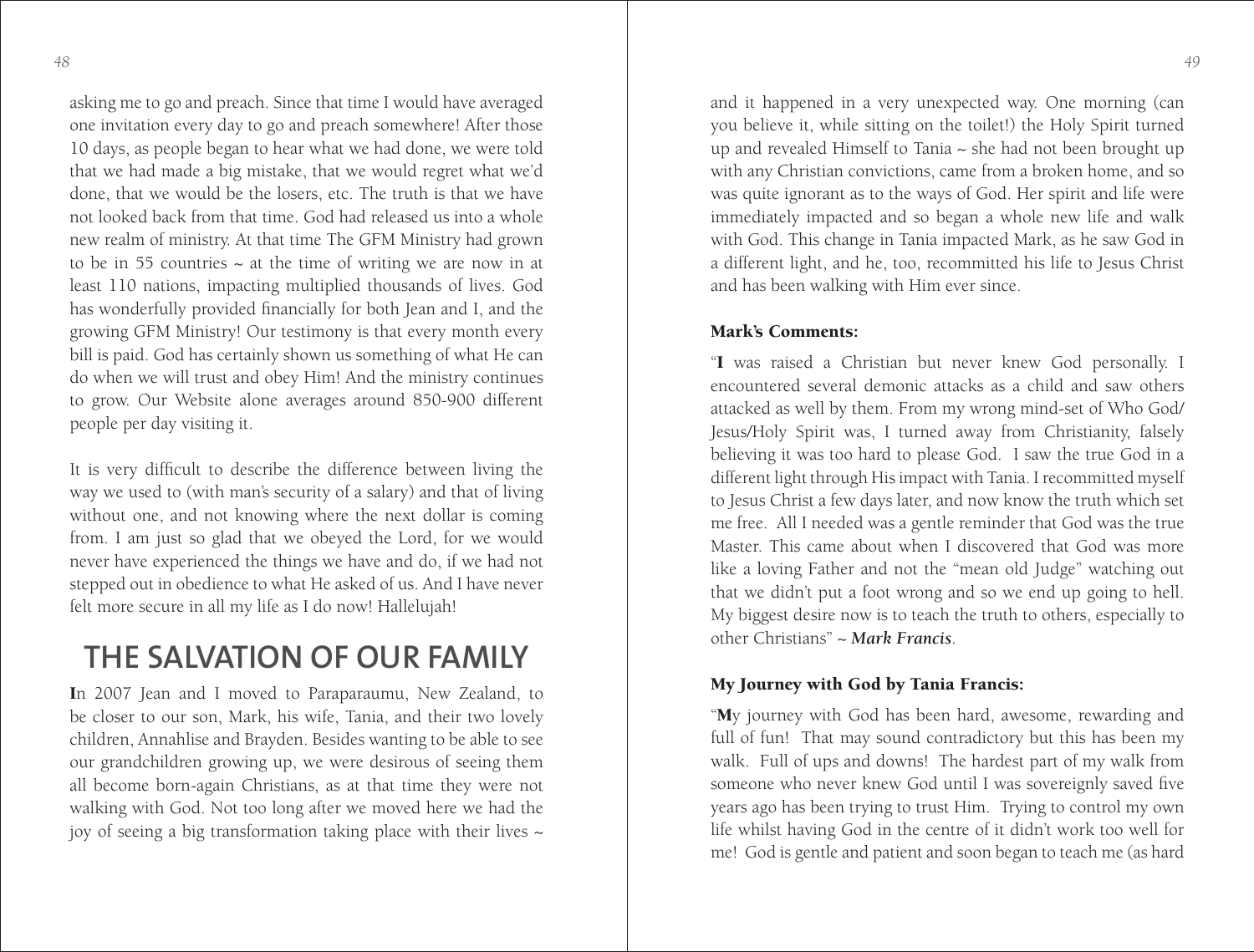as it was to let go and trust Him). Am I completely there yet? No! Do I trust Him more today than I did five years ago? Absolutely!

The best thing about my walk is the fact that I have a personal relationship with Him. I spend many hours with Him in His presence. I know Him and I like what I see. He is very real and interested in every detail of my life. Without this personal relationship it would have been merely religious and not at all rewarding.

When God saved me I was severely broken; broken to the point of no return. God took that brokenness and created a Ministry from it. He was the father, I was the mother and our baby was the Ministry. He birthed the Ministry from the innermost depths of my broken soul. Every wound and broken part of me God is cleansing, healing and restoring. Whatever God shows me becomes part of the Ministry. E-Mails are coming in from people who are receiving healing from our material. God is using something that was ugly and broken and turning it into something beautiful, pure and good. Only our wonderful God can do this because He is ~ and always  $\sim$  will be GREAT"!

#### **ITALY**

I have had the privilege of ministering in Italy on six occasions. My introduction to Italy came as a result of my having a word of knowledge for an Italian Pastor at a Ministers Conference at the York Raceway, England (I had no idea who he was when I gave him the word). The pastor's name was Giuseppe Piccolo and he was the Leader of the "Elim Pentecostal Churches" of Italy. He purchased a copy of my **"School Of The Holy Spirit"** manual, translated and printed it in the Italian language ~ all at no cost to The GFM Ministry. Then he invited me to go to Italy the following

year to speak at their Annual Elim Conference. I accepted and a new country was about to open up for me. One week before I left for Italy, the Holy Spirit spoke to me and asked me to speak His Message on the Love of God that He has impacted my life with personally. He then gave me a vision and I saw myself standing in Italy at the Pastors Conference speaking on the Love of God. In the vision I saw the results of my obedience to speaking there what God asked of me. I saw people crying in one another's arms asking forgiveness of one another for not loving them enough.

When I arrived at the Conference at Caserta, Italy, I knew in my spirit that I was to speak that message in the Friday evening session. I obeyed and after I finished speaking I saw the fulfilment of the vision shown me back in New Zealand: Leaders were embracing one another, weeping and expressing their forgiveness and love one to the other. It was such a blessing to see. That opened the door for me to minister around Italy on several occasions.

At that Elim Conference there were two Youth Pastors who were not sure about my ministry. They had big question marks about the prophetic realm. Then (I think to their horror) they learned that I was going to their church in Messina, Sicily, next! They decided to put me to the test to see if I was genuine or not. They agreed that they would both hide separately in the large building where the meeting was being held, and had schemed that if I was a man of God I would find them! I knew nothing of their scheme at all. On the way to the meeting in Messina I was taken to a shop to pray for a businessman whose wife had left him. It had left him somewhat devastated. I prayed for him and was then taken to the meeting. From memory there were about 600 people present. As I was speaking, I suddenly felt compelled to do something I would not normally do. The Holy Spirit gave me a word of knowledge for a lady sitting right at the back and, instead of me getting her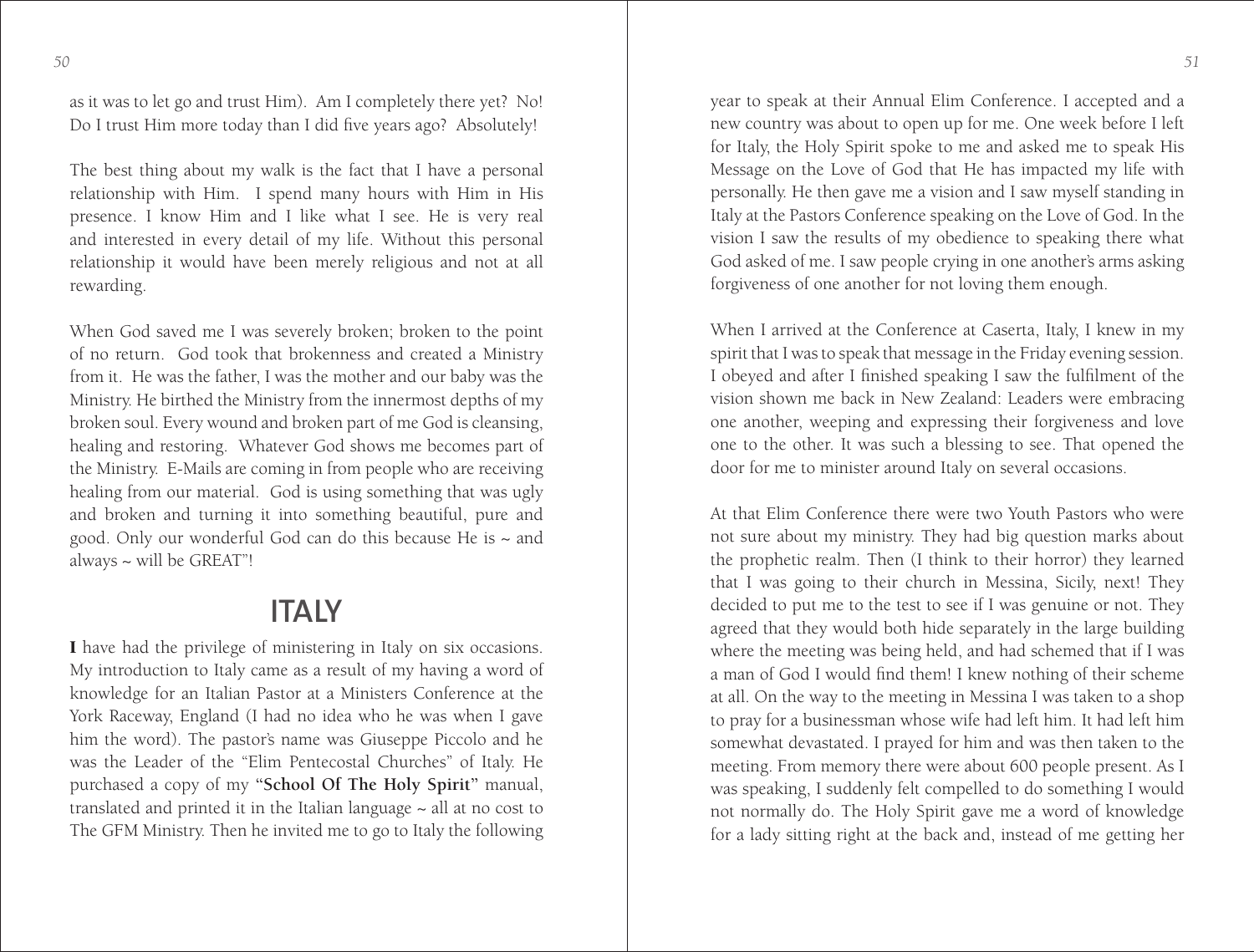to stand or calling her out to the front, I went marching down the long aisle to where she was sitting and delivered the Prophetic Word to her. I had no idea who she was. When I turned around to walk back up to the front of the meeting I noticed a young man hiding across the building behind a large round support beam that went from the floor to the ceiling. I carried on speaking and then suddenly I started walking down the aisle again and called to the young man to come out to the front. Sheepishly he followed me to the front of the meeting. I then ministered prophetically to him and, instead of allowing him to go back to where he was, I carried on speaking again for a little bit with him standing a short distance away at the front of the church. Then I found myself walking down that long aisle again and called out another young man on the other side of the building hiding behind another beam. When he got to the front he stood next to the other young man standing there and I delivered to him a Prophetic Word also. As soon as I had finished one of the young men asked if they could speak (they were the church's Youth Pastors). He then testified to the whole church of their doubts about me and how they had schemed to hide and see that if I was a man of God then I would find them. They then told the church that I had to be a man of God for what had just happened.

The amazing thing to me was that the lady who I had given that word to at the back turned out to be the estranged wife of the businessman I had prayed for on my way to the meeting (I was totally ignorant of that fact). The word I shared with her broke something in her spirit and the result was that the marriage was restored. Praise the Lord! It pays to obey. If I had not been free enough in myself to do something out of the ordinary by walking to the back of that large building, I would not have noticed the first young man hiding where he was. It proves again that "there

is always somebody waiting on the other side of our obedience." When we listen to the Holy Spirit He always works it out right and gives us a testimony to go with it!

On one of those trips I was in Trapani, Sicily, ministering when the Holy Spirit pointed out to me a lady sitting in the meeting. Her name was Giusy. The Holy Spirit told me to tell her that He had given to her the Gifts of Healings and that He was going to use her to heal people. There was no immediate evidence of that being a true word, and I left that town without seeing Giusy's ministry in action. Several months later I was back in Trapani again, and everywhere I went, people who knew me would stop and say, *"Have you heard about Giusy?"* Then they would tell me the following story: Not long after I left Trapani, one morning while Giusy was having her devotions, the Holy Spirit spoke to her and asked her to take a walk down the other end of her street; to knock on the door of the house He would show her, and to offer to pray for anyone sick in that house. Nervously Giusy obeyed and walked down her street. As she neared the end, the Holy Spirit spoke and said, *"Knock on that door."* So Giusy went to that door and knocked on it. A lady opened the door and Giusy explained that she was a Christian, that God had spoken to her, and why she was there. The lady burst into tears and took her inside to a room where there was another lady in bed dying of a massive tumour on the brain. Giusy prayed the prayer of faith and God wonderfully healed her! I am told that the doctors have even accepted that the lady's healing is a miracle of God. Praise to the Lord! I am so glad I had the opportunity to return to Trapani and hear that testimony! How wonderful is our Lord Jesus!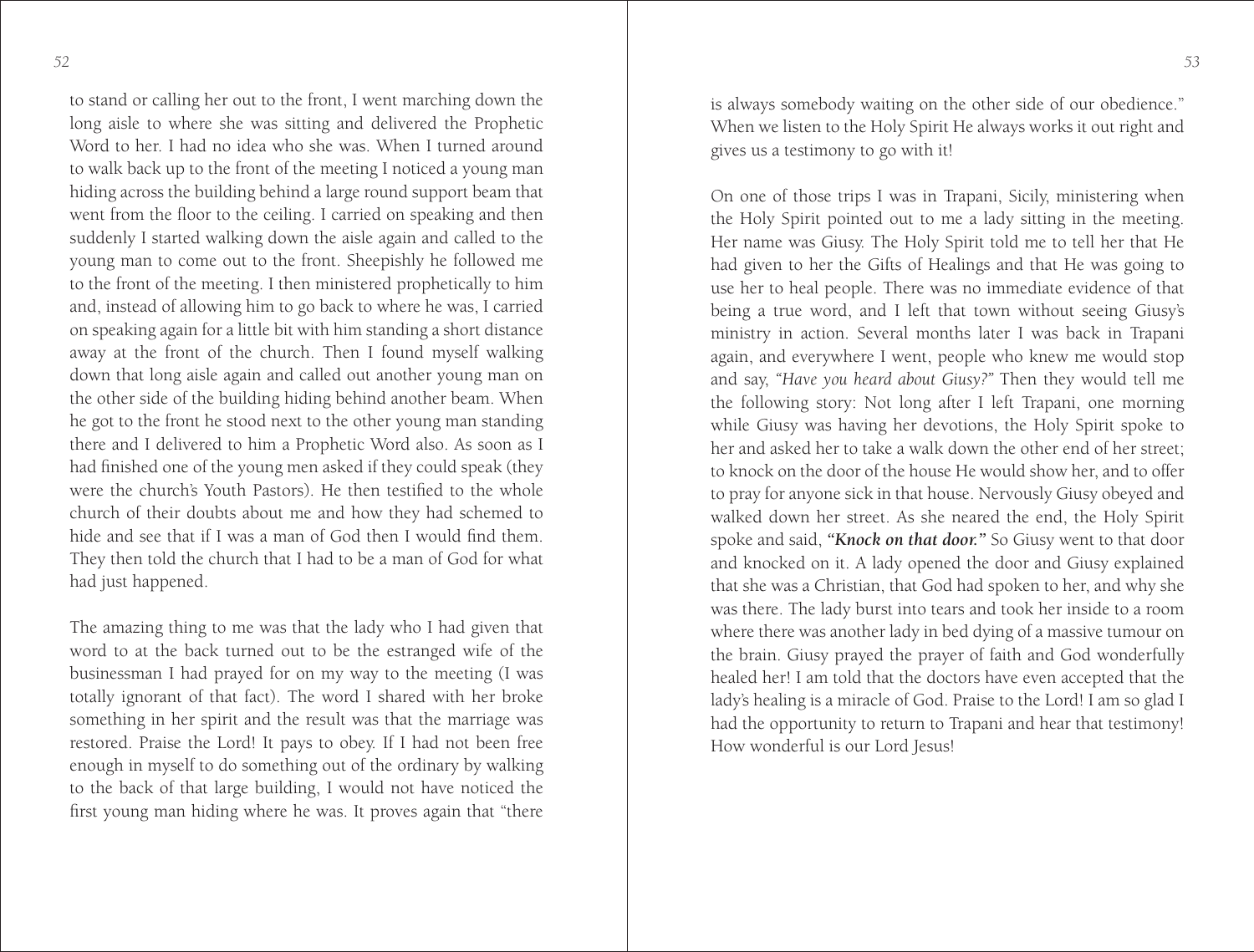#### **NIGERIA**

In 2007 I led a team of 11 to Nigeria to conduct a "Prophetic Equipping School" in Akwa Ibom State. It was out in the backblocks so we were not expecting a large turn-out. To our surprise about 3,000 attended. It has been the only time in my life when we were escorted to and from the meetings by bodyguards to protect us. On the team was a prophetic musician by the name of Kerry Wright (Hamilton, New Zealand). He had spent a small amount of time demonstrating prophetic music and it had created a stir among the people watching as others had interpreted the music and spoken their interpretations with accuracy to the person receiving it. Then he asked the Holy Spirit what to do next and felt the Lord told him to *"Quiet the people first."* So he asked them to *"please be quiet and wait for a minute."* The hall went quiet and he waited, unsure what to do next: *"I could feel something like heavy air hanging about three metres above the stage floor over the entire hall ~ but I have never sensed that before and was not sure if I was being spiritually overlyambitious."* Then he felt the Lord say, *"Play now,"* so he lifted the saxophone to play a tune, whatever came to his mind but only got so far as *"one note, which he held, turning what was going to be a tune into one long note, because the manifestations came very quickly upon the sound of the note."* At first a man behind him on the stage fell to his knees dry wretching and coughing; then someone in the congregation to his left fell forwards into what looked like some sort of a convulsion with people parting to make room for the person now lying on the floor. Then another woman cried out nearby on an aisle seat and started waving her hands around the air madly as if swatting at flies around her head. Kerry turned to me and the other pastors, unsure what to do and what was happening; by the time he looked back the whole auditorium was "popping up and down like popcorn."

Kerry continues: *"I also remember another woman doing the same swatting thing further to the right back of the hall and I thought that was very strange and quite funny as it was the same swatting action of the woman at the front."*

 The Holy Spirit swept across those 3,000 people, sweeping them off their seats on to the floor  $\sim$  the noise of laughing, crying, screaming, manifestations, etc., was enormous. So many lives were impacted by God, for they knew that it was an act of God that had just taken place. It was truly amazing! From memory I think Kerry and I were the only ones left standing? You would be surprised at how many wanted to buy Kerry's saxophone off him after that!

#### **KENYA**

The Lord has used me to touch and impact many thousands of lives in the nation of Kenya, through my writings and my preaching (since 2004). It has been so wonderful to see and hear of the responses from that country. My books and writings have impacted many thousands of lives in that nation as the Lord has enabled us to print thousands of copies of several of my books in both Swahili and English languages. Scores of mails have and are being received telling of a sovereign working of God in the lives of the people, including many Christian Leaders. The Holy Spirit has broken through in places where the teachings for generations have been that the Baptism of the Holy Spirit and the Spiritual Gifts, etc., all passed away with the early Church. Now they have experienced the Holy Spirit outpouring for themselves their eyes have been opened to see the truth of New Covenant Christianity. One bishop wrote and said how he received the Holy Spirit in his house while reading one of my books. He started speaking in tongues and prophesying. Then the Holy Spirit asked him to go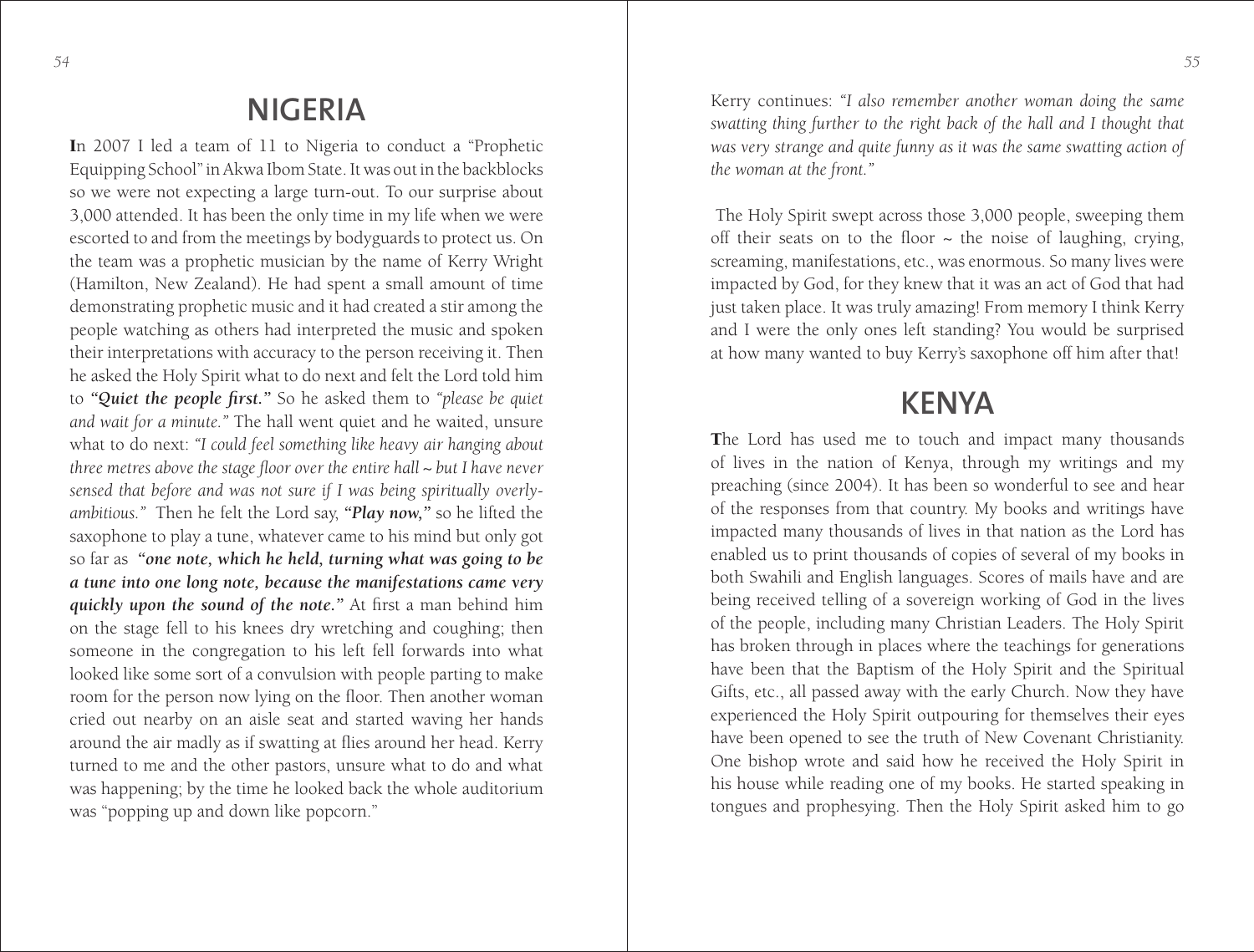around all the churches he was in oversight over and to publicly repent and ask the peoples forgiveness for teaching them wrongly over the years. He was humble enough to do that and mighty things have been happening as a result.

Another pastor wrote to tell me that he was invited to speak at a Pastors Conference. When he stood up to speak, he held up my book, **"Voices, Worms and The Prophetic Ministry"** and made a few quotes from it. The next thing the Holy Spirit was poured out and the Conference was prophesying for the next 12 hours!! Praise to the Lord! Hallelujah!

In 2010, while flying from Dubai to Nairobi, Kenya, there was a very high ranked chief man on board the flight with an entourage of people around him. He was about 10 rows in front of me. As I was sitting on the plane minding my own business, the Holy Spirit spoke to me and said, "*I want you to go and sit next to that man and talk to him."* My heart pounded within me as I thought that would be intruding on such an important person. I stood to look towards him and noticed that the seat right next to him was empty! So I walked to where he was sitting and sat in the seat next to him. I introduced myself, and he asked me where I was going. When I told him to Nairobi he wanted to know my purpose for going there. When I told him that I was going to conduct a **Prophetic Equipping School** his face changed and he then told me his father was a pastor, but that he had never followed his ways. I told him that it was not too late and that he could give his life to Jesus right there on the plane. With tears running down his face I took him through a prayer of repentance and led him to Jesus (with all his official party watching me)! He told me that when he got home that day and shares with his wife what he had done on the flight, that she would be a very happy woman as she had been praying for his salvation for years! It pays to obey the Holy Spirit!

God Happenings! God wants every Christian to experience them in their lives. When you are a first-hand witness and participant in the things that are written in this book, then you get to know that God is very much alive today and is so much bigger than what we can accomplish in our own strength. So much more happens for us when we develop a sensitivity to the voice of God and have a love relationship with Him that makes you desire to do whatever He asks you. It is the obeying of what He asks of us that releases His hands to do what He promises us.

In the more than 50 years of ministry we have seen God provide for us again and again, and has enabled us to touch multiplied thousands of lives over that time. How important it is that we learn to recognize how and when God is speaking to us, and then be committed to obey whatever He asks us, because of our love for Him. Jesus taught us: *"He who has My commandments and keeps them, it is he who loves Me. And he who loves Me will be loved by My Father, and I will love him and manifest* ("reveal") *Myself to him . . . If anyone loves Me, he will keep My word; and My Father will love him, and We will come to him and make Our home with him. He who does not love Me does not keep My word; and the word which you hear is not Mine but the Father's Who sent Me"* (John 14:21, 23-24).

# **THOSE WONDERFUL "BEHIND THE SCENES" PEOPLE WHO HELP TO KEEP THIS MINISTRY GOING AND GROWING**

We cannot conclude this book without mentioning those people who, over the years, have given sacrificially to The GFM Ministry. Some people have been devoted and committed to supporting us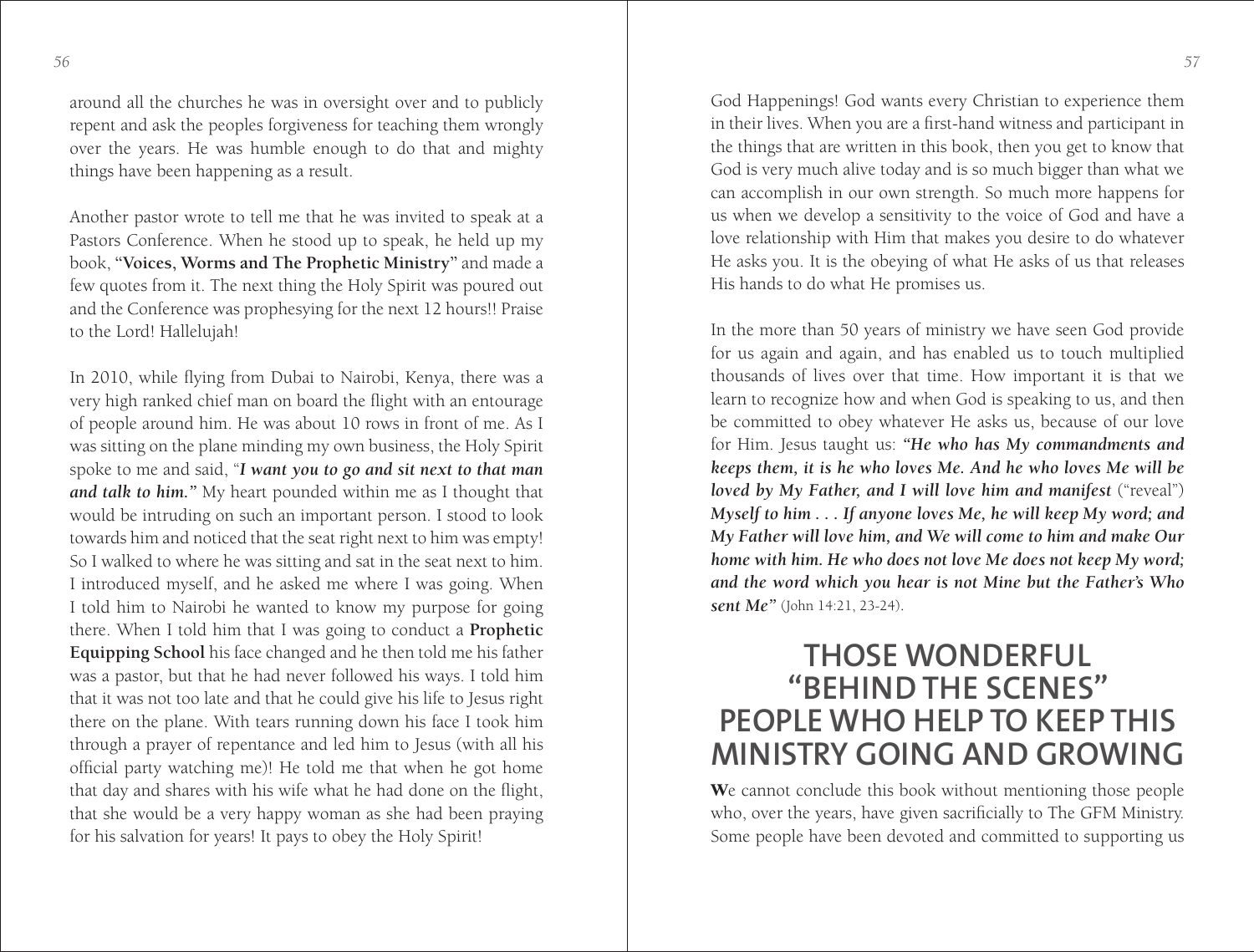for many years, and we really do appreciate them. It is interesting to note that there has only been one small church continually supporting us over many years  $\sim$  and that is in the region where the Ministry first started way back in  $1964 \sim$  all the rest of the giving to this Ministry has come from individuals who have felt to do what they do. When we stepped into fulltime faith life and ministry at the beginning of the year 2000, God raised up some people who have faithfully supported us personally (one couple very generously); another couple have provided us with produce, and so it goes on. It is a testimony that when we step out in obedience to God's call, then He takes care of the provision. We thank and praise God for everyone who has supported us and the Ministry over the years.

And then there are those who have given of their time to work voluntarily in The GFM Ministry; again some for many years and who still continue to this day. It is so encouraging when you see others catching the vision and committing to it in ways that they feel in God to assist with. A Ministry is only as fruitful as its "behind the scenes" supporters. God knows every one of you and rewards you accordingly. God bless you.

May the testimonies shared in this book of the "God Happenings" in my life bless, inspire and encourage you to believe God for greater things in and through your life in these challenging days of time. God bless you abundantly!

### **Comments**

Who would have thought that the mischievous, tormenting and cheeky brother of 50 years ago would now be the loving Godfearing man who has travelled to many countries around the world because He has learnt to hear the voice of God and **obey**. In the many years that I have been involved with The GFM, I have seen the ups and downs that Rodney and Jean have been through. They

have had to suffer a lot because of their stand for the Lord and the work that He has ordained them to do. Each time they have come through victoriously because they listened to God and did what He has told them to do. When I first started working in the office there were only two Bible Study Courses, "John's Gospel" (19 Lessons) and "The Book Of Ephesians" (7 Lessons). Then Rodney produced the "Divine Healing" Course (12 Lessons) and these studies are still being used in many countries as word continues to get around about them. Rodney has produced many tracts. I remember one day someone said, *"Those tracts are old fashioned and are no good for today."* What that person did not know is the power of the written word. *"The word of the Lord is perfect, converting the soul"* (Psalm 19:7). We have received many testimonies of people's lives being challenged and changed. In some cases lives had been saved from suicide because the Holy Spirit had led them to a certain tract. Then the Lord challenged Rodney to start writing the "Barnabas Bulletin" to encourage leaders all around the world. Oh how we need to take notice of what the Holy Spirit says to us, for as the Word says, *"God is no respecter of persons"* (Romans 2:11). Also over the years "Prophetic Equipping Conferences" and the "Equipping Stations" have developed (which are wonderful teaching times), all of which have been started because Rodney heard the voice of the Lord and obeyed. All thanks and praise is to our great and loving God. We look forward to what the future holds for this ministry. ~ *Valerie Dodge* (Rodney's older sister, Masterton, New Zealand).

Never did I imagine, when this Ministry first began in 1964, that it would become known internationally as a great tool for the Gospel of Jesus Christ. Even my 'wildest dreams' never foresaw or 'pushed open the door' that would see it touching so many lives, from world and government leaders to men and women locked away in obscurity behind prison walls. I am so overjoyed and humbled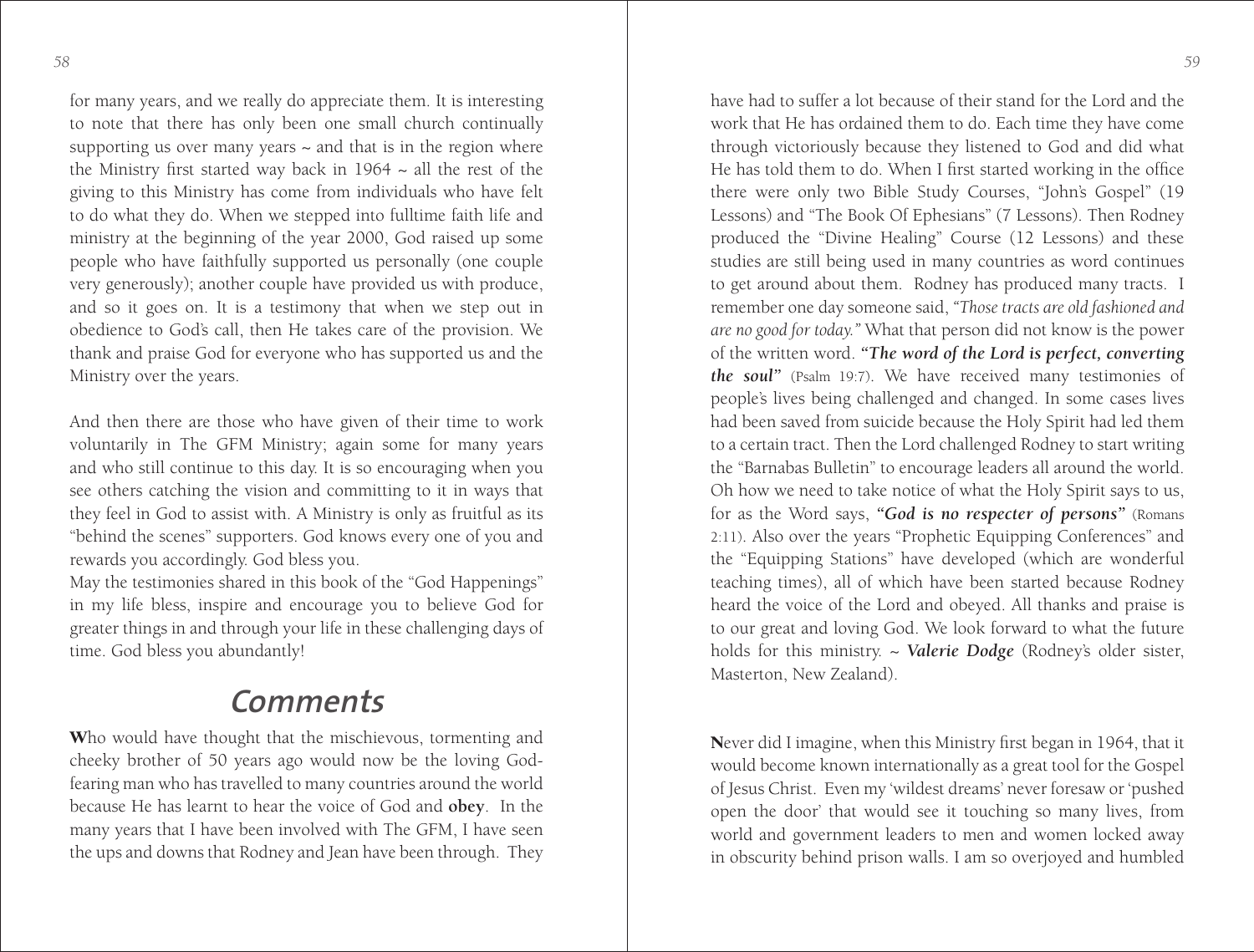by Rodney and Jean's obedience to God's specific calling on their lives, and can truly testify that, regardless of having no notable school qualifications, they have been expertly trained by the Holy Spirit to achieve the greatest success possible in God. And, despite the fact that they speak only the English language, much of their literature has been translated into different languages, further widening the scope of The Gospel Faith Messenger Ministry. To God be ALL the glory! ~ *Joan Emery* (Rodney's younger sister, Hamilton, New Zealand).

Rodney Francis is a very close friend whom I have known for almost 50 years. His life backs up what he preaches. We first met in Palmerston North when I was boarding with Jean's parents. Rodney invited me out to his parent's dairy farm to shoot ducks. That was the beginning of a friendship that has spanned many years.

During these years Rodney and I have worked together, firstly, in pastoring Elim Churches, then in running Prophetic Seminars. Certainly one of the highlights of our ministry together was in Vanuatu on the island of Pentecost (see section on Vanuatu). This was a special time when the Holy Spirit moved in His sovereignty amongst the people there.

Rodney has excelled in teaching and demonstrating "Hearing from God". He has successfully released many people into prophecy and other gifts of the Spirit, both in New Zealand and many countries around the world.

From a poor start regarding education, Rodney has written over 37 books and manuals, etc. Incredible! This is what the Holy Spirit can do in a surrendered life. Well done, Rodney.

This book touches only a few experiences of Rodney's life and ministry. The hope is that it may bring some encouragement to others who are also on a journey to Christ-likeness. ~ *Harvey Walker* (Founder/Director: Mission Impart Ministry, Tauranga, New Zealand).

Hearing the clear call of God on his life at an early age, Rodney has dedicated his life to listening to God and encouraging others to seek and find that same intimate walk with our God.

Despite many tempting diversions to God's vision for his life, Rodney has remained steadfast and secure in his determination to remain true to that early prophetic call.

His passion over the past 54 years has been to teach and encourage others to find their own God-given purpose and vision for life. This latest book from Rodney provides encouraging highlights of what God has accomplished through his walk with Jesus, and can also do through each of us when we truly seek His prophetic call on our lives. ~ *J. Russell Fyfe* (The GFM Treasurer, Paraparaumu, New Zealand).

We are delighted to acknowledge the wonderful achievement of 50 years of Christian Ministry for The Gospel Faith Messenger. Rodney and Jean Francis have faithfully served the vision given to them by the Holy Spirit in their younger years. The fruit of this being thousands upon thousands of lives powerfully and prophetically ministered to through the written word, and Holy Spirit-inspired utterance.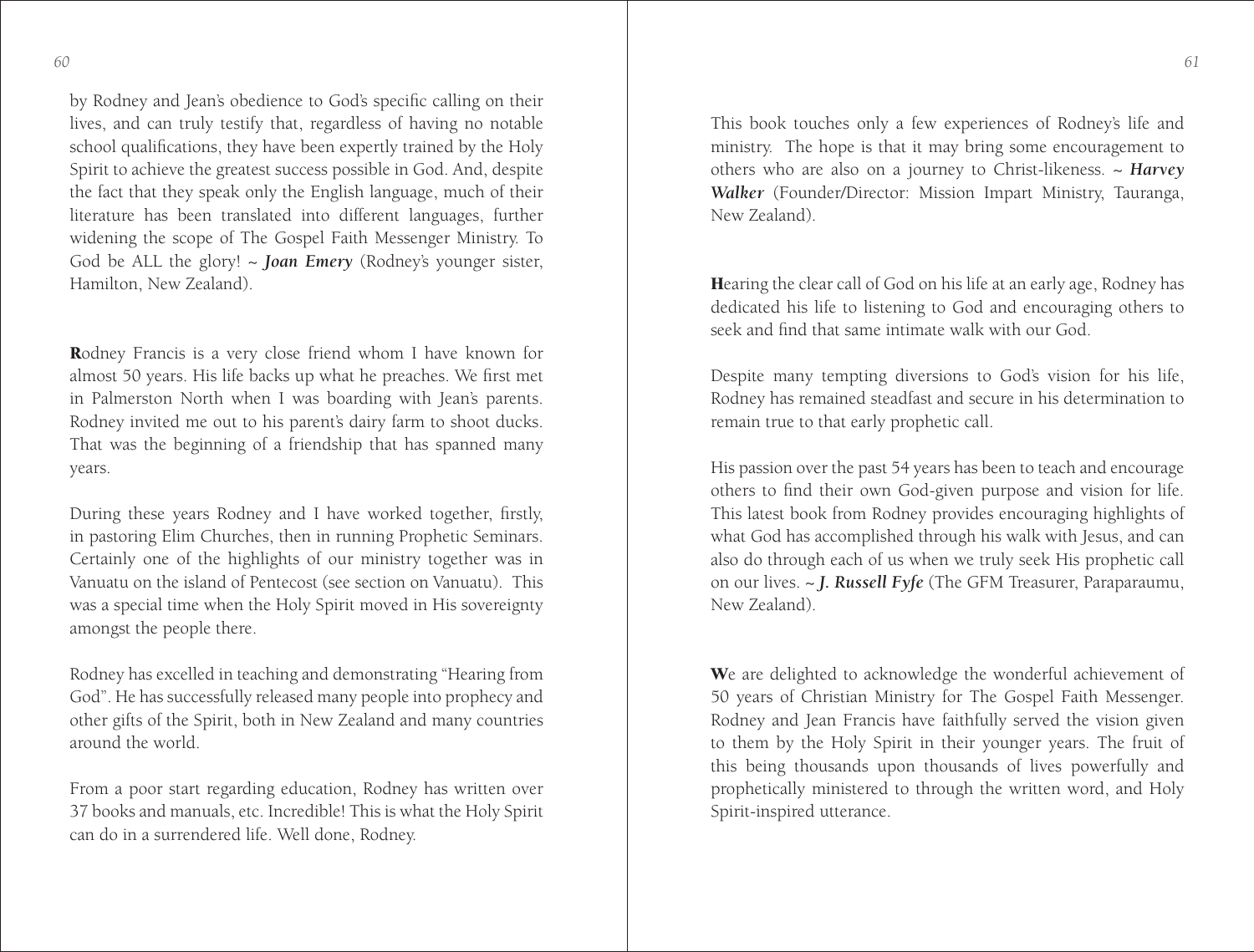We know of no other couple who minister in and through the genuine love of God as do Rodney and Jean. This dynamic is the firm foundation of all they say and do  $\sim$  God is Love and we are His love manifest here on earth. We have had the privilege to serve and support Rodney and Jean on ministry trips abroad, International Training Schools, Weekend Refreshers and Equipping Stations. Wherever we went, whatever we did, it was always the love of God that was so strongly expressed in and through the ministry. This rubbed off on us and on all those who have joined them in reaching out to others through The Gospel Faith Messenger Ministry. Well done good and faithful servants of Jesus. Yours  $\sim$ *Tony & Anita Donaldson* (Perth, Western Australia; Tony was The GFM Treasurer for some years when in Hamilton, New Zealand).

We first got to meet Rodney in the mid 80's in the farming community of Galatea. All these years later it is a joy to be part of The GFM Ministry and touching the lives of people around the world. The stories Rodney recounts here are as fresh now as when they happened. WHY? The Gifts of the Holy Spirit are living and active, changing lives, giving hope, setting people free, challenging us into new levels of faith. Hearing the voice of God and obeying Him changes circumstances, impacts individuals and communities, and can open doors to travelling and being a vessel for God to use in any given situation  $\sim$  ALL of which Rodney testifies to.

We have been privileged to travel with Rodney on GFM Teams to Nigeria, Kenya, Uganda, Tanzania and the Fiji Islands where **"The Schools of the Holy Spirit/Prophetic Equipping Schools"** impact individuals and have the potential to impact Nations  $\sim$ which Rodney also testifies to.

Rodney and Jean are to be commended for their stickability in the face of adversity, their faithfulness to the call of God on their lives, their integrity regarding finances  $\sim$  [everything goes into the Ministry]. Jesus said, *"Freely you have received, freely give"*  (Matthew 10:8).

We stand amazed that God would call a young man, baptise him with the evidence of tongues in a herd of cows, make a promise that if he obeys His (God's) voice that as God leads and he (Rodney) follows, success for the Kingdom of God will be the result. 50 years later it is still happening. Thanks for having us on board; it is such a privilege. ~ *Dougie & Jackie Hodges* (The GFM Hamilton Office Leaders, New Zealand, and Overseers of The GFM Bible Correspondence Courses Ministry).

My husband, John, was in Vanuatu some years ago, helping an elderly friend build a church for a small village on the island of Ambae. While felling trees, milling timber, and constructing the building, one of the teenage girls from the village came to John and asked him if he had any Bible studies that she could do. John was not able to give her anything at the time, but promised her that when he returned to New Zealand, if he could find some suitable studies, he would send them to her. When he arrived back in New Zealand, he asked our then pastor if he had anything suitable to send the teenager. Our pastor did not, but recommended that John make contact with a Rodney Francis who was pastoring a church in Palmerston North (New Zealand), and also administering free Bible studies by correspondence. We travelled to Palmerston North to meet Rodney, who then invited us to attend the Leadership Training Days that he regularly ran at his church. We attended many of these all-day training sessions, where those present often received sheets of notes on the various teachings that we listened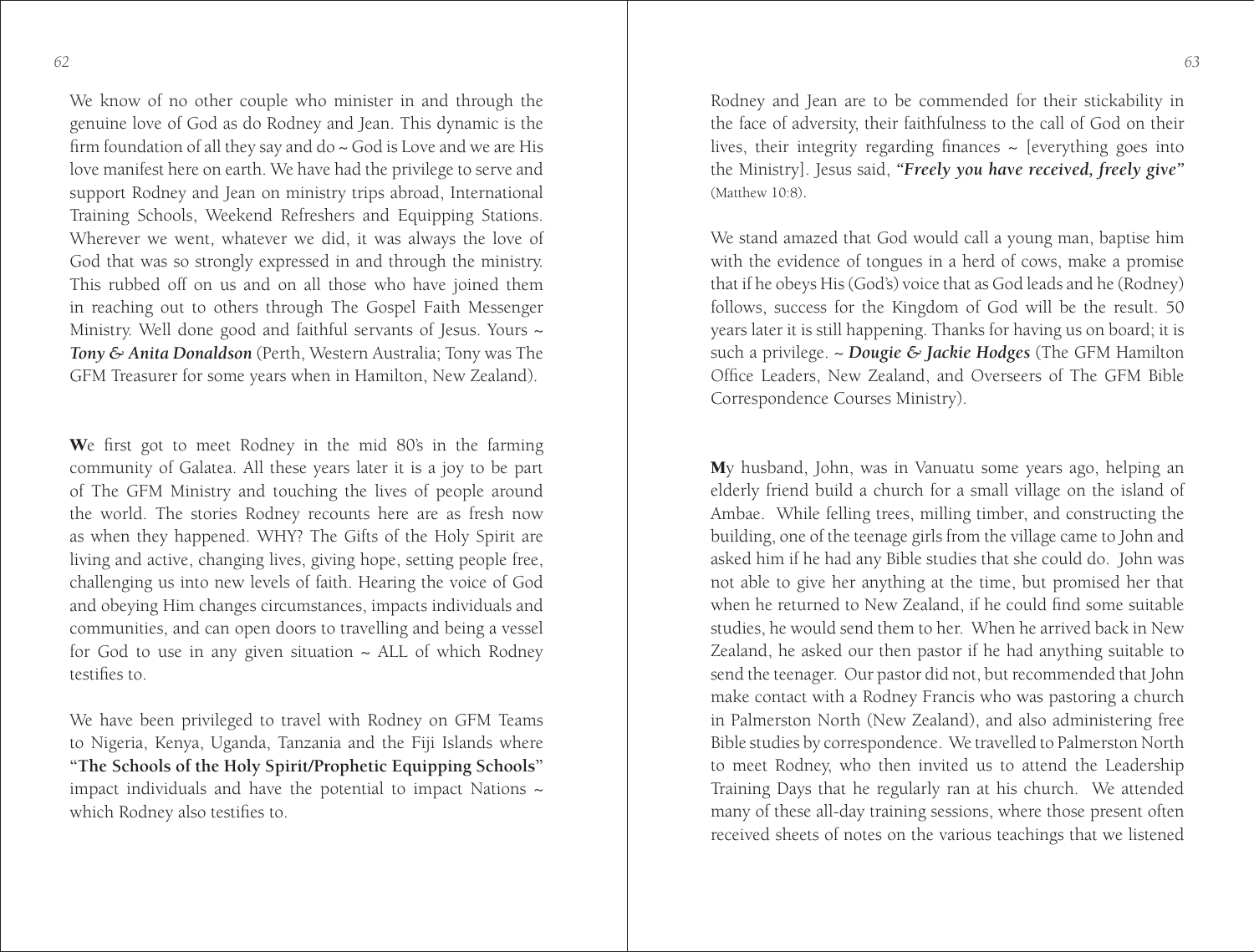to. My husband saw the potential of these notes being put into printed form so that many more people could benefit by the good foundational teaching that we so much enjoyed. Therefore, John suggested to Rodney that he would collate these notes, and print them in book, manual and booklet form. As all of the teaching notes (and Bible Correspondence Lessons) were printed on foolscap sheets of paper with a 'Gestetner' printing machine at that time, they were not computerized, so had to be typed into the computer before John could print them into book form. I was given the job of typing a multitude of notes into the computer. Many times I sat down to type, feeling depressed, defeated, and miserable. But, as I began to type, reading and learning from the notes as I did so, I found that the words were life-changing, and I would come away from the computer feeling refreshed and energized having my spirit and soul watered by life-giving Scriptures and teachings. What a turning point in my Christian walk that was for me!

John and I continued to print much of Rodney's literature for approximately the next 10 years. When John died suddenly in 1998, I tentatively took on the printing work alone, many times having to pray for God's inspiration and help in doing so. It was a very steep learning-curve for me. I continued to do this work for some years after that. By this time, some of Rodney's books and manuals were now being published in Malaysia where the printing costs were very much better. Therefore, Rodney was able to print much larger quantities, having them shipped to New Zealand for distribution.

It has been personally rewarding to be involved in a non-profit Christian Organisation such as The GFM Ministry, seeing and hearing of so many Christian lives throughout the world changed by participating in the free Bible Lessons, reading Rodney's many books and attending The GFM Ministry Training Days over the years.

I have now passed on the printing work to Karen (Murch) who, I am sure, is being just as blessed as I have been through this work, and I continue to be involved in The GFM, sending out the many requests for prayer that are received each day from around the world. These requests are currently sent out to over 200 prayer intercessors (plus to 6-7 Prayer Networks) who regularly pray with us in the spirit. ~ *Kathy Nunes-Vaz* (The GFM International Prayer Team Co-ordinator, Inglewood, New Zealand).

I met Rodney for the first time at a men's ministry night at Elim Christian Church, Howick, Auckland, back in April 1999 and I have been in association with Rodney and The Gospel Faith Messenger Ministry (GFM) ever since. Our spirits connected immediately, having myself being equipped and anointed with a call of the prophetic on my life. From that first encounter Rodney and I have ministered together on many 'Equipping Weekends' and week-long Schools of Ministry to churches in Conferences locally and International Training Schools/Prophetic Equipping Schools, around the world. I have observed Rodney's relentless passion to see the Body of Christ restored in their God-given gifts; fully equipped and functional.

I have witnessed Rodney and Jean as they have dedicated their lives to their call to ministry to know and recognize God's voice and to equip others to know the voice of God for themselves as well. They have followed God's purpose with passion and excellence in every way, demonstrating a high level of integrity, faithfulness and obedience to God, regardless of the cost to themselves personally. Rodney and Jean have always emphasized their love and compassion for God and His people. This has been a hallmark of the ministry and many thousands have been released into the same love relationship with God, bringing freedom and liberty through the ministry of Holy Spirit.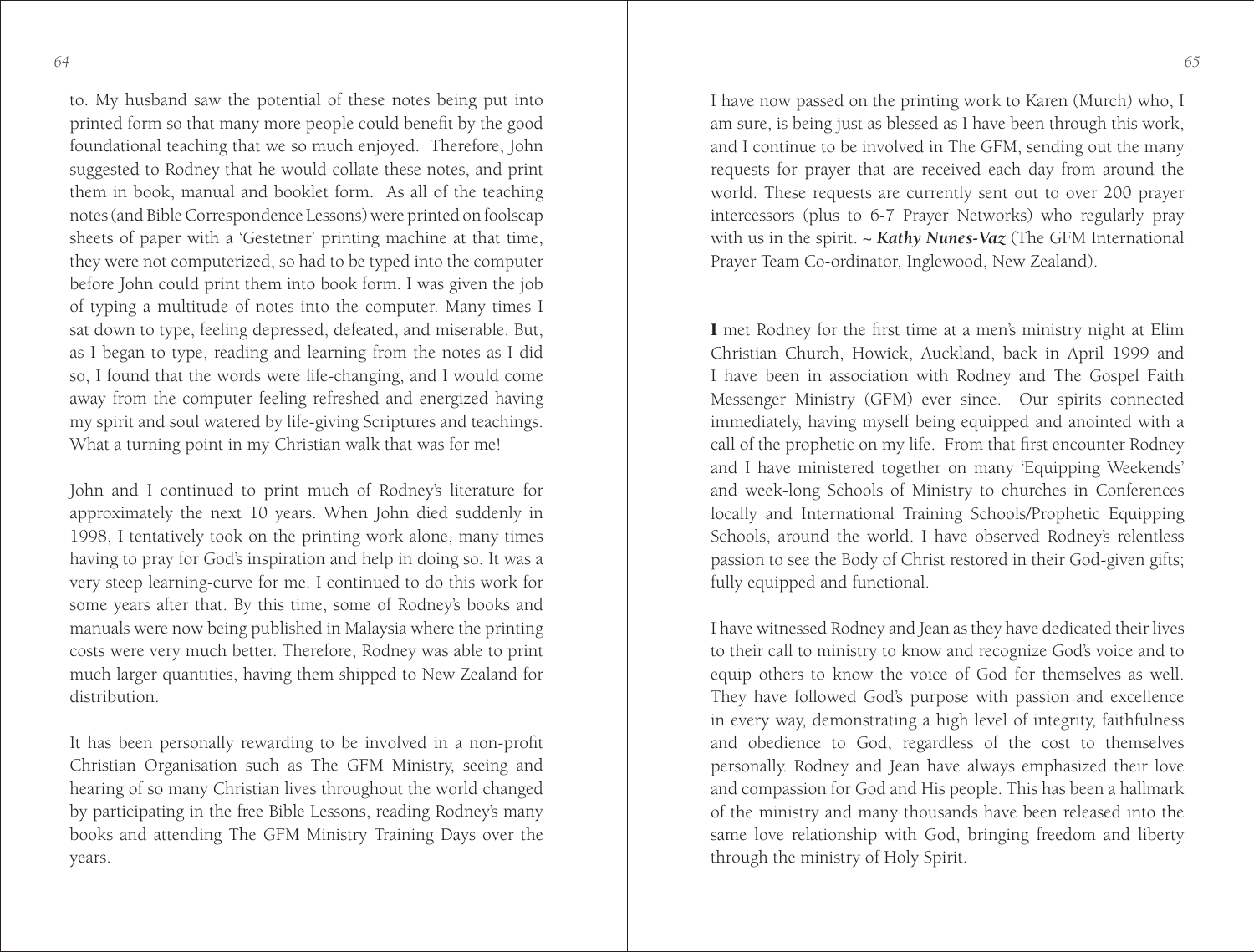Over these many years, as I have been involved in The Gospel Faith Messenger Ministry, I have seen many thousands of Christians benefit from the ministry of GFM through Rodney's unique Apostolic and Prophetic gifting and a down-to-earth, often humorous, Bible approach that meets the needs of the people. His Internet mentoring and equipping, along with numerous volunteers from around the globe, touches the hundreds of thousands!

With over 50 years of ministry experience Rodney has a depth of experience which fully qualifies him to speak with credibility and authority on most ministry subjects. Rodney is a gifted Christian Father of the Faith, teacher and writer. His many books, translated into many different languages, have circulated the globe bringing sound practical Biblical principals and revelation in the knowledge of Christ to countless of thousands. My encouragement is to read Rodney's books; they will inspire and encourage you to go and fulfill God's call and destiny in your life. His heart is for this generation to break out of the restrictions and limitations often put on the Church and our selves. ~ *Leonard A. Buttner*  (Founder Director, Eagle Ascend Ministries, Howick, Auckland, New Zealand) – www.eagleascend.com

#### **BOOKS/BOOKLETS/MANUALS BY RODNEY W. FRANCIS**

#### **Books:**

- The Urgency Of The Hour!
- Some "God Happenings" In My Life.
- • Voices, Worms and the Prophetic Ministry (English, Nepalese, Swahili Kenya and Myanmar)
- • Developing Prophetic Ministry (English, Swahili Kenya, Myanmar and Nepalese)
- • Equipping For Leadership (English, French Ivory Coast, Swahili Kenya and Urdu Pakistan)
- Divine Healing ~ A Key To The Growth Of The Christian Church! (English, Nepalese, Telugu India, Tamil India, Malayalam India, Myanmar, and Italian languages)
- You Can Measure Your Love For God (English, Nepalese, Telugu India, Myanmar, French Ivory Coast, Urdu Pakistan and Italian)
- • God's Call Can Be Fulfilled! (English and Swahili Kenya)
- Unbelief ~ The Power That Needs To Be Broken! (English, Urdu Pakistan, and Italian)
- The Prophetic In The Exodus (English, Myanmar, Italian, Swahili Kenya, Urdu Pakistan and Nepalese)
- An Encounter With God (English, Urdu Pakistan, Telugu India, Nepalese, Swahili Kenya and Italian)
- • Counselling And Deliverance (English, Korean, Nepalese, Myanmar and Urdu Pakistan)
- The Evil Powers Of Canaan
- • Keys To Worship God
- • Blessed Are . . . A Study Of The Beatitudes
- Discovering The God-Factor!
- • Spiritual Warfare
- How To Handle Criticism
- Are You Called To The Ministry?
- Those Two Trees!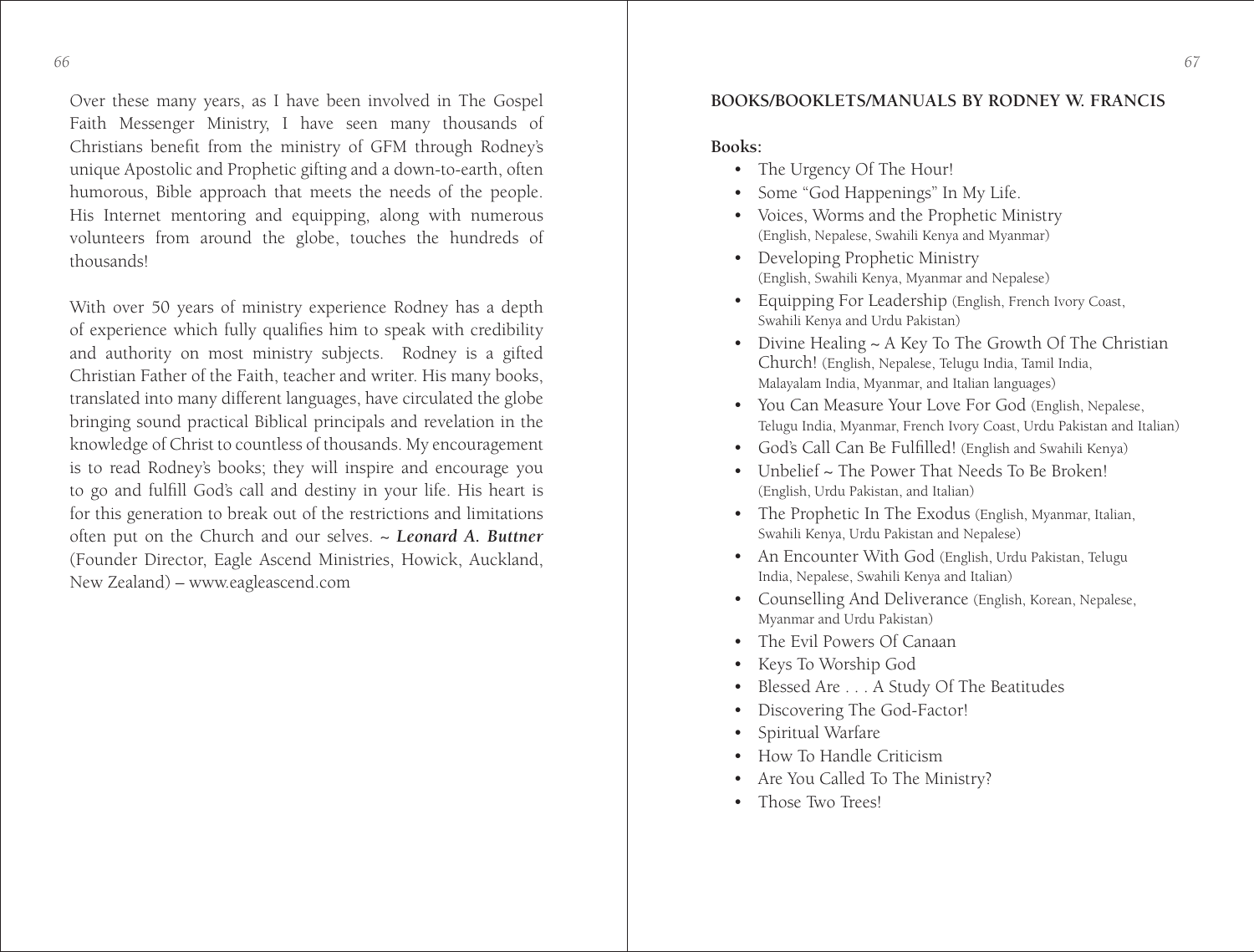#### **Booklets:**

- • The 'Dunamis' Power Of God
- • God Wants To Set Your Future Up!
- • Healing & Holy Communion
- • God's Supernatural Call! (English and Myanmese)
- The Power Of The Prophetic
- • Do You Know And Understand The Prophetic Foundation Of Your Life And Your Church?
- Capture Your Vision!
- The Prophetic Double Anointing
- Prophetic Acts And Declarations (by Joan Emery)
- Discernment ~ A Key To Christian Maturity (by Kathy Nunes-Vaz)

#### **Manuals:**

- • School Of The Holy Spirit (English, Nepalese, Swahili Kenya, Telugu India and Italian)
- The General Epistle Of James
- Counselling And Deliverance
- • Kingdom Living (Teaching on Matthew Chapters 5 to 7)
- • Baal (or Baalim) Worship
- Bible Basics (Foundational teaching for Newer Christians ~ 15 Chapters) (English and Chinese)
- • Curses (What the Bible has to say) (by Rodney Francis, Len Buttner and Kerry Wright)

Feel free to send for our catalogue of what is available through "The Gospel Faith Messenger" Ministry. For further information on the writings and ministry of Rodney Francis, please feel free to contact him via the following:

> **"The Gospel Faith Messenger" Ministry P O Box 57 Paraparaumu 5254 New Zealand** Telephone: (00 64) 4 904 0727 E-mail: **gfm@gospel.org.nz** Web Page: **www.gospel.org.nz**

**Or, for our free Bible Correspondence Courses, please contact:**

**The Gospel Faith Messenger Ministry P O Box 5601 Frankton Hamilton 3242 New Zealand** Telephone & Fax: (00 64) 7 846 0684 E-Mail: **gfmbiblecourses@gospel.org.nz**